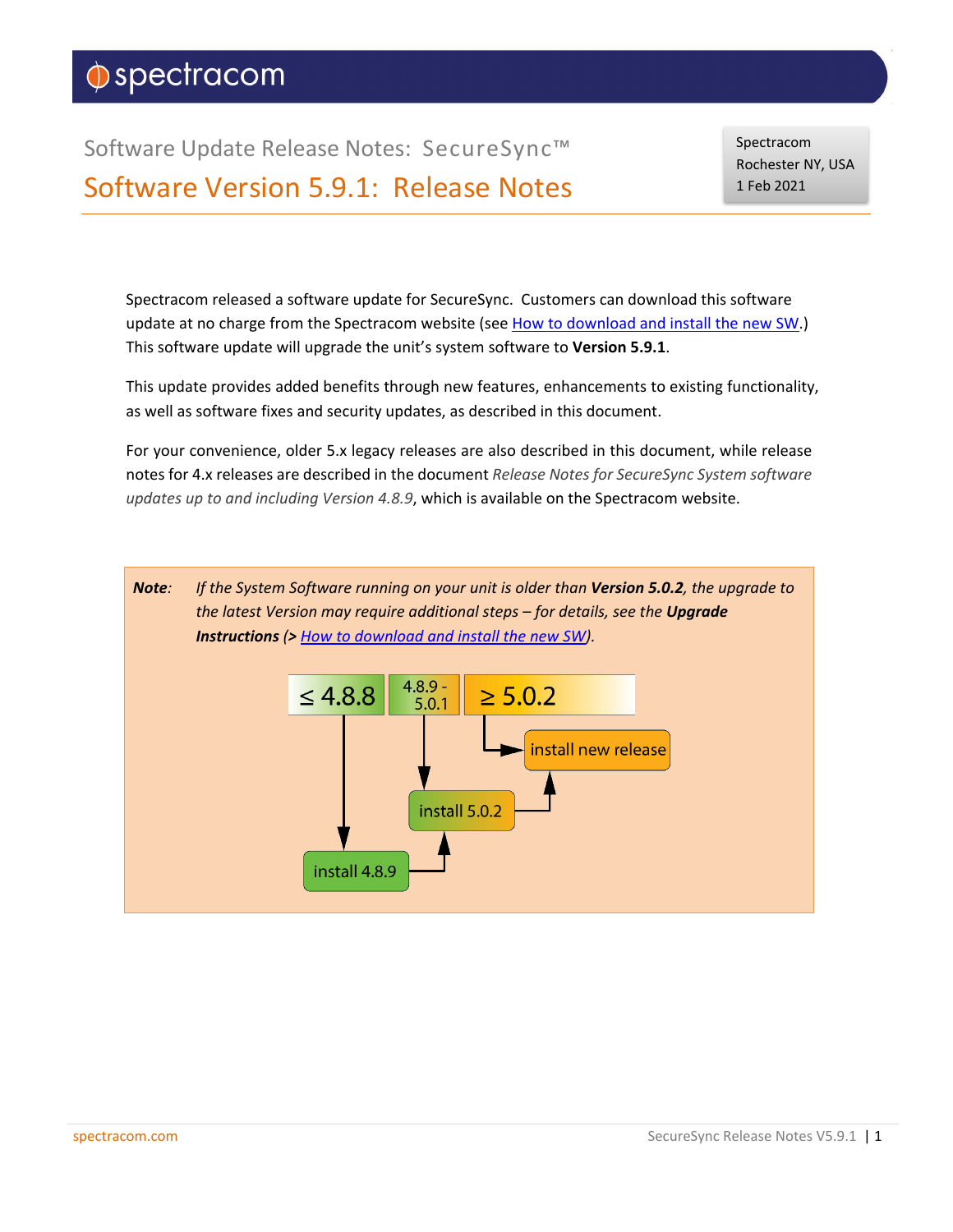# <span id="page-1-0"></span>**Table of Contents**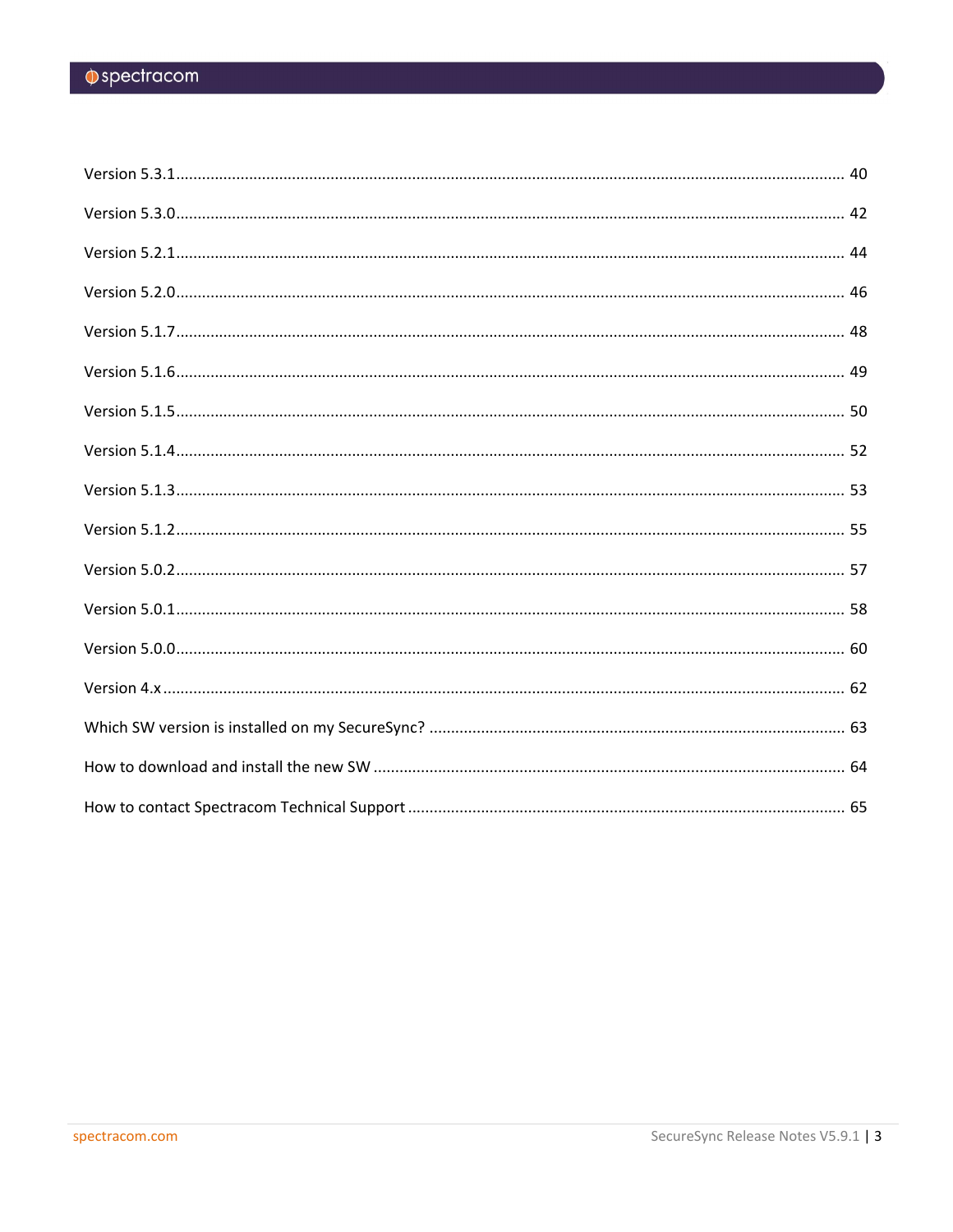### <span id="page-3-0"></span>*Enhancements and fixes*

*The following defects were corrected:*

• Fixed a Known Issue from the previous release: the "Clean and Halt" command does not function properly when logged into SSH. This issue was found to extend to the clean as well as clean and halt commands and is not related to an SSH login. The issue caused them to intermittently not fully reboot or halt when issued through the CLI, Web UI, or front panel.

*BroadShield customer note: The installation patch released in software version 5.9.0 does NOT persist across upgrades. If you have a BroadShield patch installed, you will need to reapply that patch after upgrading to restore functionality.*

*All current BroadShield customers will require the new patch (BroadShield version 5.7.6) when installing 5.9.0 or higher. The old BroadShield patch (BroadShield version 5.2.2) is not compatible with software beyond this point. BroadShield licenses are not affected by software upgrades.*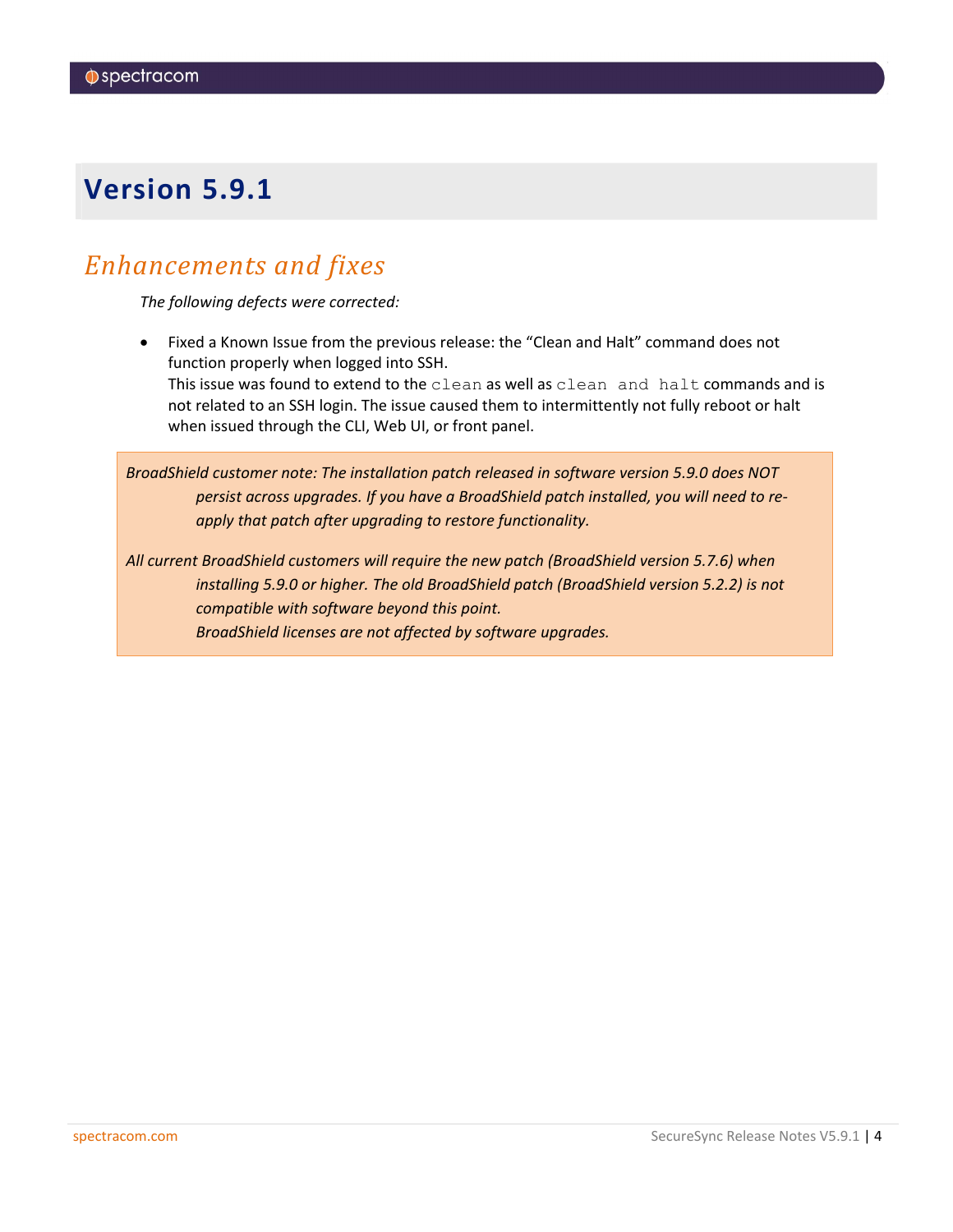### <span id="page-4-0"></span>*Newly Released Features*

• Release 5.9.0 provides the ability to manage independently a license for jamming detection and/or a license for both jamming and spoofing detection (as part of Orolia's Interference Detection and Mitigation Suite) in support of various commercial offers.

### *Enhancements and fixes*

*The following improvements were applied to existing features and functions:*

- Enacted security improvements, including upgrading several packages:
	- o Upgraded NTP to 4.2.8p14
	- o Upgraded PHP to 7.4.6
	- o Upgraded Apache to version 2.4.41
	- o Upgraded OpenSSL to version 1.0.2u.
	- o Upgraded Broadshield to version 5.7.6
- Added a No Privacy option to SNMPv3 settings.
- Removed support of the Classic Web UI to increase security.

#### *The following defects were corrected:*

- Fixed errors in the loading of the journal log when configuring the unit via the front panel.
- Aligned all changes in the Web UI to look identical in journal log entries.
- Added a Quick Align option to automatically restart tracking when the unit enters holdover.
- Repaired password reuse limitation to cap reuse failures at 10 attempts
- Limited public key creation in SSH to each user, in order to increase security
- Created hard-coded SSH timeout, set to 60 minutes (previous timeout was nonfunctional).
- Fixed an issue in which Remote Logging could not be disabled.
- Corrected a Known Issue in software version 5.8.9 with saved configurations not being restored following updates.
- Enabled NTP to add an IPv6 address
- Repaired NMEA GGA zero-fill messages to ensure HDOP values are filled with 0.00 when a GPS reference is not present, rather than an arbitrary value
- Fixed a visual bug within the graphs in the Web UI page on Ethernet Monitoring.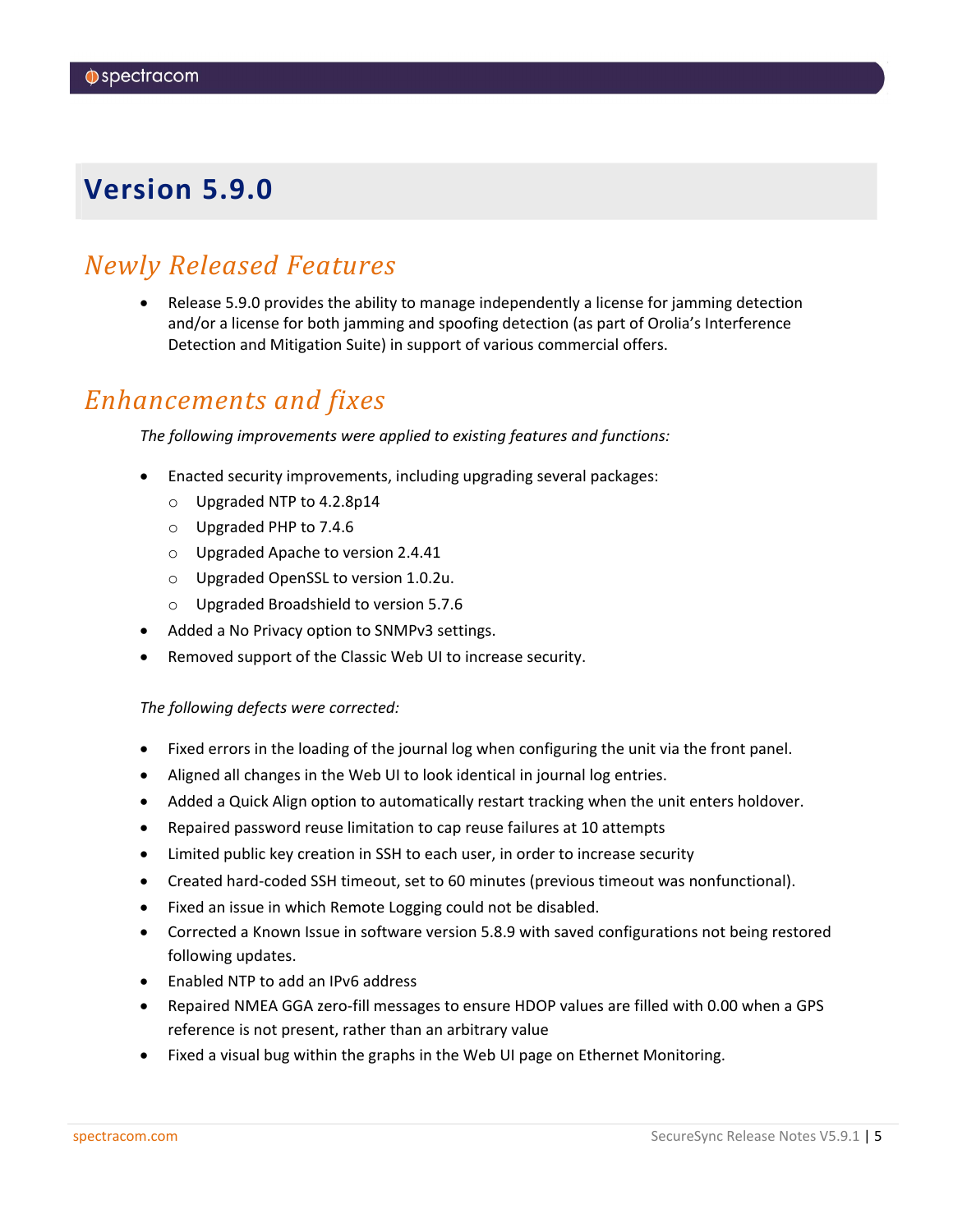• Corrected an inconsistency with NTP dir permissions between an upgrade and a fresh install

#### *Security enhancements and fixes*

Upgrades of multiple packages resulted in the following resolved security vulnerabilities:

**Apache** was updated to 2.4.41, resolving:

• [CVE-2014-3581,](https://nvd.nist.gov/vuln/detail/CVE-2014-3581) [CVE-2014-3583,](https://nvd.nist.gov/vuln/detail/CVE-2014-3583) [CVE-2015-3183,](https://nvd.nist.gov/vuln/detail/CVE-2015-3183) [CVE-2016-0736,](https://nvd.nist.gov/vuln/detail/CVE-2016-0736) [CVE-2016-1546,](https://nvd.nist.gov/vuln/detail/CVE-2016-1546) [CVE-2016-](https://nvd.nist.gov/vuln/detail/CVE-2016-2161) [2161,](https://nvd.nist.gov/vuln/detail/CVE-2016-2161) [CVE-2016-4979,](https://nvd.nist.gov/vuln/detail/CVE-2016-4979) [CVE-2016-5387,](https://nvd.nist.gov/vuln/detail/CVE-2016-5387) [CVE-2016-8740,](https://nvd.nist.gov/vuln/detail/CVE-2016-8740) [CVE-2016-8743,](https://nvd.nist.gov/vuln/detail/CVE-2016-8743) [CVE-2018-17189,](https://nvd.nist.gov/vuln/detail/CVE-2018-17189) [CVE-](https://nvd.nist.gov/vuln/detail/CVE-2018-17190)[2018-17190,](https://nvd.nist.gov/vuln/detail/CVE-2018-17190) [CVE-2018-17199,](https://nvd.nist.gov/vuln/detail/CVE-2018-17199) [CVE-2019-0190,](https://nvd.nist.gov/vuln/detail/CVE-2019-0190) [CVE-2019-0211,](https://nvd.nist.gov/vuln/detail/CVE-2019-0211) [CVE-2019-9517,](https://nvd.nist.gov/vuln/detail/CVE-2019-9517) [CVE-2019-](https://nvd.nist.gov/vuln/detail/CVE-2019-10081) [10081,](https://nvd.nist.gov/vuln/detail/CVE-2019-10081) [CVE-2019-10082,](https://nvd.nist.gov/vuln/detail/CVE-2019-10082) [CVE-2019-10092,](https://nvd.nist.gov/vuln/detail/CVE-2019-10092) [CVE-2019-10098,](https://nvd.nist.gov/vuln/detail/CVE-2019-10098) [CVE-2019-10097](https://nvd.nist.gov/vuln/detail/CVE-2019-10097)

**OpenSSL** was updated to 1.0.2u correcting the following:

• [CVE-2018-0732,](https://nvd.nist.gov/vuln/detail/CVE-2018-0732) [CVE-2018-5407,](https://nvd.nist.gov/vuln/detail/CVE-2018-5407) [CVE-2019-1547,](https://nvd.nist.gov/vuln/detail/CVE-2019-1547) [CVE-2019-1559,](https://nvd.nist.gov/vuln/detail/CVE-2019-1559) [CVE-2019-1563,](https://nvd.nist.gov/vuln/detail/CVE-2019-1563) [CVE-2019-](https://nvd.nist.gov/vuln/detail/CVE-2019-1551) [1551,](https://nvd.nist.gov/vuln/detail/CVE-2019-1551) [CVE-2020-1967](https://nvd.nist.gov/vuln/detail/CVE-2020-1967)

**OpenSSH** was updated to 8.1p1 correcting the following:

• [CVE-2018-15473,](https://nvd.nist.gov/vuln/detail/CVE-2018-15473) [CVE-2019-6109,](https://nvd.nist.gov/vuln/detail/CVE-2019-6109) [CVE-2019-6110,](https://nvd.nist.gov/vuln/detail/CVE-2019-6110) [CVE-2019-6111](https://nvd.nist.gov/vuln/detail/CVE-2019-6111)

**PHP** was updated to 7.4.6, correcting the following:

• [CVE-2018-10545,](https://nvd.nist.gov/vuln/detail/CVE-2018-10545) [CVE-2018-10546,](https://nvd.nist.gov/vuln/detail/CVE-2018-10546) [CVE-2018-10548,](https://nvd.nist.gov/vuln/detail/CVE-2018-10548) [CVE-2018-10549,](https://nvd.nist.gov/vuln/detail/CVE-2018-10549) [CVE-2018-17082,](https://nvd.nist.gov/vuln/detail/CVE-2018-17082) [CVE-](https://nvd.nist.gov/vuln/detail/CVE-2019-11043)[2019-11043](https://nvd.nist.gov/vuln/detail/CVE-2019-11043)

#### *Option Card enhancements and fixes*

- 1204-32 Gb PTP Master Card had several improvements with the updated version 1.31 firmware
	- $\circ$  fixed inoperability with devices that use non-standard values for the PTP transportSpecific field
	- $\circ$  resolved an issue with PTP packets being broadcast before the unit is fully synchronized
	- o changed generation of clockAccuracy parameter to reduce unnecessary transitions between Best Masters
	- o fixed configuration of TTL value on PTP multicast announce packets
	- o corrected the MAC address in Layer 2 PTP packets.
- Upgraded option cards for improved system reliability:

1204-3E to 1.02 firmware,

1204-14 to version 1.02,

1204-15 to version 1.12,

- 1204-1B to version 1.04,
- 1204-1E to version 1.03,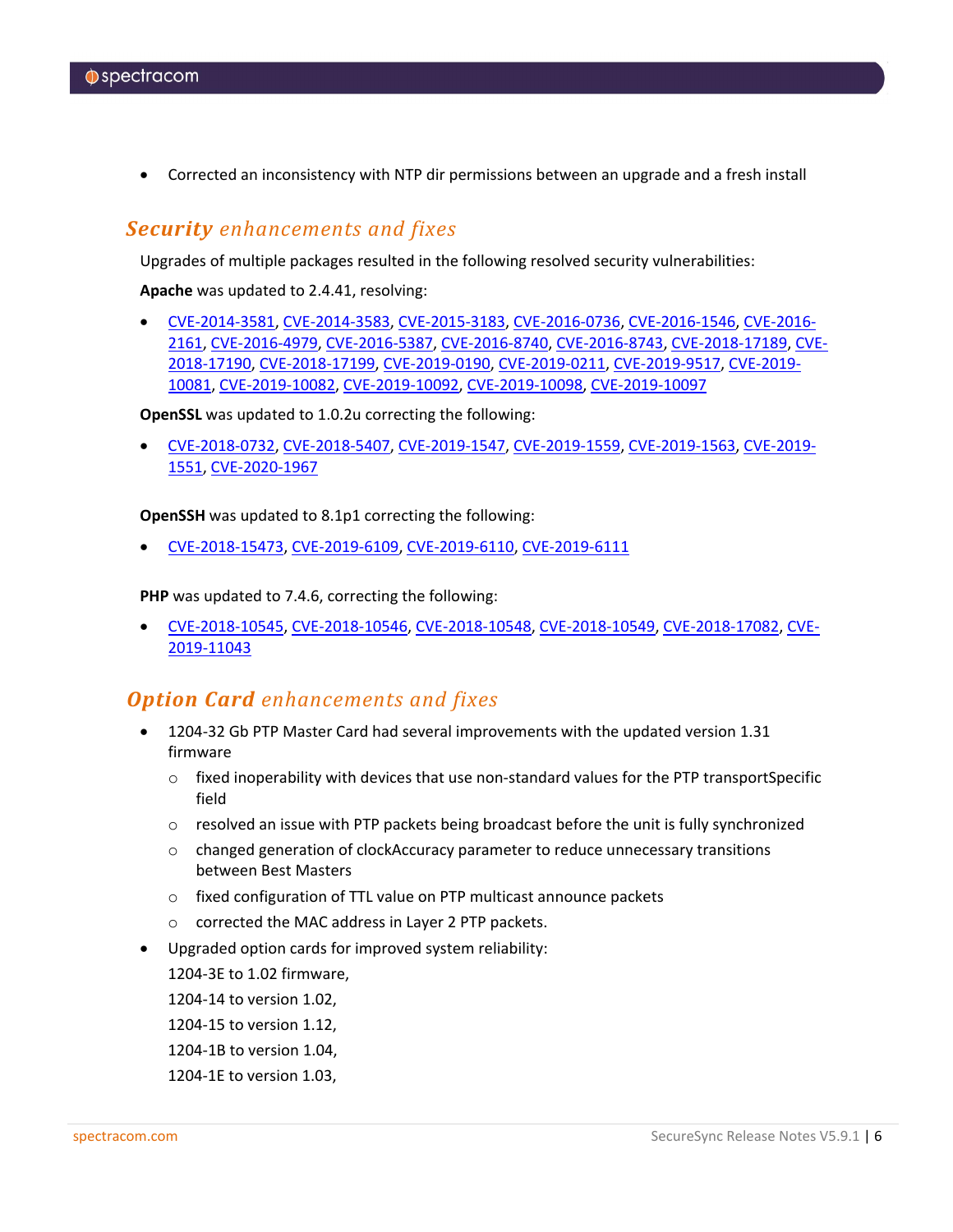1204-22 to version 1.03, 1204-28 to version 1.02, 1204-2A to version 1.03, and 1204-34 to version 1.01.

### *Known Issues*

- DHCPv6 subnet prefixes are currently limited to 64.
- The "Clean and Halt" command does not function properly when logged into SSH
- OpenSSL version 1.0.2u has a few known CVE security vulnerabilities [\(CVE-2019-1551,](https://nvd.nist.gov/vuln/detail/CVE-2019-1551) [CVE-2000-](https://nvd.nist.gov/vuln/detail/CVE-2000-1175) [1967\)](https://nvd.nist.gov/vuln/detail/CVE-2000-1175).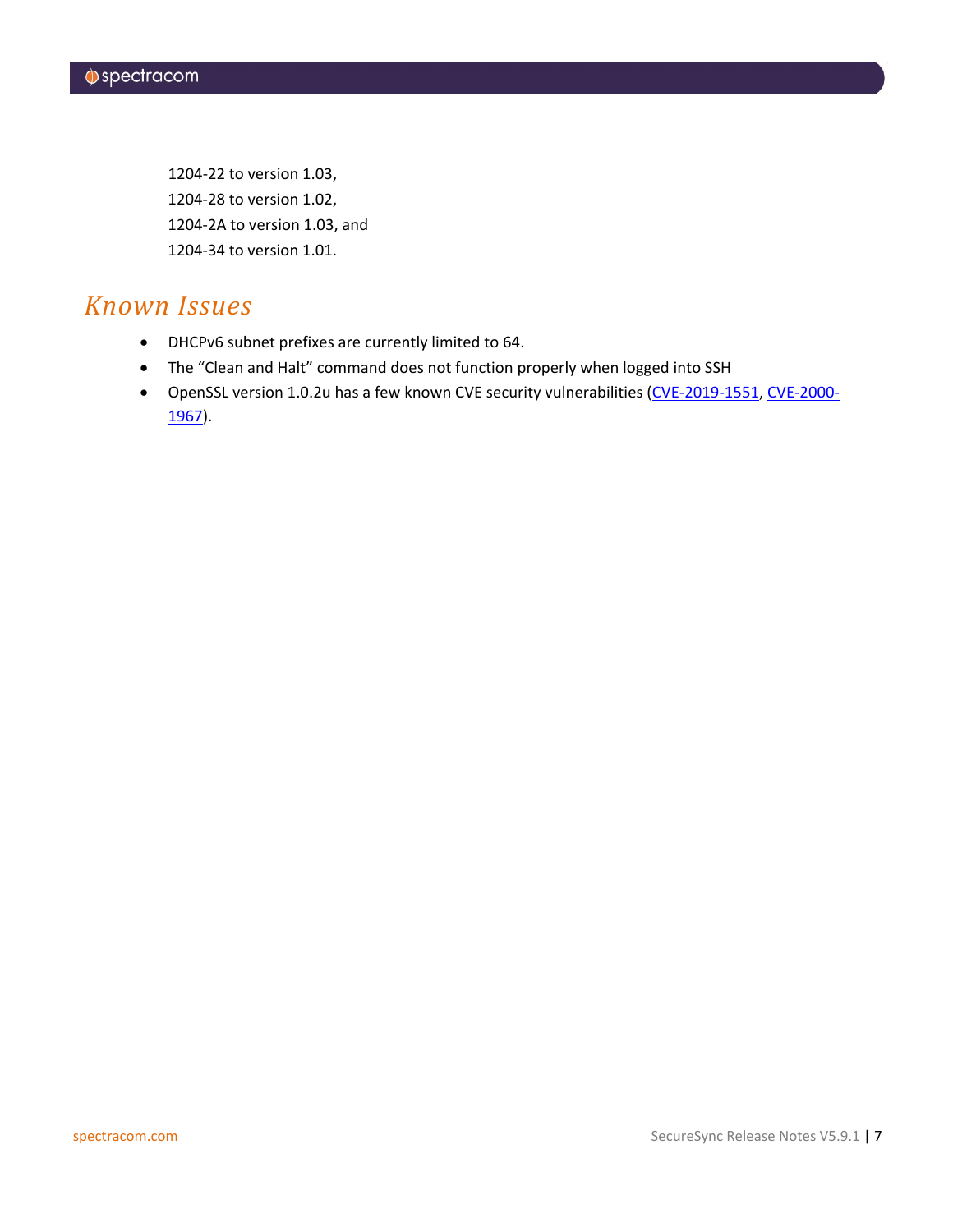### <span id="page-7-0"></span>*Newly Released Features*

- Added IRIG-H output support for option card 1204-15 (formats H122 and H002).
- Added hardware and software watchdogs to control behavior and prevent lockup in the rare event of a unit failure

### *Enhancements and fixes*

*The following defects were corrected:*

- Updated memory controller configuration to improve reliability on 32-bit systems.
- Fixed issue with the log file lastlog becoming too large within the configuration bundle.
- Repaired TACACS+ username functionality to allow the " " character
- Corrected NMEA-GGA output decimal length.

### *Known Issues*

In this software version as well as the previous version (5.8.8), certain customer configurations are known to fail to transfer when updating to this version. The known failures include saved local clock settings (which can occasionally result in timing error), custom web banners, and saved syslog server settings.

To avoid this issue, the customer is recommended to make a backup of their current configuration prior to updating to this version. This saved configuration bundle can then be used to restore saved settings.

See the user manual page on customer configuration bundles for more information: *[http://manuals.spectracom.com/SS/Content/NC\\_and\\_SS/Com/Topics/ADMIN/ConfFilesBckpRest.htm](http://manuals.spectracom.com/SS/Content/NC_and_SS/Com/Topics/ADMIN/ConfFilesBckpRest.htm)*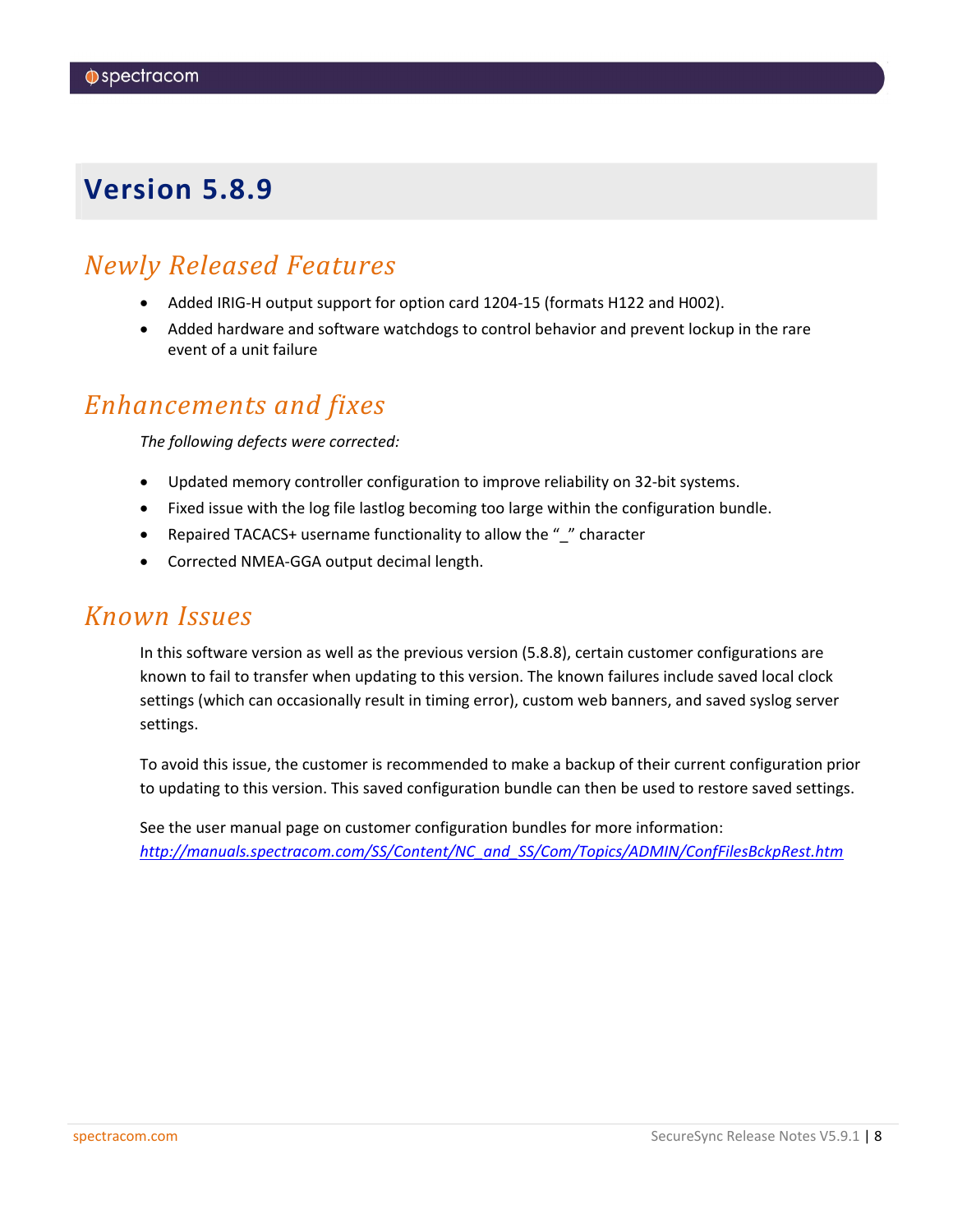## <span id="page-8-0"></span>*Enhancements and fixes*

*The following improvements were applied to existing features and functions:*

• Updated the FPGA versions of the following option cards to increase communication reliability: 1204-01, 1204-02, 1204-03, 1204-04, 1204-05, 1204-15, 1204-1F, and 1204-23.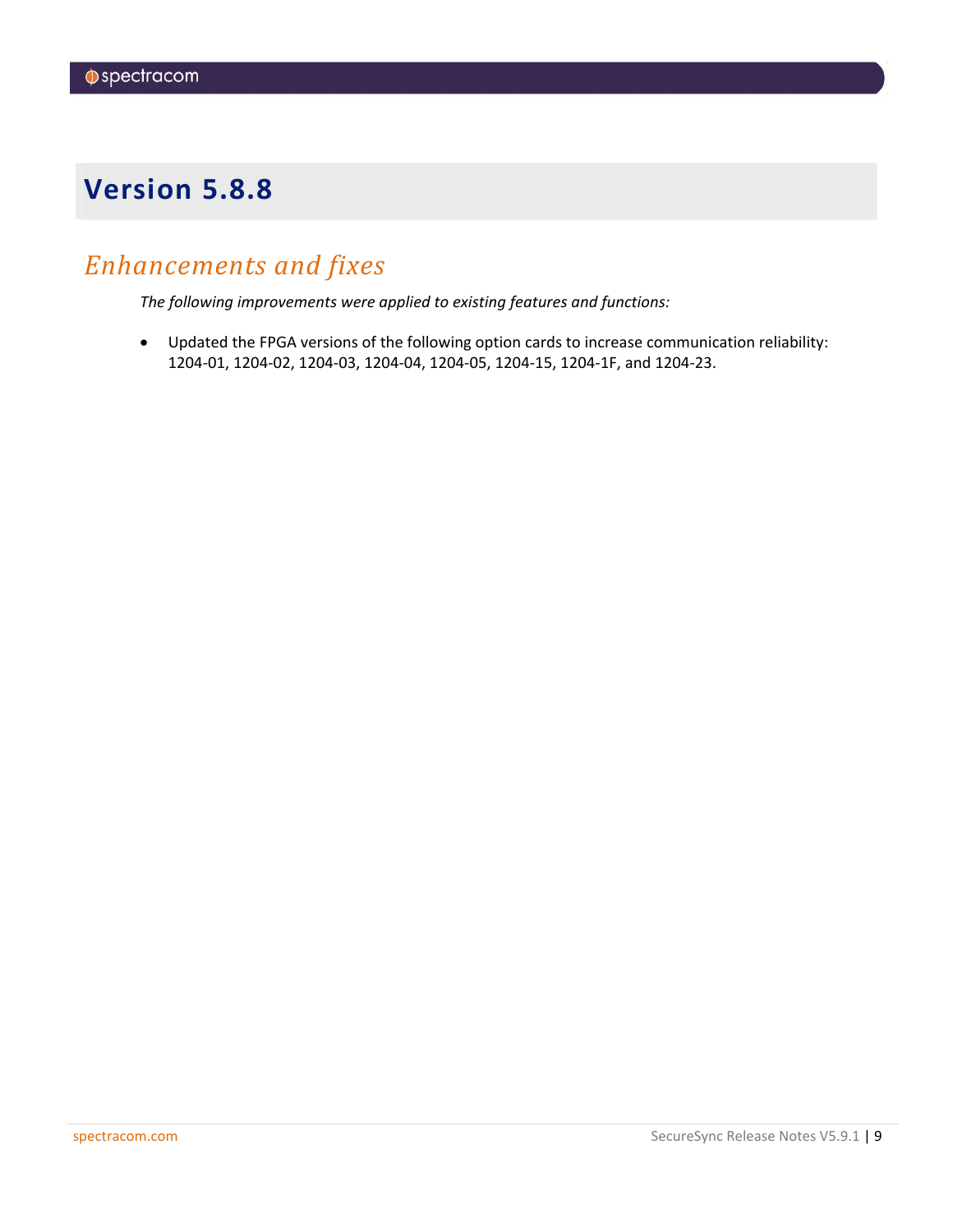### <span id="page-9-0"></span>*Newly released features*

• Added support for option cards 1204-4C and 1204-53, which both provide (4) E1/T1 outputs.

### *Enhancements and fixes*

*The following improvements were applied to existing features and functions:*

- Improved FPGAs for the IRIG-AM option cards 1204-05, 1205-15, 1204-1F.
- Released new FPGAs for 1204-01 and 1204-03
- Added Geoid Height to the NMEA GGA output of SAASM GPS.

#### *The following defects were corrected:*

- Upgraded software on the 1204-3B option card. This upgrade repairs the following issues: a problem changing the MTU, and issue when setting bad network parameters, and an issue where SSH and FTP Server weren't disabled before the release to the customer.
- Fixed an issue with TACACS+ and RADIUS not ignoring local users before checking against the remote server, and allowed both TACACS+ and RADIUS users to issue CLI commands.
- Corrected a bug with IRIG AM output phase adjustment at 100 Hz.
- Repaired a reporting error of the CPU utilization in the system monitor being averaged across entire uptime of the device.
- Fixed GPS Antenna Sense on SAASM MPE-S returning OK after antenna was removed.
- Resolved issue with saved config file not zeroing out the domain server.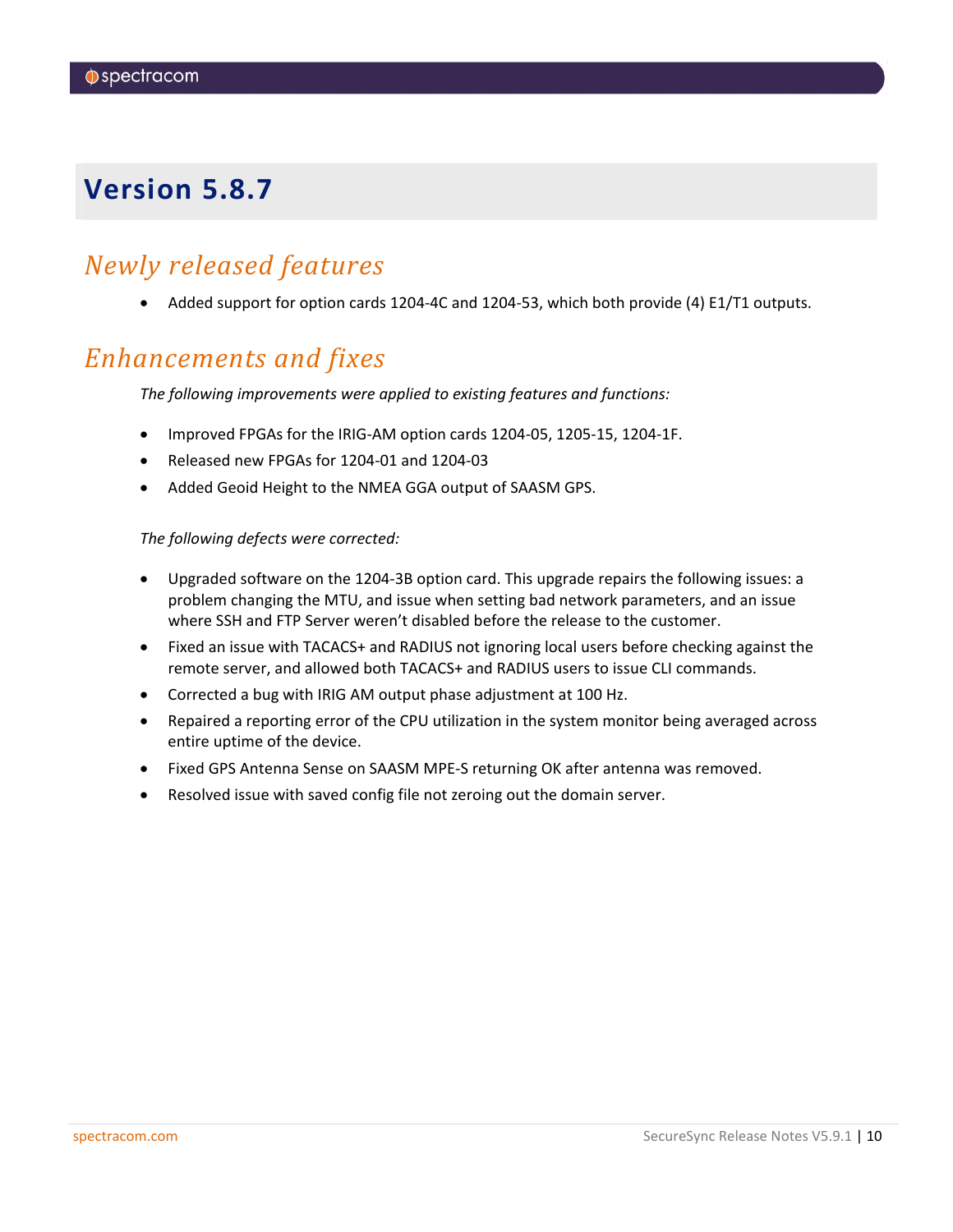### <span id="page-10-0"></span>*Newly released features*

• Added 1/8 Hz pulse output for use on the 1204-17 option card.

## *Enhancements and fixes*

*The following improvements were applied to existing features and functions:*

- Updated NTP to 4.2.8p13.
- Updated Trimble firmware to 1.10.

#### *The following defects were corrected:*

- Corrected problem with LDAP Groups used with SSH.
- Fixed an issue with TACACS+ and RADIUS causing kernel lockup, to improve responsiveness for SSH users.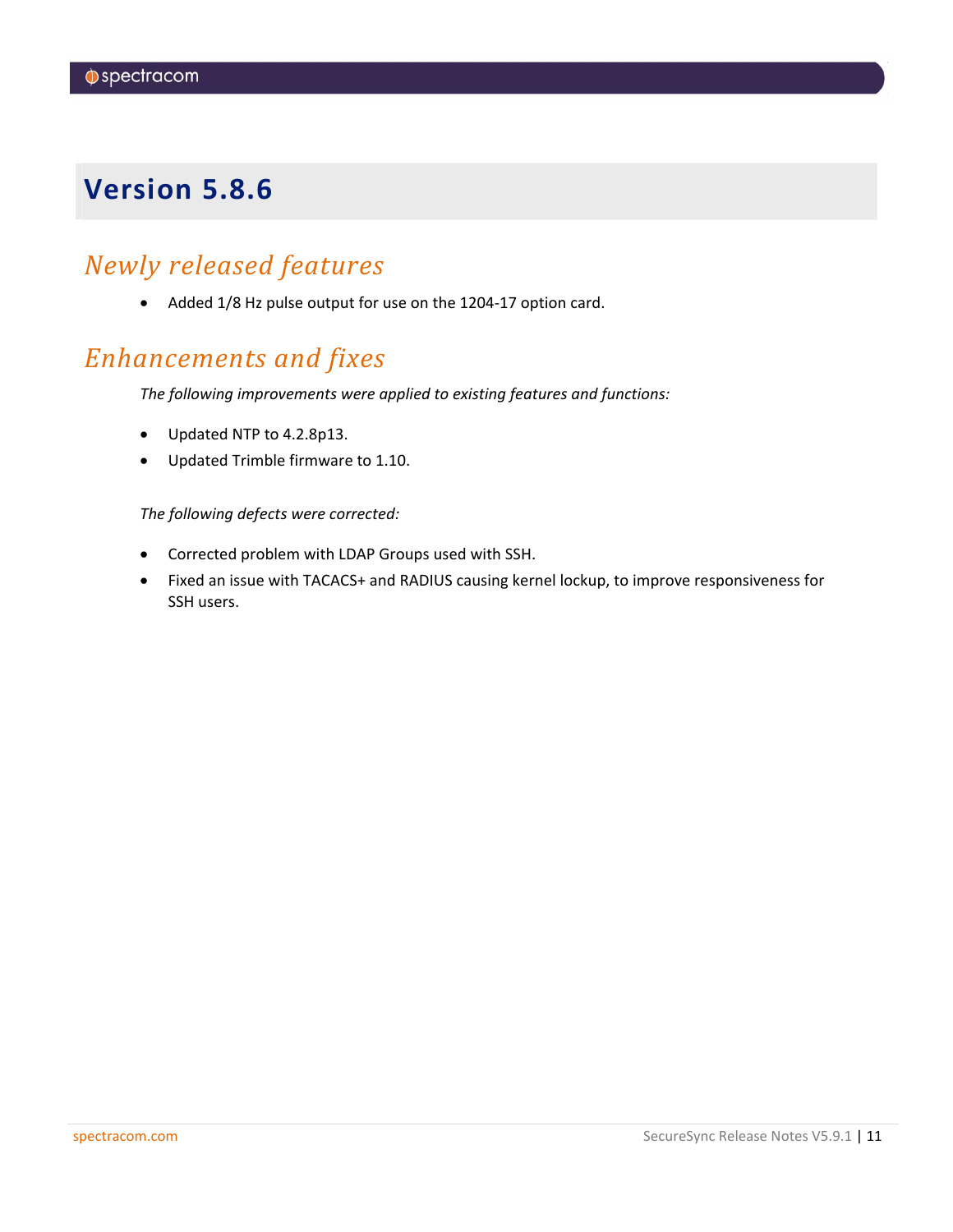### <span id="page-11-0"></span>*Enhancements and fixes*

*The following improvements were applied to existing features and functions:*

- Added a Disk Healthcheck feature to the Web UI under **TOOLS** > **Upgrade/Backup**, which reports the approximate remaining life of the CF card and provides instruction to take action if necessary.
- Improved security of the Web UI by preventing simultaneous login from multiple locations, preventing Cross Site Request Forgery (CSRF), and reducing access to the factory account.
- Updated Broadshield support to version 5.2.2
- Added the geoid height to the NMEA GGA output message.

#### *The following defects were corrected:*

- Corrected behavior of SNMP in order to retain engine IDs on each startup.
- Fixed a minor issue with errors from the STL front panel status display.
- Modified Rubidium disciplining support to prevent breaking from the warm-up state early.

#### *Option Card enhancements and fixes*

- 1204-32 Gb PTP Master Card had several improvements: updated firmware, repaired functionality when in slot 4, corrected a control field value, corrected the output time until the first PPS, and fixed a bug when switching between masters.
- Added support of the 1204-50 option card.
- 1204-3C performance enhancements.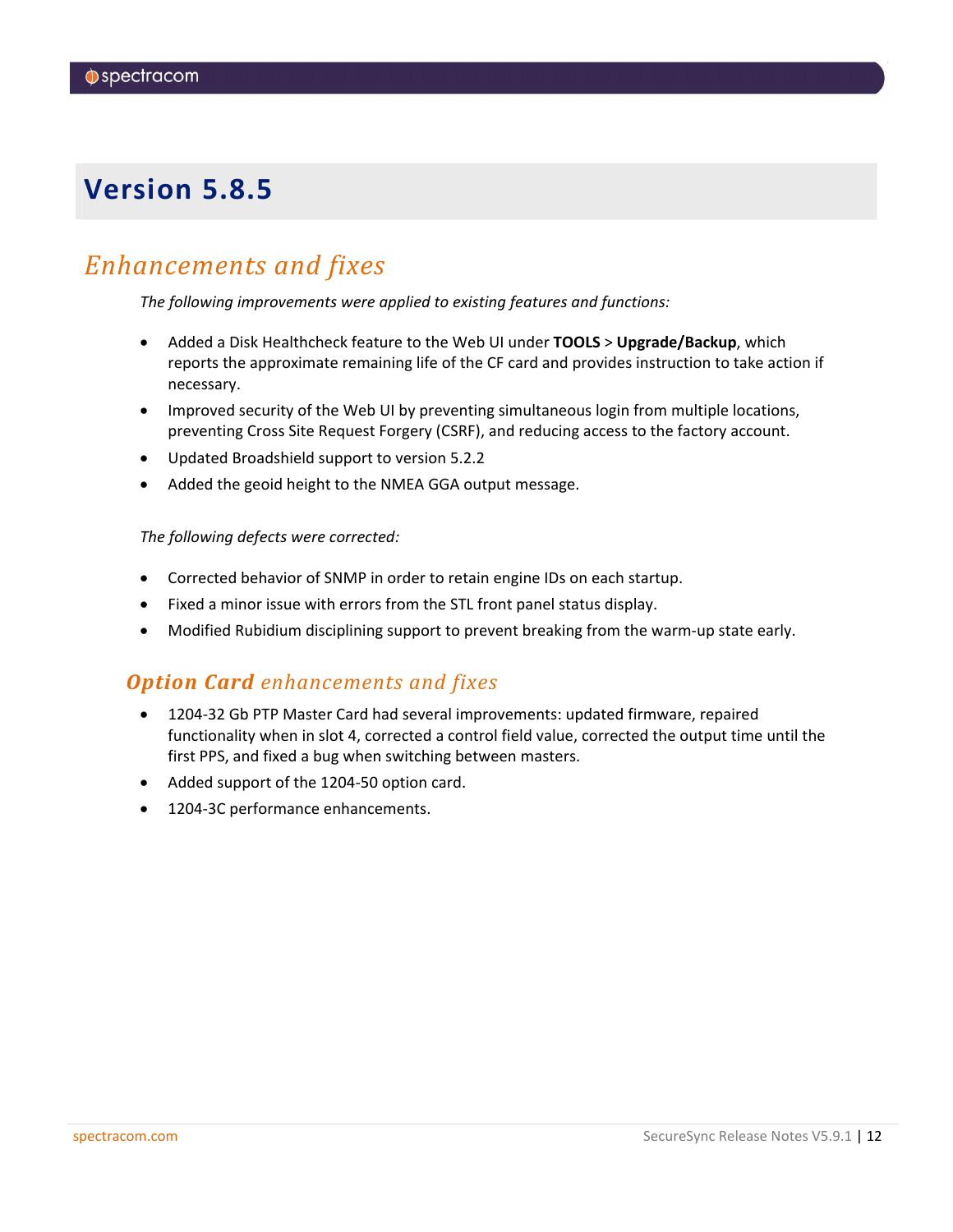# <span id="page-12-0"></span>*Enhancements and fixes*

*The following defects were corrected:*

• Fixed a problem with the u-blox receiver upgrade procedure, which failed to restart the receiver.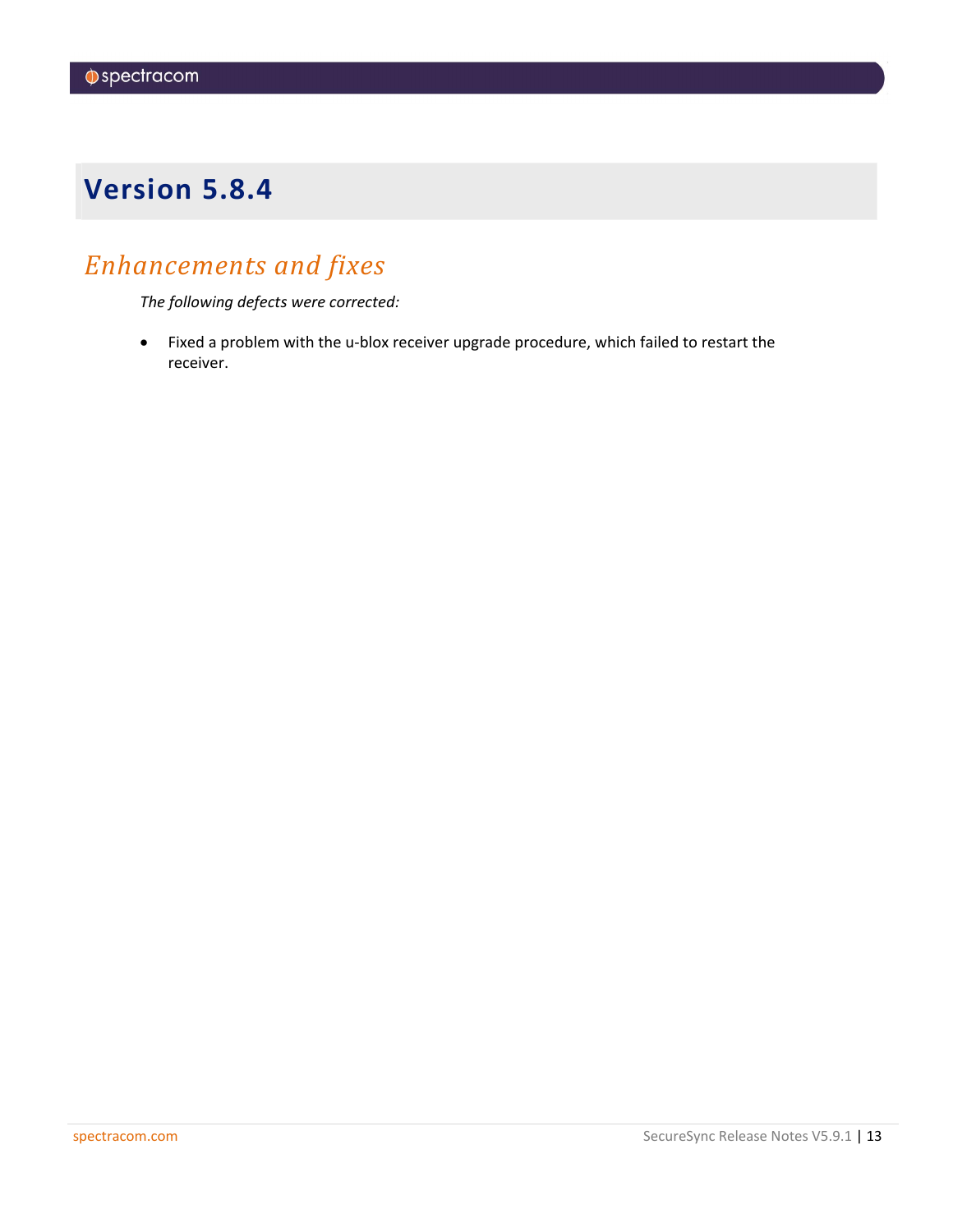### <span id="page-13-0"></span>*Enhancements and fixes*

*The following improvements were applied to existing features and functions:*

- GGA Fix Quality field is now based on overall sync state—not solely on GPS sync
- Increased SAASM functionality with ASCII Output mode visibility
- Added support for STANAG 4430 (Extended HaveQuick Edition 1)
- Reduced the CF disc size
- Increased responsiveness of content on small screens
- Improved the reliability of u-blox receiver firmware updates
- Updated Broadshield to version 5.1.1
- Created opportunity for customers with admin privileges to run traceroute with the TCP option
- Enabled full ASCII offset range, both positive and negative
- Added verification of presence of SGPS receiver

#### *The following defects were corrected:*

- Corrected ICMP redirects, eliminating potential security vulnerability
- Increased security on terminal connections
- Fixed configuration issues with the IPv6 Transfer Engine
- Fixed an issue with file limits in IPv6 setups
- Repaired intermittent issue with DHCP addresses being obtained despite static settings
- Fixed an error in the manifest file if no GPS is found by system
- Fixed an issue with NMEA messages transitioning to empty fields
- Fixed an issue in which clean updates wouldn't allow TACACS+ access through http

#### *Security enhancements and fixes*

**NTP** was updated to 4.2.8\_p12, resolving:

[CVE2018-12327](https://nvd.nist.gov/vuln/detail/CVE-2018-12327)

### *Option Card enhancements and fixes*

• 1204-43 and 1204-44 upgrade bundles created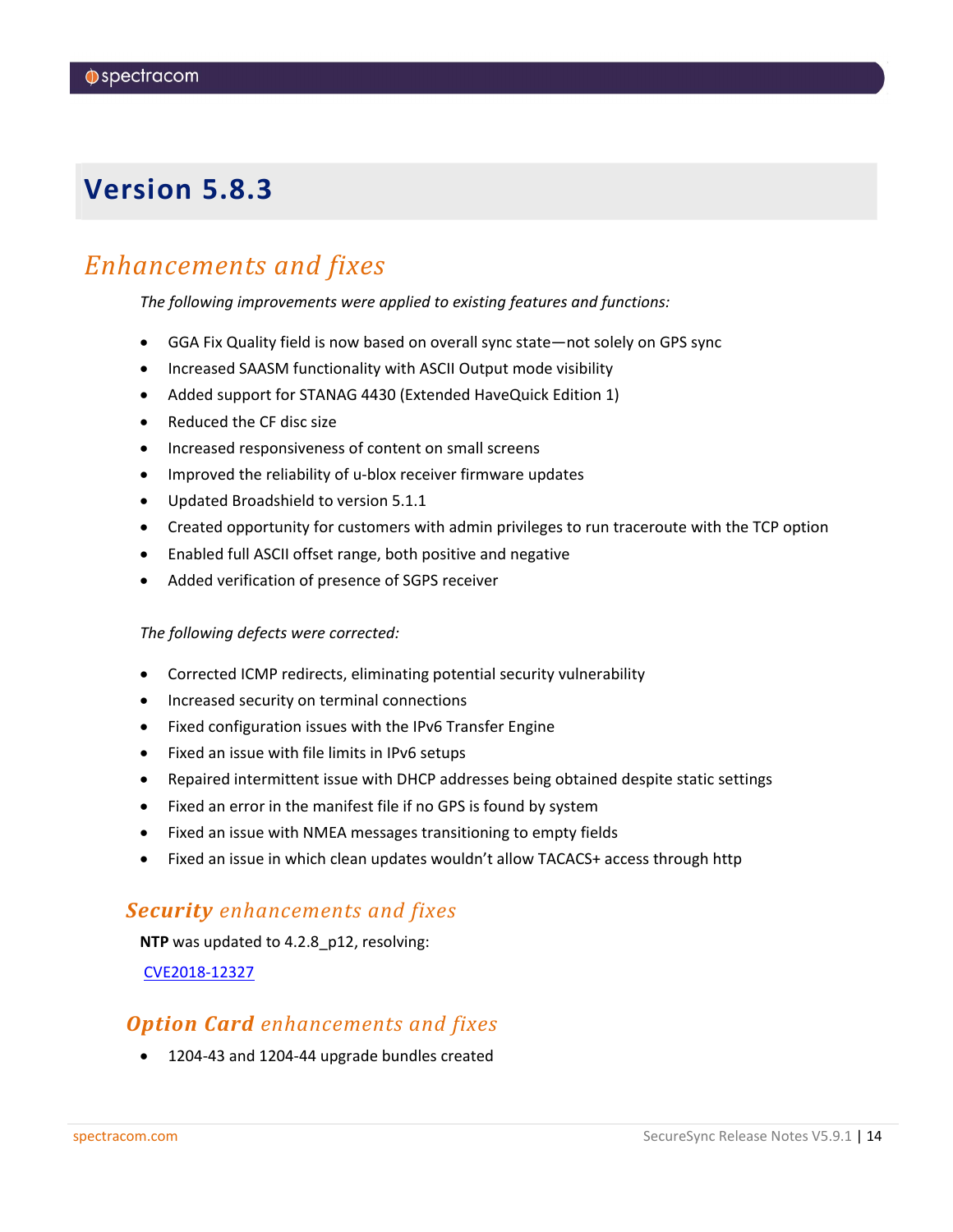• Option card 1204-4A is changed to 1204-50.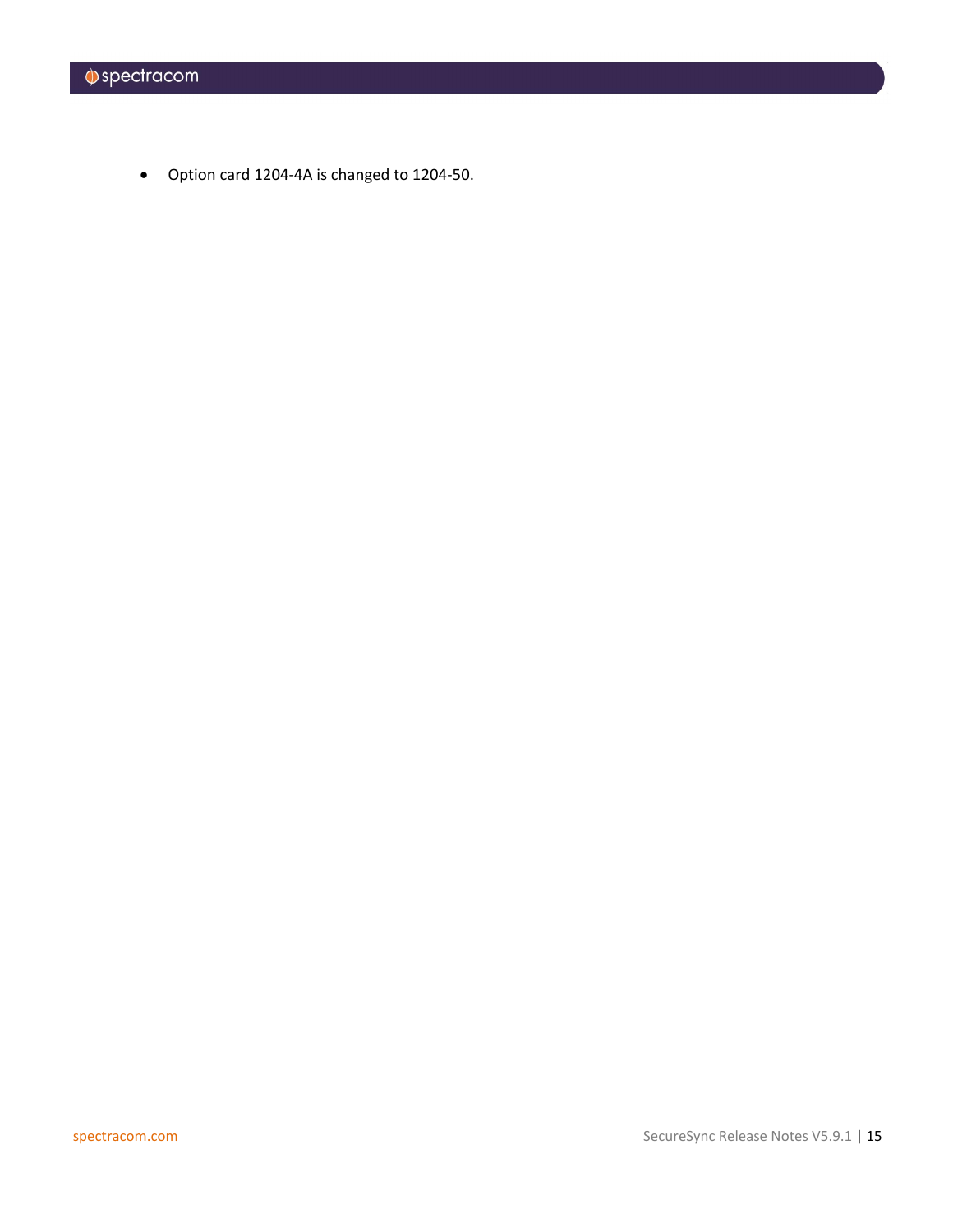## <span id="page-15-0"></span>*Enhancements and fixes*

*The following defects were corrected:*

- Repaired an issue with faulty log rotation.
- Improved data logging to prolong compact flash longevity
- Fixed issue where TACACS+, RADIUS, and LDAP were not configurable following a clean update.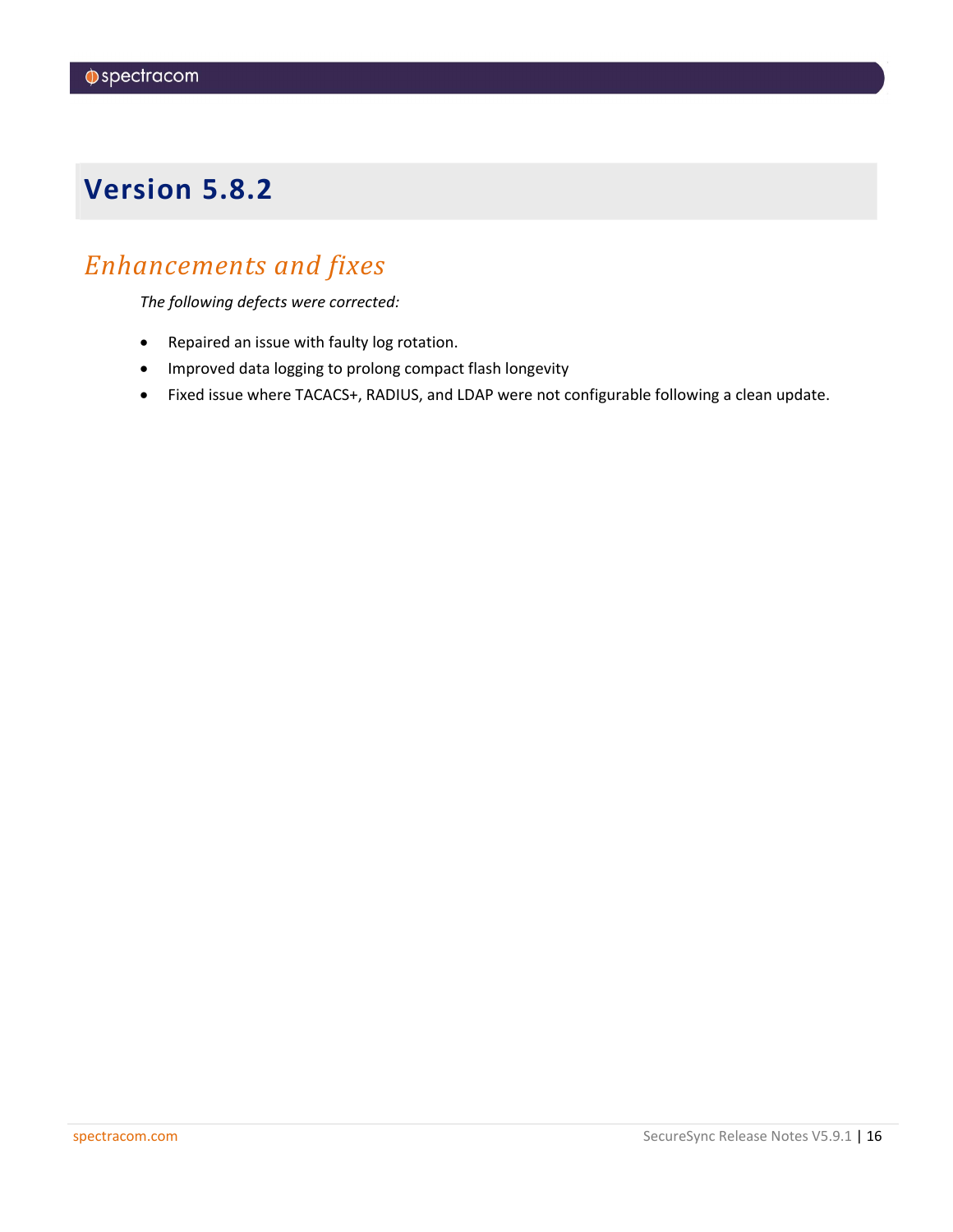## <span id="page-16-0"></span>*Enhancements and fixes*

*The following defects were corrected:*

• Fixed a DHCP failure in release 5.8.0 due to a race condition at startup.

### *Option Card enhancements and fixes*

*The following defects were corrected:*

• 1204-32 PTP Option Card no longer displays incorrect IP addresses and other values. The communication speed was slowed down to prevent corruption.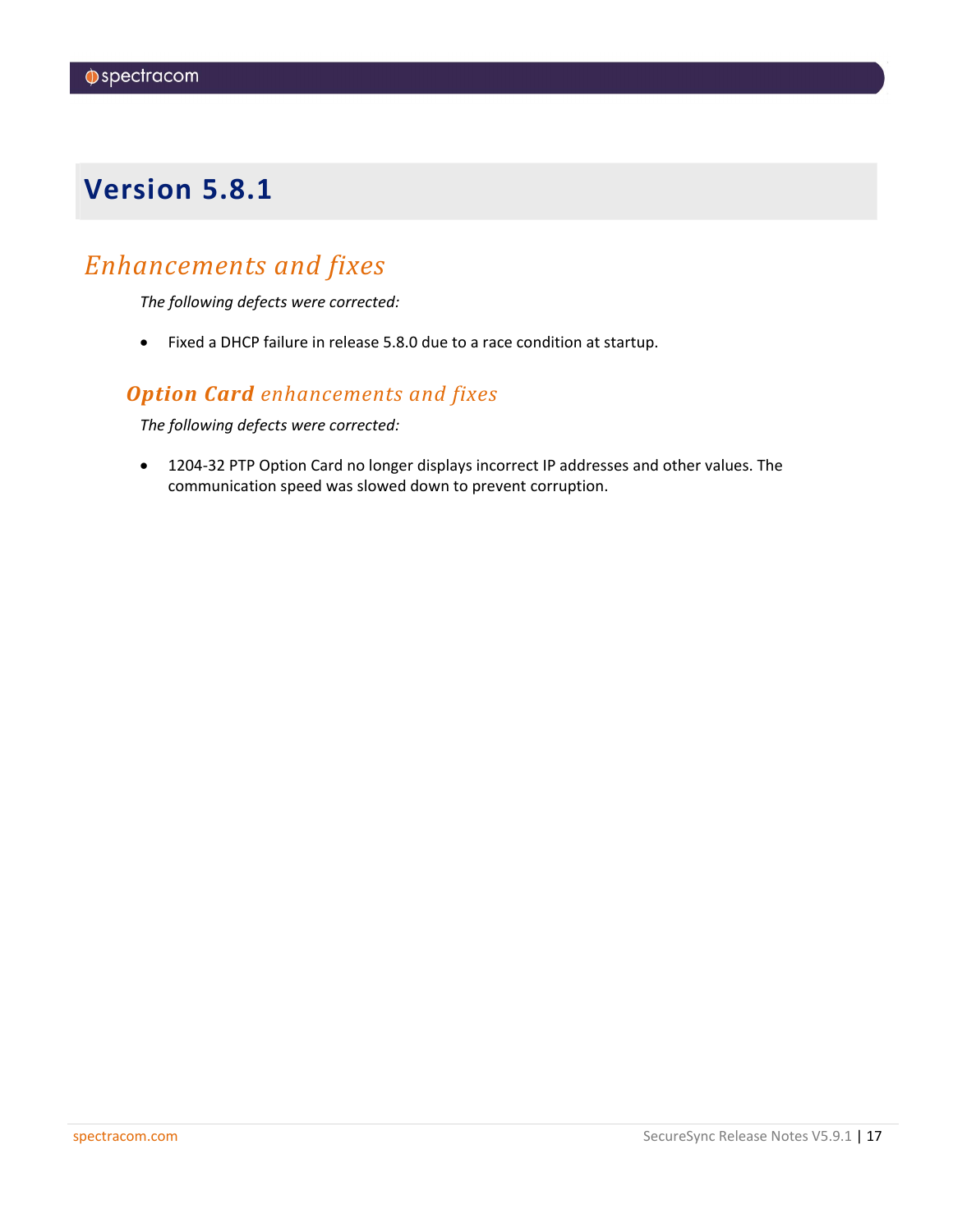### <span id="page-17-0"></span>*Newly released features*

- Added support for 1204-3E-STL option card
- Added support for 1204-40 Low Phase Noise 100MHz Output option card
- Added support for 1204-43 Single GNSS option card
- Added support for 1204-44 Dual GNSS option card

### *Enhancements and fixes*

*The following improvements were applied to existing features and functions:*

- Updated Linux kernel from 4.4.87 to 4.14.34 to improve system stability and functionality
- A-GNSS Server RINEX3 and Almanac file creation now supports GLONASS
- Added HTTPS certificate support of SANS fields for Common Names.

*The following defects were corrected:*

- Corrected support of 6 1204-12 PTP 10/100 cards with u-blox M8T receiver
- Removed command line access to the password command, requiring users to change user passwords from Web UI only
- Added code to help recover from database stuck issue on update and database maintenance

#### *Security enhancements and fixes*

**Kernel** was updated to 4.14.34 resolving Spectre vulnerabilities (System is not vulnerable to Meltdown [CVE-2017-5754\)](https://nvd.nist.gov/vuln/detail/CVE-2017-5754)

• [CVE-2017-5715,](https://nvd.nist.gov/vuln/detail/CVE-2017-5715) [CVE-2017-5753](https://nvd.nist.gov/vuln/detail/CVE-2017-5753)

**NTP** was updated to 4.2.8p11 correcting the following:

• [CVE-2018-7182,](http://nvd.nist.gov/nvd.cfm?cvename=CVE-2018-7182) [CVE-2018-7183,](http://nvd.nist.gov/nvd.cfm?cvename=CVE-2018-7183) [CVE-2018-7184,](http://nvd.nist.gov/nvd.cfm?cvename=CVE-2018-7184) [CVE-2018-7185](http://nvd.nist.gov/nvd.cfm?cvename=CVE-2018-7185)

**OpenSSL** was updated to 1.0.2n correcting the following:

• [CVE-2018-0739](http://nvd.nist.gov/nvd.cfm?cvename=CVE-2018-0739)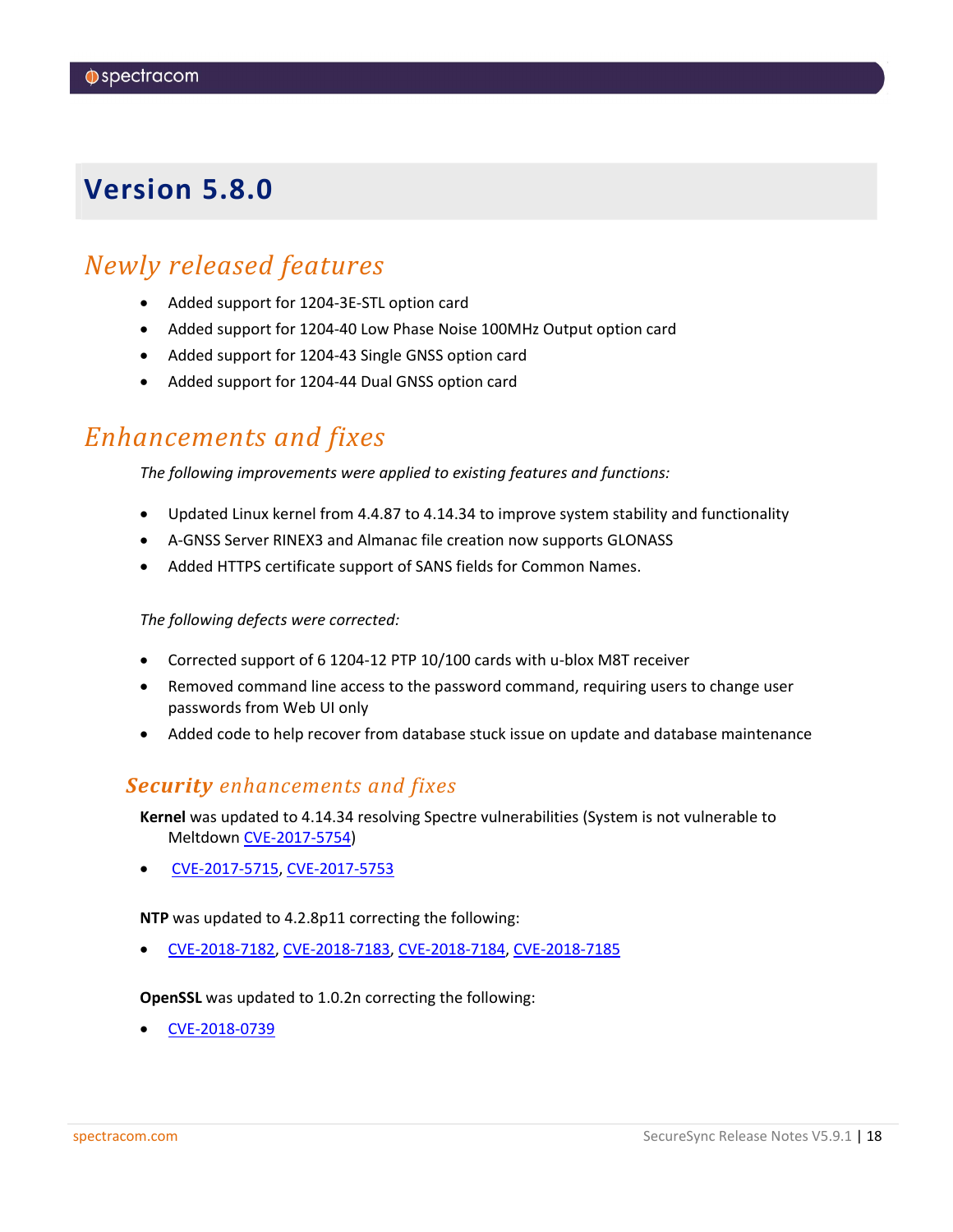**Apache** was updated to 2.2.34 correcting the following:

• [CVE-2017-3167,](http://nvd.nist.gov/nvd.cfm?cvename=CVE-2017-3167) [CVE-2017-3169,](http://nvd.nist.gov/nvd.cfm?cvename=CVE-2017-3169) [CVE-2017-7668,](http://nvd.nist.gov/nvd.cfm?cvename=CVE-2017-7668) [CVE-2017-7679](http://nvd.nist.gov/nvd.cfm?cvename=CVE-2017-7679)

**glibc** was updated to 2.25-r12 correcting the following:

• [CVE-2017-14062,](http://nvd.nist.gov/nvd.cfm?cvename=CVE-2017-14062) [CVE-2017-15670,](http://nvd.nist.gov/nvd.cfm?cvename=CVE-2017-15670) [CVE-2017-15671,](http://nvd.nist.gov/nvd.cfm?cvename=CVE-2017-15671) [CVE-2017-15804,](http://nvd.nist.gov/nvd.cfm?cvename=CVE-2017-15804) [CVE-2017-16997,](http://nvd.nist.gov/nvd.cfm?cvename=CVE-2017-16997) [CVE-](http://nvd.nist.gov/nvd.cfm?cvename=CVE-2018-1000001)[2018-1000001,](http://nvd.nist.gov/nvd.cfm?cvename=CVE-2018-1000001) [CVE-2018-6485,](http://nvd.nist.gov/nvd.cfm?cvename=CVE-2018-6485) [CVE-2018-6551](http://nvd.nist.gov/nvd.cfm?cvename=CVE-2018-6551)

**Quagga** was updated to 1.2.4 correcting the following:

• [CVE-2018-5378,](http://nvd.nist.gov/nvd.cfm?cvename=CVE-2018-5378) [CVE-2018-5379,](http://nvd.nist.gov/nvd.cfm?cvename=CVE-2018-5379) [CVE-2018-5380,](http://nvd.nist.gov/nvd.cfm?cvename=CVE-2018-5380) [CVE-2018-5381](http://nvd.nist.gov/nvd.cfm?cvename=CVE-2018-5381)

**ncurses** was updated to 6.1 correcting the following:

• [CVE-2017-10684,](http://nvd.nist.gov/nvd.cfm?cvename=CVE-2017-10684) [CVE-2017-10685,](http://nvd.nist.gov/nvd.cfm?cvename=CVE-2017-10685) [CVE-2017-11112,](http://nvd.nist.gov/nvd.cfm?cvename=CVE-2017-11112) [CVE-2017-11113,](http://nvd.nist.gov/nvd.cfm?cvename=CVE-2017-11113) [CVE-2017-13728,](http://nvd.nist.gov/nvd.cfm?cvename=CVE-2017-13728) [CVE-](http://nvd.nist.gov/nvd.cfm?cvename=CVE-2017-13729)[2017-13729,](http://nvd.nist.gov/nvd.cfm?cvename=CVE-2017-13729) [CVE-2017-13730,](http://nvd.nist.gov/nvd.cfm?cvename=CVE-2017-13730) [CVE-2017-13731,](http://nvd.nist.gov/nvd.cfm?cvename=CVE-2017-13731) [CVE-2017-13732,](http://nvd.nist.gov/nvd.cfm?cvename=CVE-2017-13732) [CVE-2017-13733,](http://nvd.nist.gov/nvd.cfm?cvename=CVE-2017-13733) [CVE-2017-](http://nvd.nist.gov/nvd.cfm?cvename=CVE-2017-13734) [13734,](http://nvd.nist.gov/nvd.cfm?cvename=CVE-2017-13734) [CVE-2017-16879](http://nvd.nist.gov/nvd.cfm?cvename=CVE-2017-16879)

**DHCP** was updated to 4.3.6p1 correcting the following:

• [CVE-2018-5732](http://nvd.nist.gov/nvd.cfm?cvename=CVE-2018-5732)

### *Option Card enhancements and fixes*

*The following defects were corrected:*

- 1204-2F Programmable Frequency Card no longer disables all outputs
- 1204-17 Square Wave Option Card can now disable direct outputs after being enabled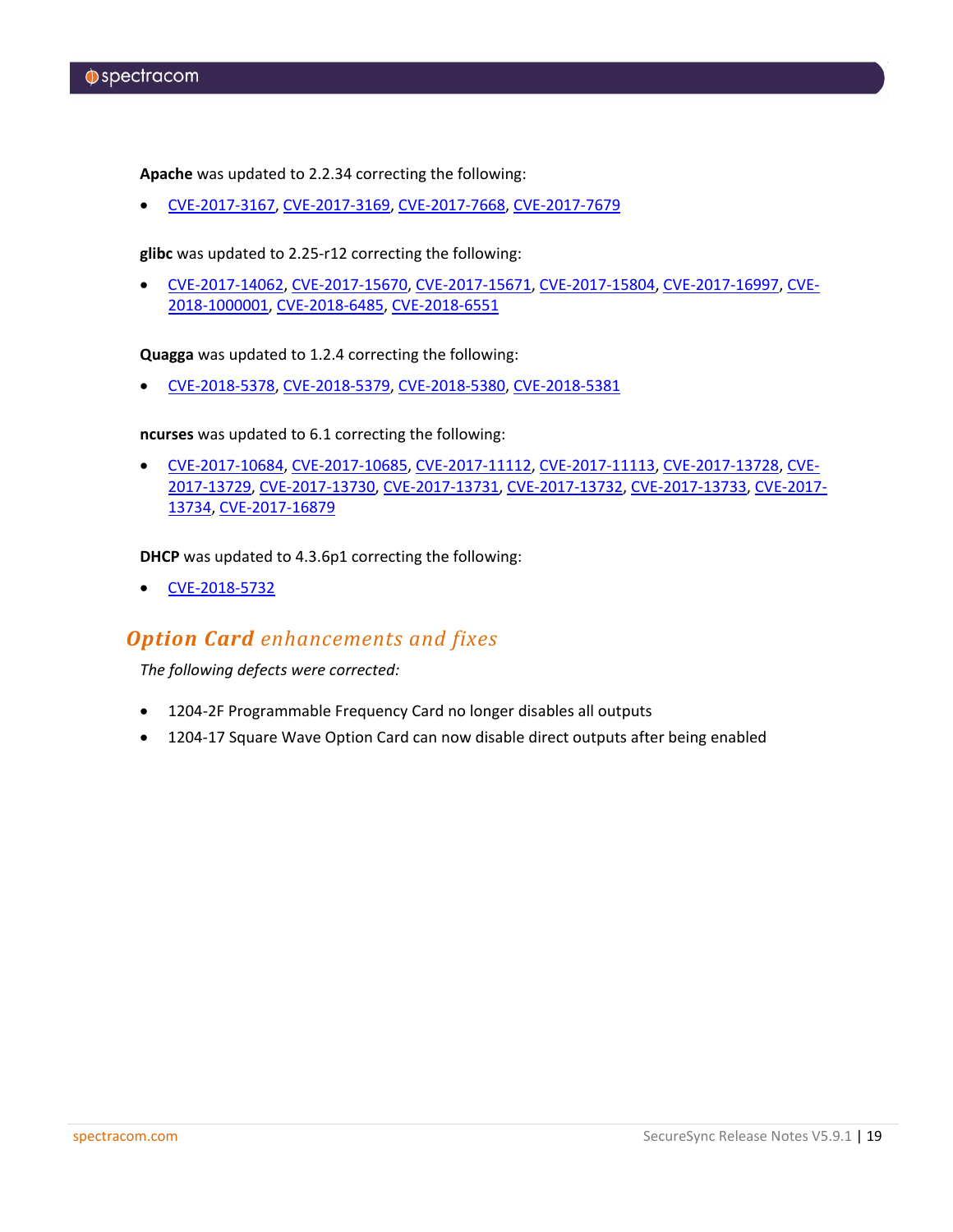### <span id="page-19-0"></span>*Newly released features*

- Added capability to enable/disable link auto-negotiation and set individual network port speed/duplex settings
- Updated IPv6 networking support to more closely match IPv4 networking. Added additional routing tables per network port with individual IPv6 default gateways. Static IPv6 routes can be applied per network port.

### *Enhancements and fixes*

*The following improvements were applied to existing features and functions:*

- Updated Linux kernel from 4.4.26 to 4.4.87 to improve system stability and functionality
- Updated disciplining algorithms to improve short term stability and increase the maximum of the dynamic loop constants
- Changed Rubidium disciplining to operate using common disciplining algorithm with other oscillators for new and existing fielded units. In order to downgrade SW, existing Rubidium units will need to be patched back to previous disciplining mode.

*The following defects were corrected:*

• Corrected bug in enabling/disabling IPv6 SLAAC

#### *Security enhancements and fixes*

**Kernel** was updated to 4.4.87

• The following CVEs were corrected related to the stack clash vulnerabilities: [CVE-2017-1000364,](http://nvd.nist.gov/nvd.cfm?cvename=CVE-2017-1000364) [CVE-2017-1000365,](http://nvd.nist.gov/nvd.cfm?cvename=CVE-2017-1000365) [CVE-2017-1000370,](http://nvd.nist.gov/nvd.cfm?cvename=CVE-2017-1000370) [CVE-2017-1000371,](http://nvd.nist.gov/nvd.cfm?cvename=CVE-2017-1000371) [CVE-2017-](http://nvd.nist.gov/nvd.cfm?cvename=CVE-2017-1000379) [1000379](http://nvd.nist.gov/nvd.cfm?cvename=CVE-2017-1000379)

**OpenSSL** was updated to 1.0.2n correcting the following:

• [CVE-2017-3735,](http://nvd.nist.gov/nvd.cfm?cvename=CVE-2017-3735) [CVE-2017-3736,](http://nvd.nist.gov/nvd.cfm?cvename=CVE-2017-3736) [CVE-2017-3737,](http://nvd.nist.gov/nvd.cfm?cvename=CVE-2017-3737) [CVE-2017-3738](http://nvd.nist.gov/nvd.cfm?cvename=CVE-2017-3738)

**tcpdump** was updated to 4.9.2 to resolve many vulnerabilities: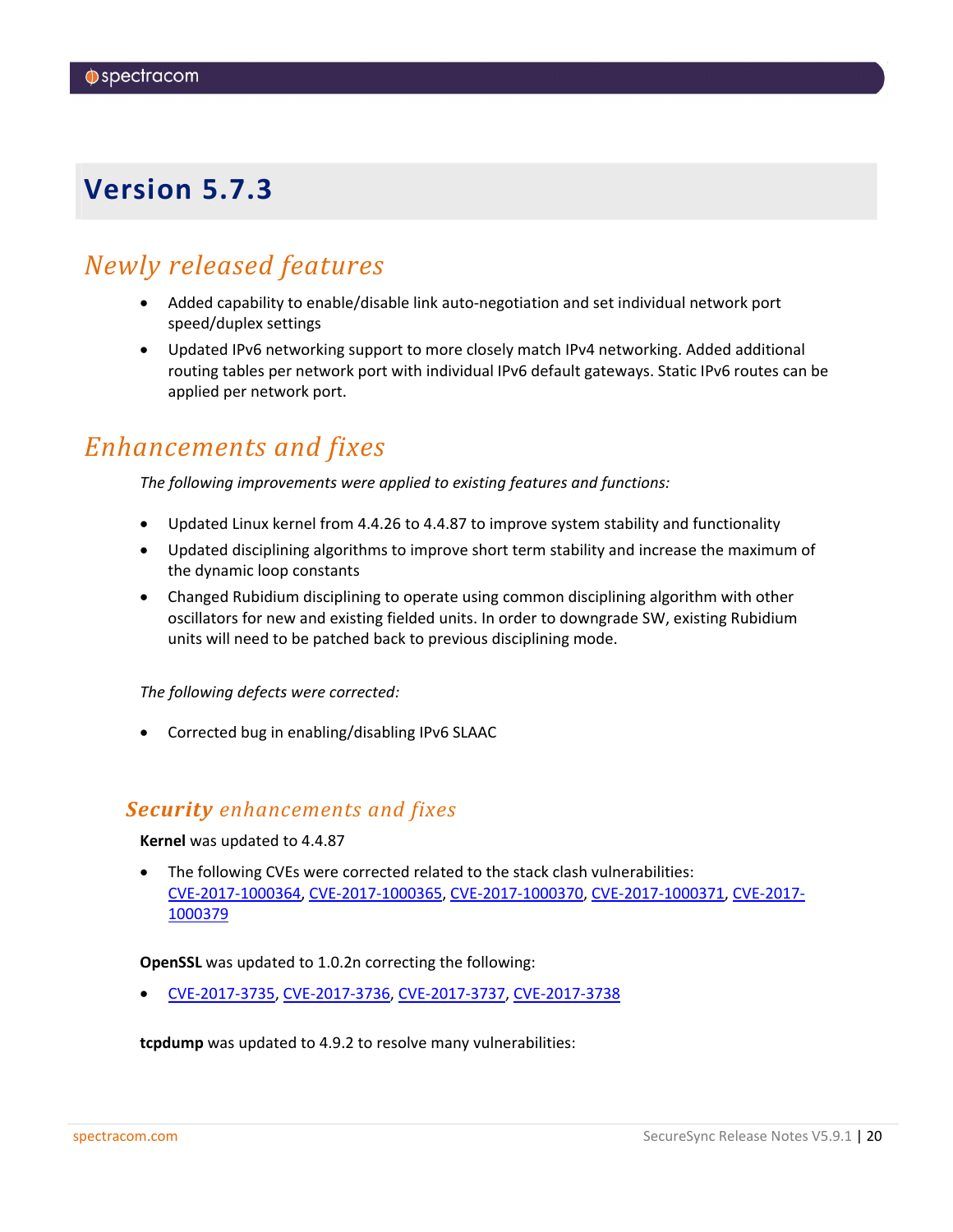• [CVE-2017-11108,](http://nvd.nist.gov/nvd.cfm?cvename=CVE-2017-11108) CVE-2017-(11541-11544), CVE-2017-(12893-12902), CVE-2017-(12985-13055), CVE-2017-(13687-13690)[, CVE-2017-13725](http://nvd.nist.gov/nvd.cfm?cvename=CVE-2017-13725)

### *Option Card enhancements and fixes*

*The following defects were corrected:*

 $\bullet$  n/a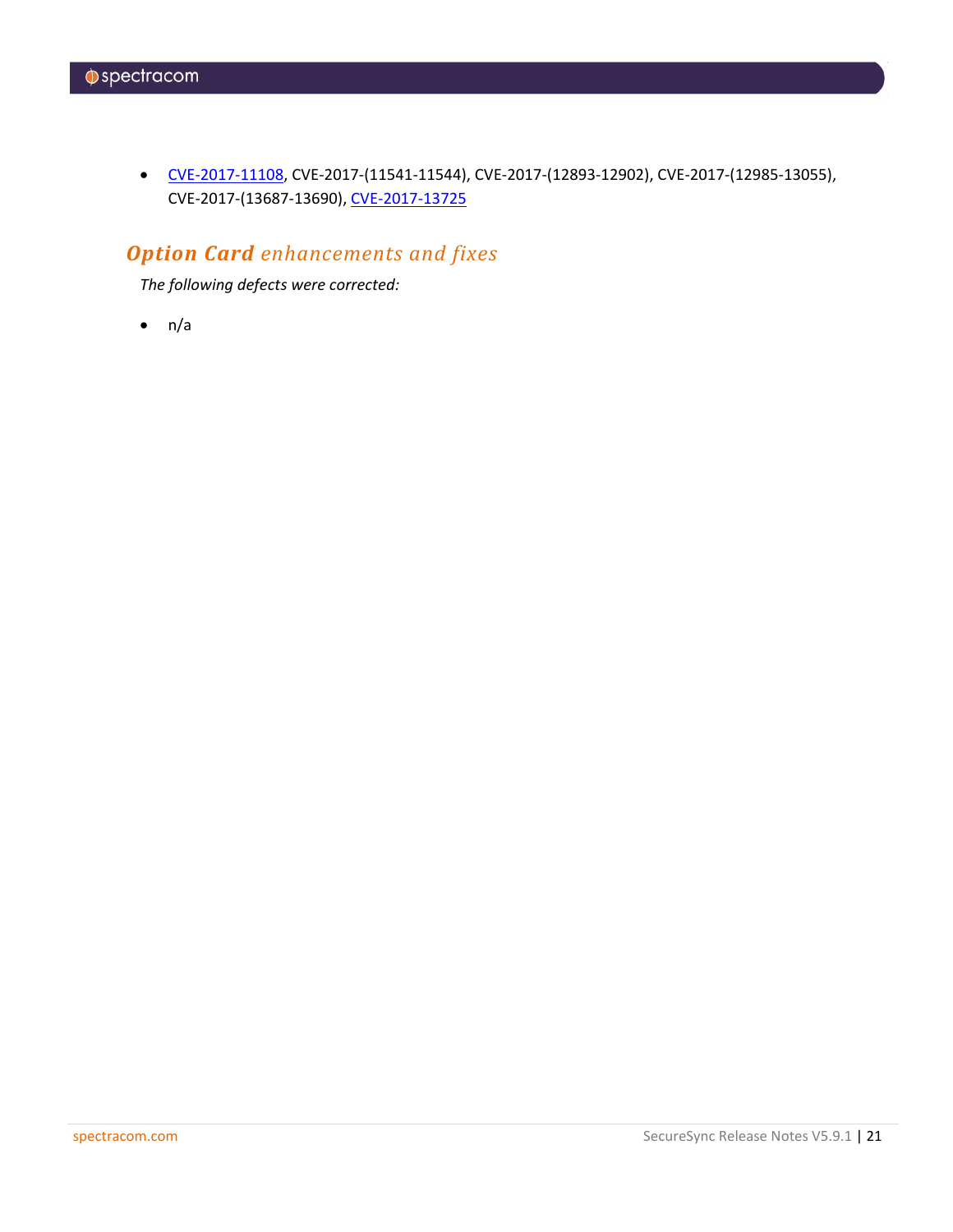## <span id="page-21-0"></span>*Newly released features*

 $\bullet$  n/a

### *Enhancements and fixes*

*The following improvements were applied to existing features and functions:*

 $\bullet$  n/a

*The following defects were corrected:*

• Fixed defect in live application of a user set Link Local IPv6 gateway address

#### *Security enhancements and fixes*

 $\bullet$  n/a

### *Option Card enhancements and fixes*

*The following defects were corrected:*

 $\bullet$  n/a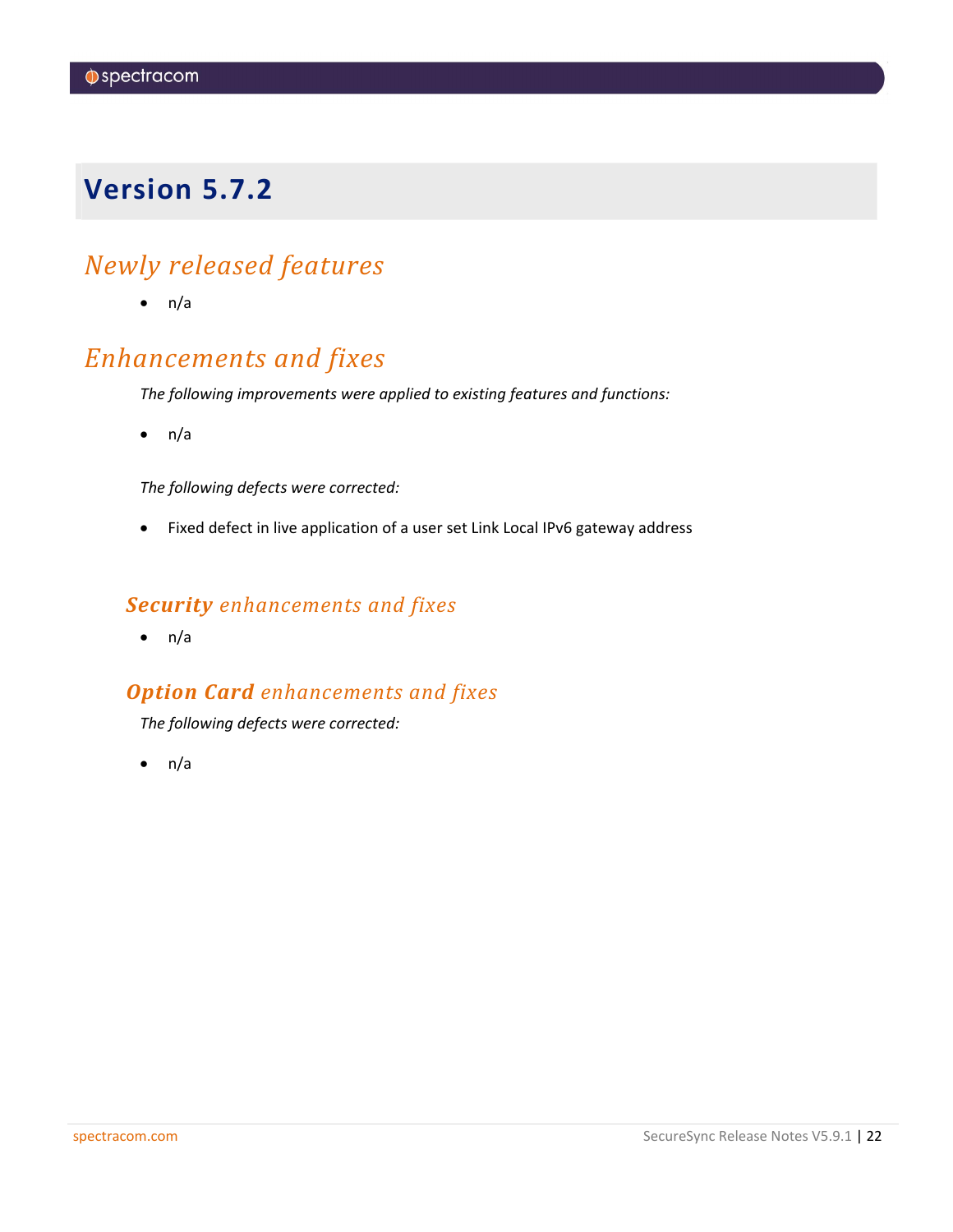<span id="page-22-0"></span>• AMENDMENT to the previous release, Version 5.7.0: Software release 5.7.0 contains Linux Kernel 4.4.26 which fixes CVE-2016-5195 "Dirty Cow".

### *Newly released features*

- Introduced Talen-X **BroadShield** feature requiring license SS-OPT-BSH. This optional functionality offers spoofing and jamming protection and can be added to existing units with ublox M8T receivers.
- Added a SecureSync/Netclock 94XX Manifest file in /home/spectracom/config/ manifest.conf, and a Manifest Log in /home/spectracom/log/manifest.log. The config file contains the current software/fpga/firmware versions, option cards and licenses installed. The Log shows these as they change each reboot.
- Added link to Spectracom Orolia USA online user documentation [manuals.spectracom.com](http://manuals.spectracom.com/)
- Update process improved to reduce disk space utilized.
- NOTE: Unlike **Standard Mode**, **Single Satellite Mode** requires position to be deleted if the user relocates the device. This is required because users often handset position when using **Single Satellite Mode**.
- Syslog Port Number can now be changed in the Web UI.

### *Enhancements and fixes*

*The following improvements were applied to existing features and functions:*

• n/a

*The following defects were corrected:*

- Corrected error in system log relating to temperature logging.
- Update with Clean operation no longer backs-up SQLITE database. Now it is simply cleared.
- Corrected failover kernel update process bug.
- Corrected 100-150 usec NTP Offset reported by SSS-313 by adjusting 1204-06 Gigabit Ethernet Port rx-µsecs value set in start up script.
- Added ability to set a Link Local IPv6 gateway address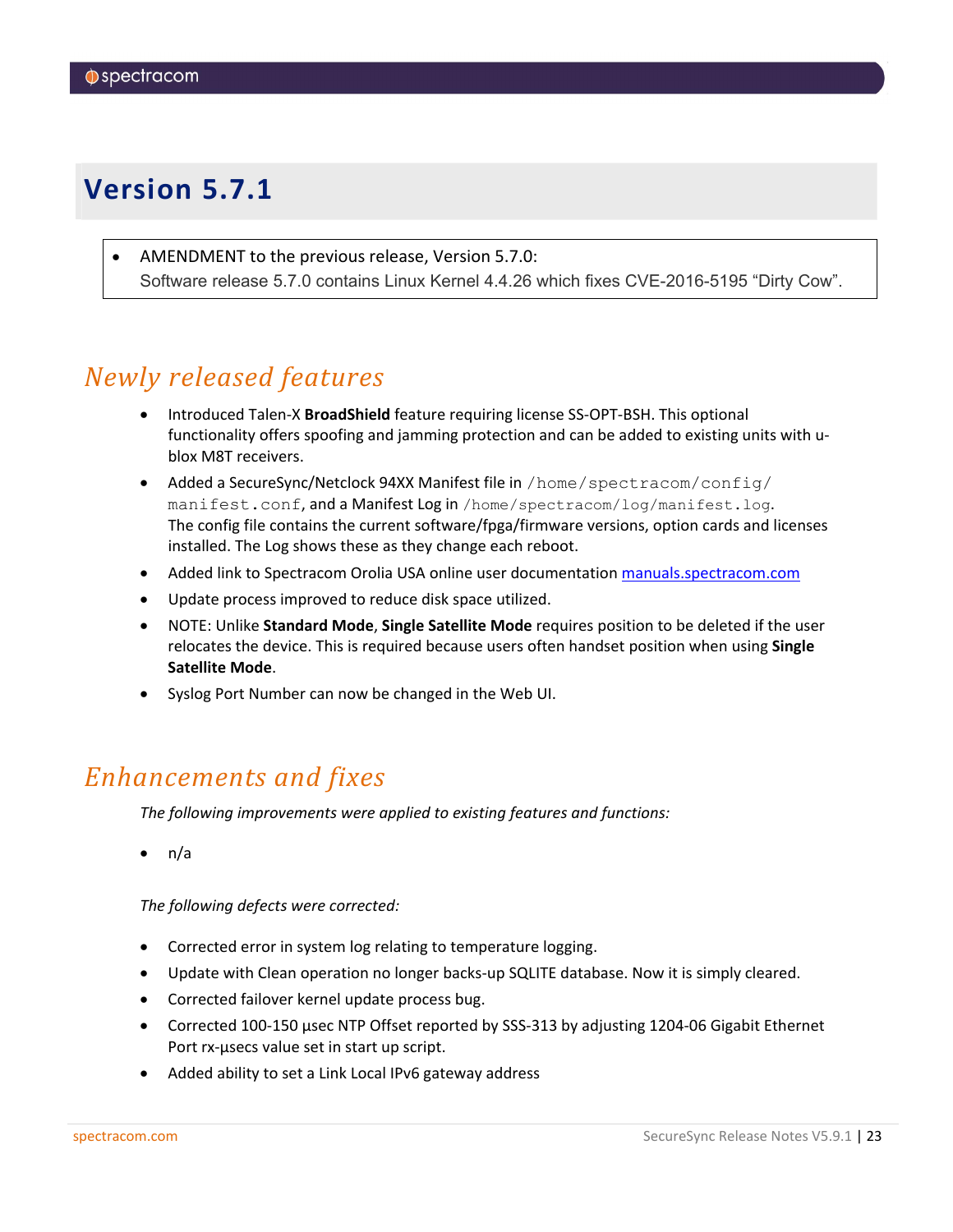- Corrected ability to restore Syslog to default configuration
- Corrected Security issues by updating packages to correct CVEs, and corrected various file permissions errors.

#### *Security enhancements and fixes*

• glibc package was updated due to:

[CVE-2014-9761,](http://nvd.nist.gov/nvd.cfm?cvename=CVE-2014-9761) [CVE-2015-5277,](http://nvd.nist.gov/nvd.cfm?cvename=CVE-2015-5277) [CVE-2015-8776,](http://nvd.nist.gov/nvd.cfm?cvename=CVE-2015-8776) [CVE-2015-8777,](http://nvd.nist.gov/nvd.cfm?cvename=CVE-2015-8777) [CVE-2015-8778,](http://nvd.nist.gov/nvd.cfm?cvename=CVE-2015-8778) [CVE-2015-8779,](http://nvd.nist.gov/nvd.cfm?cvename=CVE-2015-8779) [CVE-2016-1234,](http://nvd.nist.gov/nvd.cfm?cvename=CVE-2016-1234) [CVE-2016-3075,](http://nvd.nist.gov/nvd.cfm?cvename=CVE-2016-3075) [CVE-2015-5180,](http://nvd.nist.gov/nvd.cfm?cvename=CVE-2015-5180) [CVE-2016-6323,](http://nvd.nist.gov/nvd.cfm?cvename=CVE-2016-6323) [CVE-2017-1000366](http://nvd.nist.gov/nvd.cfm?cvename=CVE-2017-1000366)

• libpcre package was updated due to:

#### [CVE-2017-6004](http://nvd.nist.gov/nvd.cfm?cvename=CVE-2017-6004)

- libevent package was updated due to: [CVE-2016-10195,](http://nvd.nist.gov/nvd.cfm?cvename=CVE-2016-10195) [CVE-2016-10196,](http://nvd.nist.gov/nvd.cfm?cvename=CVE-2016-10196) [CVE-2016-10197](http://nvd.nist.gov/nvd.cfm?cvename=CVE-2016-10197)
- sudo package was updated due to: [CVE-2017-1000367](http://nvd.nist.gov/nvd.cfm?cvename=CVE-2017-1000367)
- shadow package was updated due to:

[CVE-2016-6252,](http://nvd.nist.gov/nvd.cfm?cvename=CVE-2016-6252) [CVE-2017-2616](http://nvd.nist.gov/nvd.cfm?cvename=CVE-2017-2616)

• wgetpackage was updated due to:

[CVE-2017-6508](http://nvd.nist.gov/nvd.cfm?cvename=CVE-2017-6508)

- vim and gvim packages were updated due to: [CVE-2017-5953,](http://nvd.nist.gov/nvd.cfm?cvename=CVE-2017-5953) [CVE-2017-6349,](http://nvd.nist.gov/nvd.cfm?cvename=CVE-2017-6349) [CVE-2017-6350](http://nvd.nist.gov/nvd.cfm?cvename=CVE-2017-6350)
- nettle package was updated due to:

[CVE-2016-6489](http://nvd.nist.gov/nvd.cfm?cvename=CVE-2016-6489)

#### **OpenSSH:**

OpenSSH was updated to openssh 7.5 p1

The following CVEs were corrected: [CVE-2016-10009,](http://nvd.nist.gov/nvd.cfm?cvename=CVE-2016-10009) [CVE-2016-10010,](http://nvd.nist.gov/nvd.cfm?cvename=CVE-2016-10010) [CVE-2016-10011,](http://nvd.nist.gov/nvd.cfm?cvename=CVE-2016-10011) [CVE-2016-10012](http://nvd.nist.gov/nvd.cfm?cvename=CVE-2016-10012)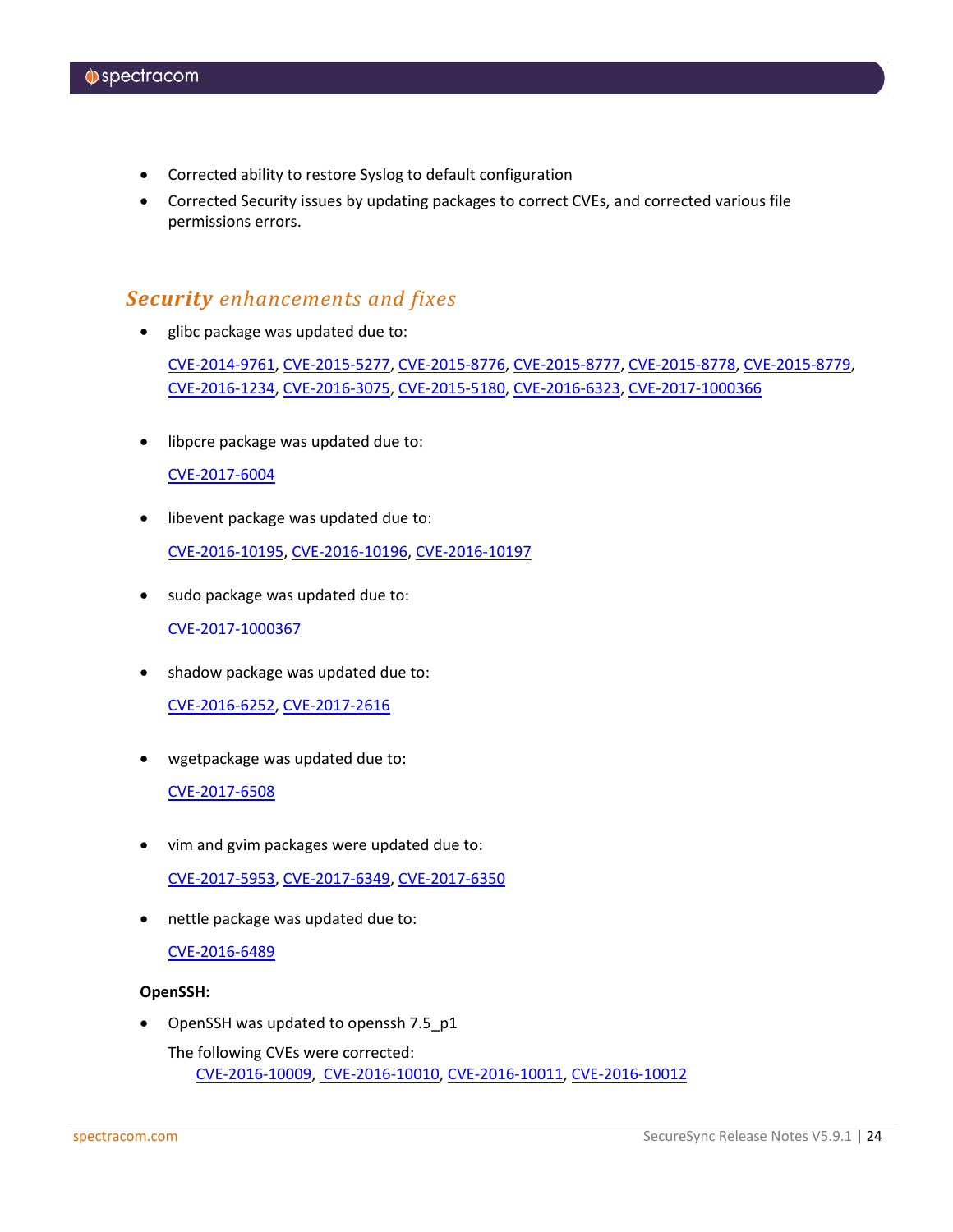### *Option Card enhancements and fixes*

*The following defects were corrected:*

• Option Card 1204-12 PTP 10/100 Card intermittently failed to complete an update. A 25 minute timeout now exists. If it fails to update, and 25 minutes pass, the update fails and the update process moves to the next option card.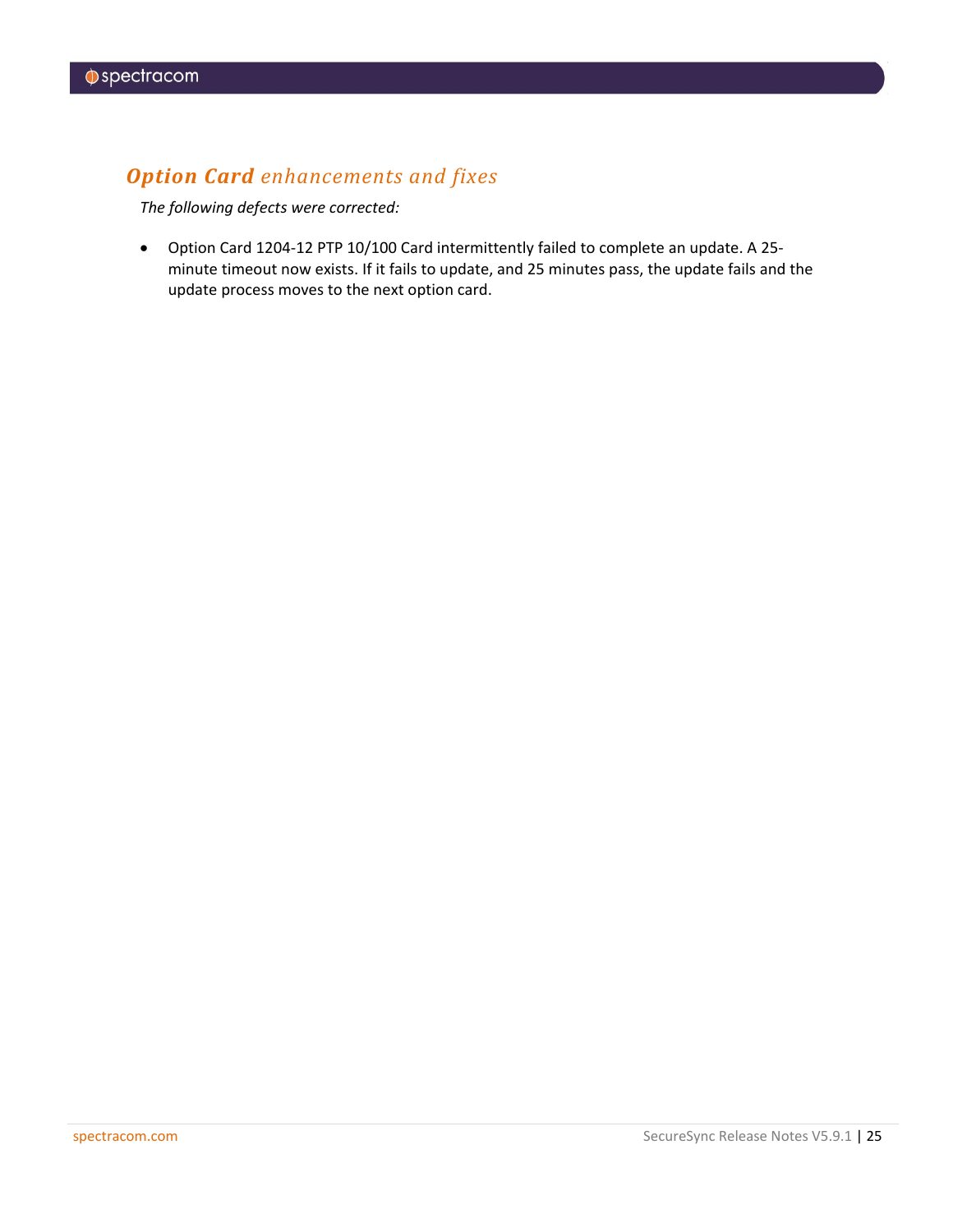### <span id="page-25-0"></span>*Newly released features*

- Multi-GNSS reception is now a standard feature (no longer an option), defaulting to GPS + GAL.
- Phase monitoring now includes phase validation, causing the unit to flywheel if a threshold value is exceeded.

### *Enhancements and fixes*

*The following improvements were applied to existing features and functions:*

- Updated Linux kernel from 4.0.5 to 4.4.26 to improve system stability and functionality
- Fixed Kernel errors caused by, inter alia, i2C temperature sensor readouts: Changed LM90 SMBUS clock speed to a valid range, and applied Realtek *8139too* patch.
- SNMP Trap Port restriction was modified from 0-1023 to 0-65535.

*The following defects were corrected:*

- GNSS Receiver Satellite Data Tab now will be populated with data
- A unit equipped with a Trimble RES-SMT-GG receiver now will resurvey automatically on reboot after it has been moved.

### *Security enhancements and fixes*

• CVE-2014-2830

**OpenSSL** was updated due to:

• CVE-2016-7055, CVE-2017-3730, CVE-2017-3731, CVE-2017-3732

**net-misc/quagga** was updated due to:

• CVE-2016-1245, CVE-2016-4049

**NTP** was updated to NTP 4.2.8\_p10 (released on 21 March 2017). For more information, see [http://support.ntp.org/bin/view/Main/SecurityNotice#March\\_2017\\_ntp\\_4\\_2\\_8p10\\_NTP\\_Secu](http://support.ntp.org/bin/view/Main/SecurityNotice#March_2017_ntp_4_2_8p10_NTP_Secu)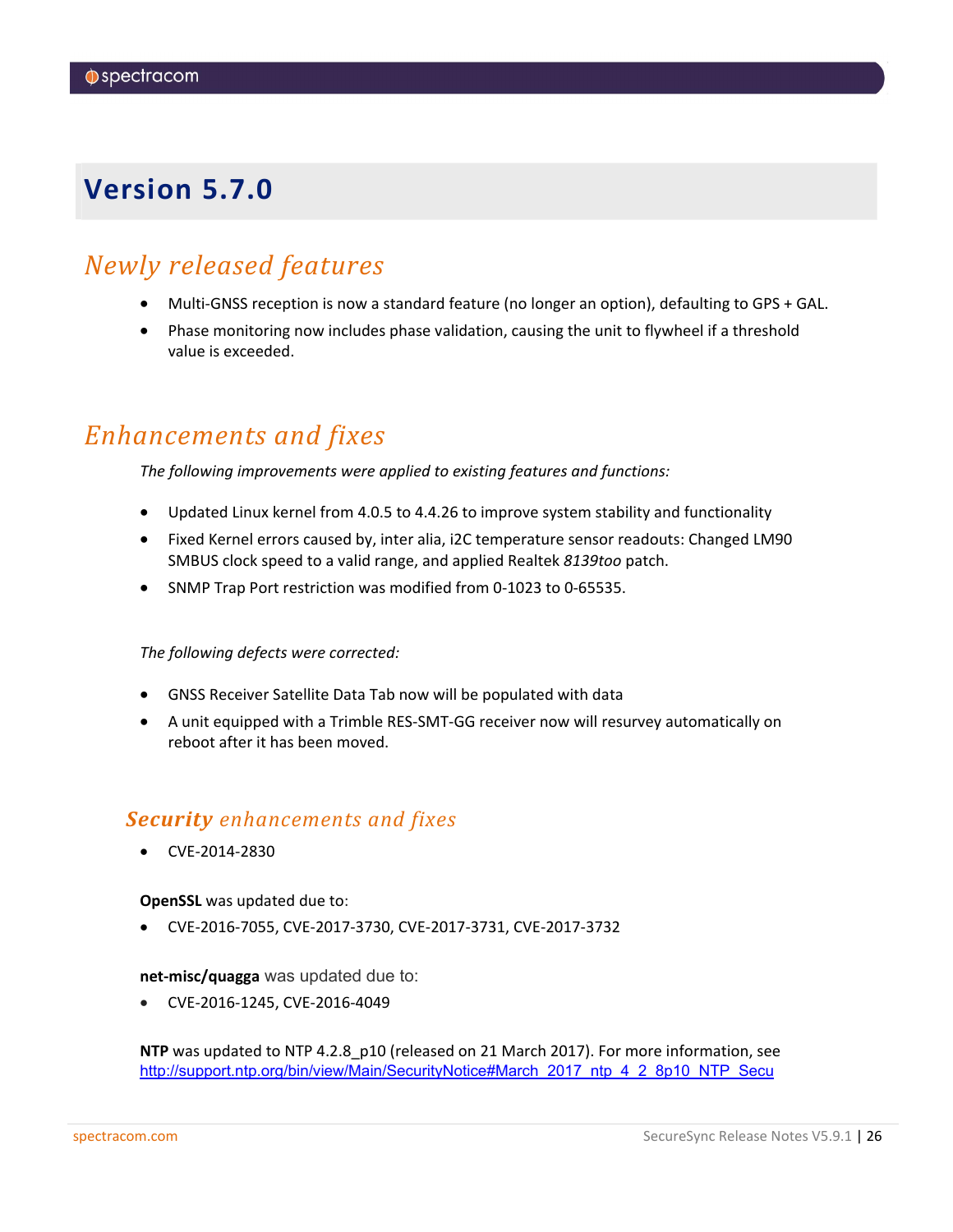- [CVE-2017-6464](http://web.nvd.nist.gov/view/vuln/detail?vulnId=CVE-2017-6464): NTP-01-016 NTP: Denial of Service via Malformed Config (Pentest report 01.2017)
- [CVE-2017-6462](http://web.nvd.nist.gov/view/vuln/detail?vulnId=CVE-2017-6462): NTP-01-014 NTP: Buffer Overflow in DPTS Clock (Pentest report 01.2017)
- [CVE-2017-6463](http://web.nvd.nist.gov/view/vuln/detail?vulnId=CVE-2017-6463): NTP-01-012 NTP: Authenticated DoS via Malicious Config Option (Pentest report 01.2017)
- Sec [3386](http://support.ntp.org/bin/view/Main/NtpBug3386): NTP-01-011 NTP: ntpg\_stripquotes() returns incorrect Value (Pentest report 01.2017)
- Sec [3385](http://support.ntp.org/bin/view/Main/NtpBug3385): NTP-01-010 NTP: ereallocarray()/eallocarray() underused (Pentest report 01.2017)
- [CVE-2017-6455](http://web.nvd.nist.gov/view/vuln/detail?vulnId=CVE-2017-6455): NTP-01-009 NTP: Windows: Privileged execution of User Library code (Pentest report 01.2017)
- [CVE-2017-6452](http://web.nvd.nist.gov/view/vuln/detail?vulnId=CVE-2017-6452): NTP-01-008 NTP: Windows Installer: Stack Buffer Overflow from Command Line (Pentest report 01.2017)
- [CVE-2017-6459](http://web.nvd.nist.gov/view/vuln/detail?vulnId=CVE-2017-6459): NTP-01-007 NTP: Windows Installer: Data Structure terminated insufficiently (Pentest report 01.2017)
- Sec [3381](http://support.ntp.org/bin/view/Main/NtpBug3381): NTP-01-006 NTP: Copious amounts of Unused Code (Pentest report 01.2017)
- Sec [3380](http://support.ntp.org/bin/view/Main/NtpBug3380): NTP-01-005 NTP: Off-by-one in Oncore GPS Receiver (Pentest report 01.2017)
- [CVE-2017-6458](http://web.nvd.nist.gov/view/vuln/detail?vulnId=CVE-2017-6458): NTP-01-004 NTP: Potential Overflows in ctl\_put() functions (Pentest report 01.2017)
- [CVE-2017-6451](http://web.nvd.nist.gov/view/vuln/detail?vulnId=CVE-2017-6451): NTP-01-003 Improper use of snprintf() in mx4200\_send() (Pentest report 01.2017)
- [CVE-2017-6460](http://web.nvd.nist.gov/view/vuln/detail?vulnId=CVE-2017-6460): NTP-01-002 Buffer Overflow in ntpq when fetching reslist (Pentest report 01.2017)
- Sec [3376](http://support.ntp.org/bin/view/Main/NtpBug3376): NTP-01-001 Makefile does not enforce Security Flags (Pentest report 01.2017)
- [CVE-2016-9042](http://web.nvd.nist.gov/view/vuln/detail?vulnId=CVE-2016-9042): 0rigin

**net-fs/cifs-utils** was updated due to CVE-2014-2830

• AMENDED at the time of publishing Release Notes for Version 5.7.1: Software release 5.7.0 contains Linux Kernel 4.4.26 which fixes CVE-2016-5195 Dirty Cow.

#### *Option Card enhancements and fixes*

• 1204-34: Frequency Monitor reports error "Error: Sum of Period is NULL from FM"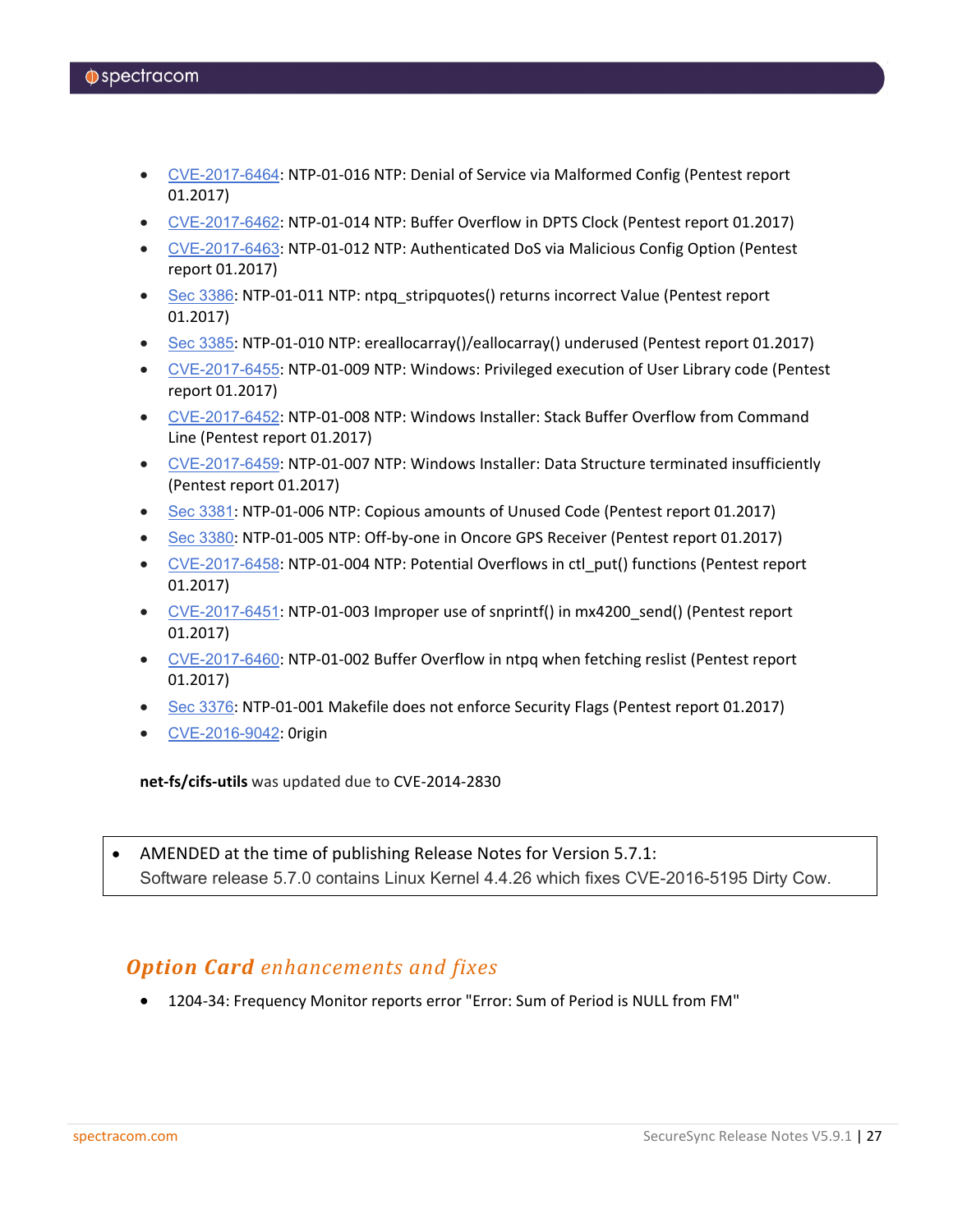### <span id="page-27-0"></span>*Newly released features*

- Added support for u-blox M8T **receiver firmware** update to Release 3.01 TIM 1.10 which provides performance improvements and use of the **Galileo** constellation.
- Added support for loading **x509 PEM CA chain certificates**.

### *Enhancements and fixes*

*The following improvements were applied to existing features and functions:*

- The HTTPS setup window now requires the user to first check the **Enable** checkbox.
- Upon saving the **log bundle**, the contents of the /var/log log folder are now included in the downloaded log bundle.
- **Radius and TACACS+** now provide login user authentication support for protocols other than HTTP/HTTPS such as ssh, telnet and FTP.
- Resolved issues generating **A-GPS** and **A-GNSS** using the u-blox receiver. Added generation of RINEX and Almanac for GPS, Galileo, and BeiDou constellations. Note: A-GNSS server functionality for GLONASS is not yet supported (known issue – scheduled to be fixed in next release.)
- The **update process** can now program BIOS changes.

#### *The following defects were corrected:*

- Clock Service now can convert from **TAI or GPS timescales to UTC** (used for inputs like ASCII)
- Default UTC/GPS and UTC/TAI **offsets** were updated to 18 and 37 seconds, respectively.
- TimeKeeper can no longer be set to an **NTP rate of 0**.

#### *Security enhancements and fixes*

- **Apache http headers** HTML text no longer contain version information to improve security: The raw HTML returned from the Apache web server it will no longer display the Apache version information.
- The creation of a default certificate and public/private key pairs now defaults to using a **SHA-256** digest. However, this digest is NOT supported by Internet Explorer version 8 and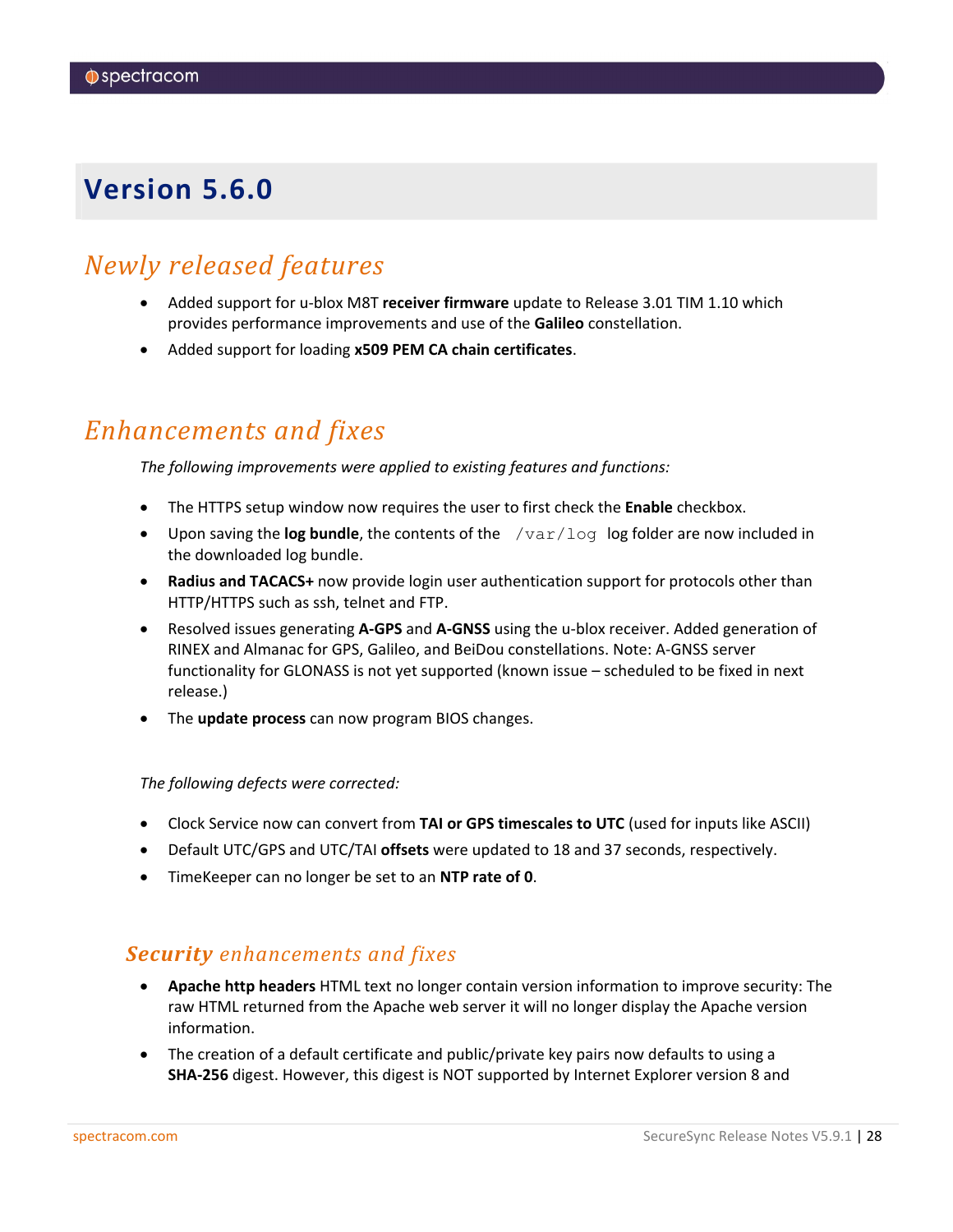below, i.e. users of release 5.6.0 and higher will not be able to login with HTTP/HTTPS using a SHA-256 digest (use default certificate creation with user specified digest such as SHA1 instead [defcert command]).

• The **LDAP validation criteria** will now appropriately check for a correct Distinguished Name (DN), and bind DN/Password before allowing the enabling of the configuration. In addition to that, all servers in the setup will now be checked, as opposed to just one server, to make sure the DN is valid for all servers listed.

### *Option Card enhancements and fixes*

- The **SNMP MIBs** now provide read-only support for PTP variables from the 1204-32 Gigabit PTP Option Card.
- Square Wave Output features now include an added **5MPPS/1PPS** preset.
- **Gigabit Ethernet option card** 1204-06: **eth1 - eth3** now allows user to enable/disable individual ports from the Front Panel.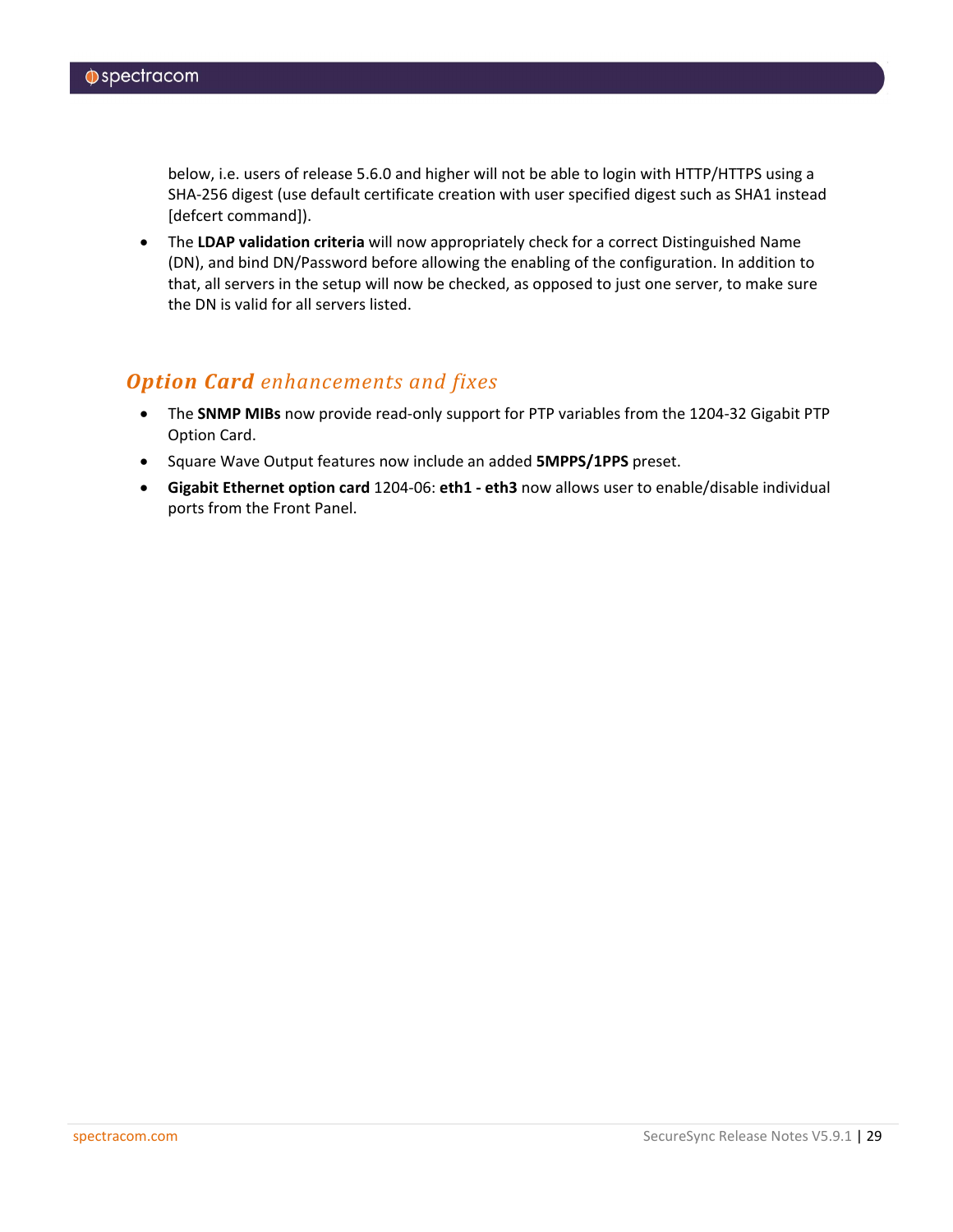### <span id="page-29-0"></span>*Newly released features*

- Added **TACACS+** for user authentication
- Added ability to enable and disable **Classic Web UI** via command line
- Improved Web UI for **HTTPS** Certificate generation
- Support u-blox GNSS receiver model **LEA-M8T firmware** version 3.01 TIM 1.10
- Added support for **Galileo** Constellation, using LEA-M8T firmware version 3.01 TIM 1.10
- Updated the Web UI to provide current Spectracom **contact information** and emails

### *Enhancements and fixes*

The following defects were corrected:

- SQLite Database for NTP Statistics and Reference Monitor **Statistics graphs** grow without limit until the graphs stop updating.
- SNMP always reports **NTP Jitter measurement** as 4.000
- Require **GPS to be enabled** if user selects GLONASS or QZSS and the SecureSync unit has a Trimble RES-SMT-GG GNSS receiver
- Corrected defects in **LDAP Security** configuration in Web UI and in Classic Web UI.
- Improved code to provide more consistent **error codes**
- Provided **E-Loran** protocol fix
- Updated to **NTP 4.2.8\_p9** (NTP Autokey authentication is now supported again)
- Corrected system log error indicating current **Leap Indicator bits** are empty string from NTP on startup.

#### *Security enhancements and fixes*

- **libgcrypt:** Multiple vulnerability fixes (dev-libs/libgcrypt-1.6.3-r4) CVE-2014-3591, CVE-2015-0837, CVE-2015-7511, CVE-2016-6313
	- **GNU Wget:** Multiple vulnerabilities (net-misc/wget-1.16.3-r1) CVE-2016-4971
	- **UnZip:** Multiple vulnerabilities (app-arch/unzip-6.0-r3) CVE-2014-8139, CVE-2014-8140, CVE-2014-8141, CVE-2014-9636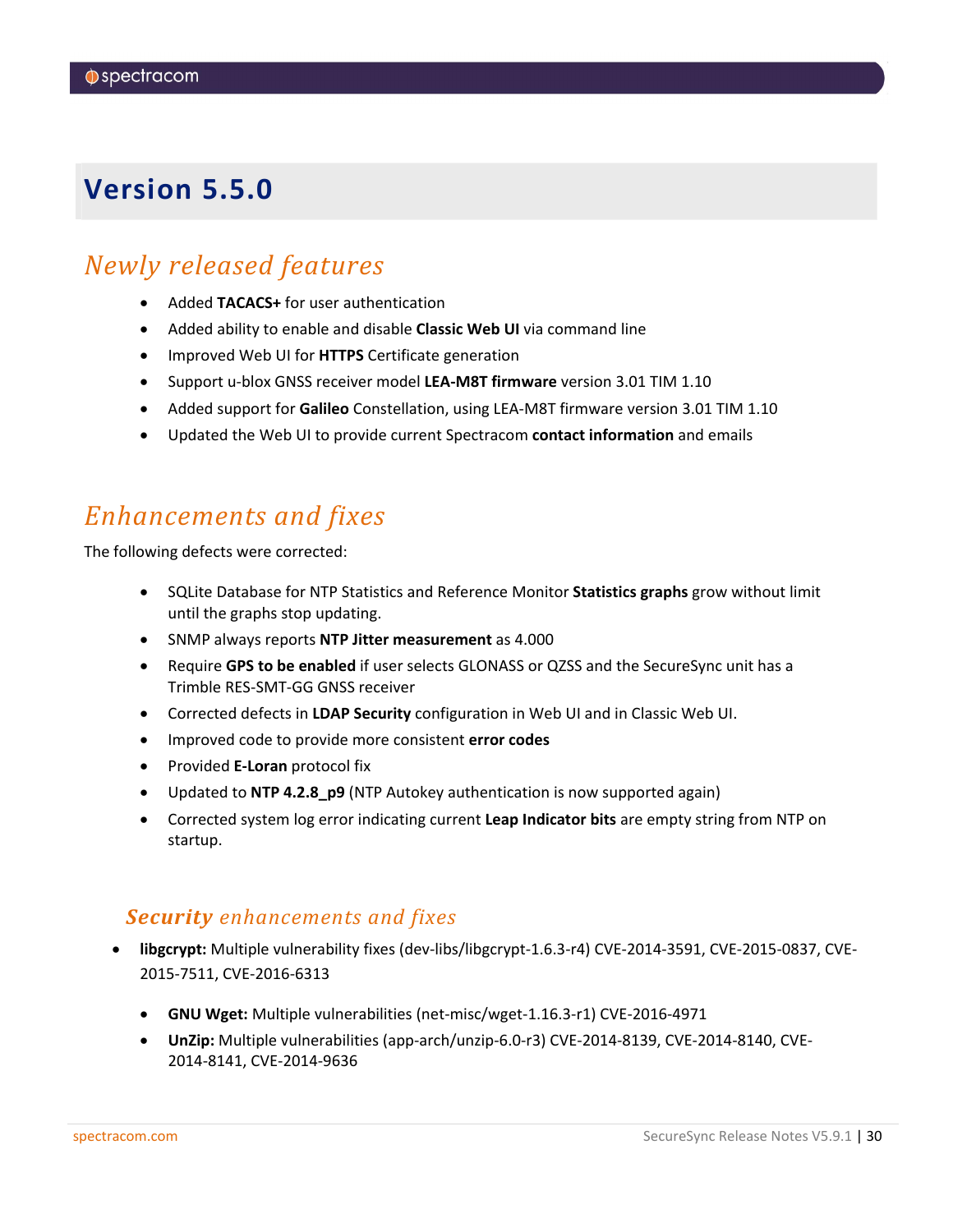- **libpng:** Multiple vulnerabilities (media-libs/libpng-1.6.19) CVE-2015-7981, CVE-2015-8126
- **MIT Kerberos 5:** Multiple vulnerabilities (app-crypt/mit-krb5-1.13.2) CVE-2015-2695, CVE-2015-2696, CVE-2015-2697
- **Tar:** Extract pathname bypass (app-arch/tar-1.27.1-r2) CVE-2016-6321
- **glibc:** Update to 2.22-r4 (CVE-2016-5417)

**OpenSSH 7.3p1:** Fixes CVE-2015-8325, CVE-2016-6210, CVE-2016-8858

OpenSSL 1.0.2j:

- **Bug 581234** (CVE-2016-2105, CVE-2016-2106, CVE-2016-2107, CVE-2016-2108, CVE-2016-2109, CVE-2016-2176)
- CVE-2016-6309, CVE-2016-7052, CVE-2016-6304, CVE-2016-6306, CVE-2016-6303, CVE-2016-6302, CVE-2016-2179, CVE-2016-2181, CVE-2016-2182, CVE-2016-2180, CVE-2016-2178, CVE-2016-2177

#### Apache 2.2.31: CVE-2016-5387

**NTP 4.2.8p9:** Bug 600430 (CVE-2016-7426, CVE-2016-7427, CVE-2016-7428, CVE-2016-7429, CVE-2016-7431, CVE-2016-7433, CVE-2016-7434, CVE-2016-9310, CVE-2016-9311, CVE-2016-9312)

#### *Option Card enhancements and fixes*

- Bug fix, addressing ASCII RS-232 outputs not always responding to request characters:
	- o **1204-02** ASCII RS-232 Option Card FPGA update to version 1.16
	- o **1204-1F** NENA Card FPGA update to version 1.03
- **1204-12** 10/100 PTP Card update to firmware version T159:
	- o When the Slave is configured in Minicast mode, the delay request is now sent to the Master in Unicast even if no contract has been established.
	- $\circ$  The Slave now accepts the delay response even if it is configured for Unicast, and it received the delay response in Multicast.
	- o Now handles IGMP join requests in Minicast mode.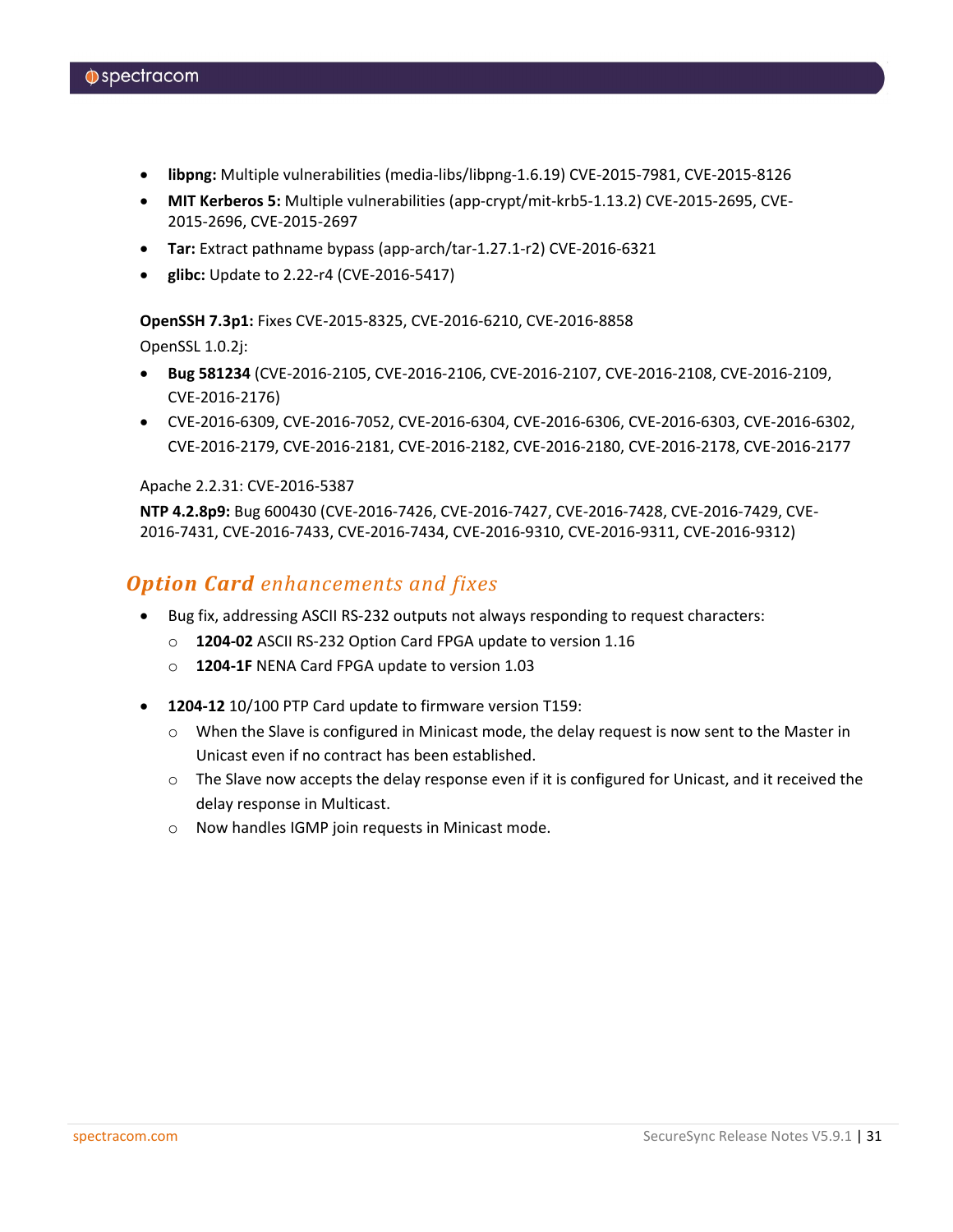### <span id="page-31-0"></span>*Newly released features*

- Reference Monitoring Allows comparison of filtered phase offsets between Input References.
- ASCII Format 9S New variation of ASCII Format 9 with Sysplex compatible fields.
- Update to NTP 4.2.8p8
- Added user selectable High and Medium level HTTPS Security settings
- U-blox type receivers will now resurvey on reboot. The user may select the resurvey mode by selecting Standard Mode and Land Dynamics to request a resurvey on reboot, or No Resurvey on Reboot if Standard Mode Stationary Dynamics has been selected.
- For GNSS receiver models Trimble Resolution-T and u-blox M8T, the user can now choose between Mobile Dynamics Land, Sea, Air, and Stationary Dynamics.
- Host disciplining defaults to disabled, but can be enabled by the user.
- Classic Web UI is now disabled by default. The user can enable Classic Web UI from Network General Setup Web page.

### *Enhancements and fixes*

- Removed logging of invalid text on user entry of default gateway.
- Changed Web UI **MANAGEMENT** dropdown menu to increase user visibility of **Network Setup** selection.
- Reboot and Halt from Command line now journal the log user who issues them.
- Anycast configuration changes are now journal the log user who issues them.
- Temperature Alarm mask configuration and other notification changes are logged in plain English.
- Registration reminder now is no longer repeatedly asserted.
- Clear All Logs command now removes Auth and NTP Logs.
- NTP Broadcast now correctly accepts address input without error.
- System Monitor page corrected for user group members.
- Command line command gettemp allows reading of temperatures.
- Ethernet Monitor now correctly downloads graph in Excel spreadsheet file.
- The command line tcpdump and iptables can now be run by spadmin group users.
- Adding and deleting of NTP Peer and Server addresses are now logged.
- Corrected update/add/delete NTP Peer/Server line error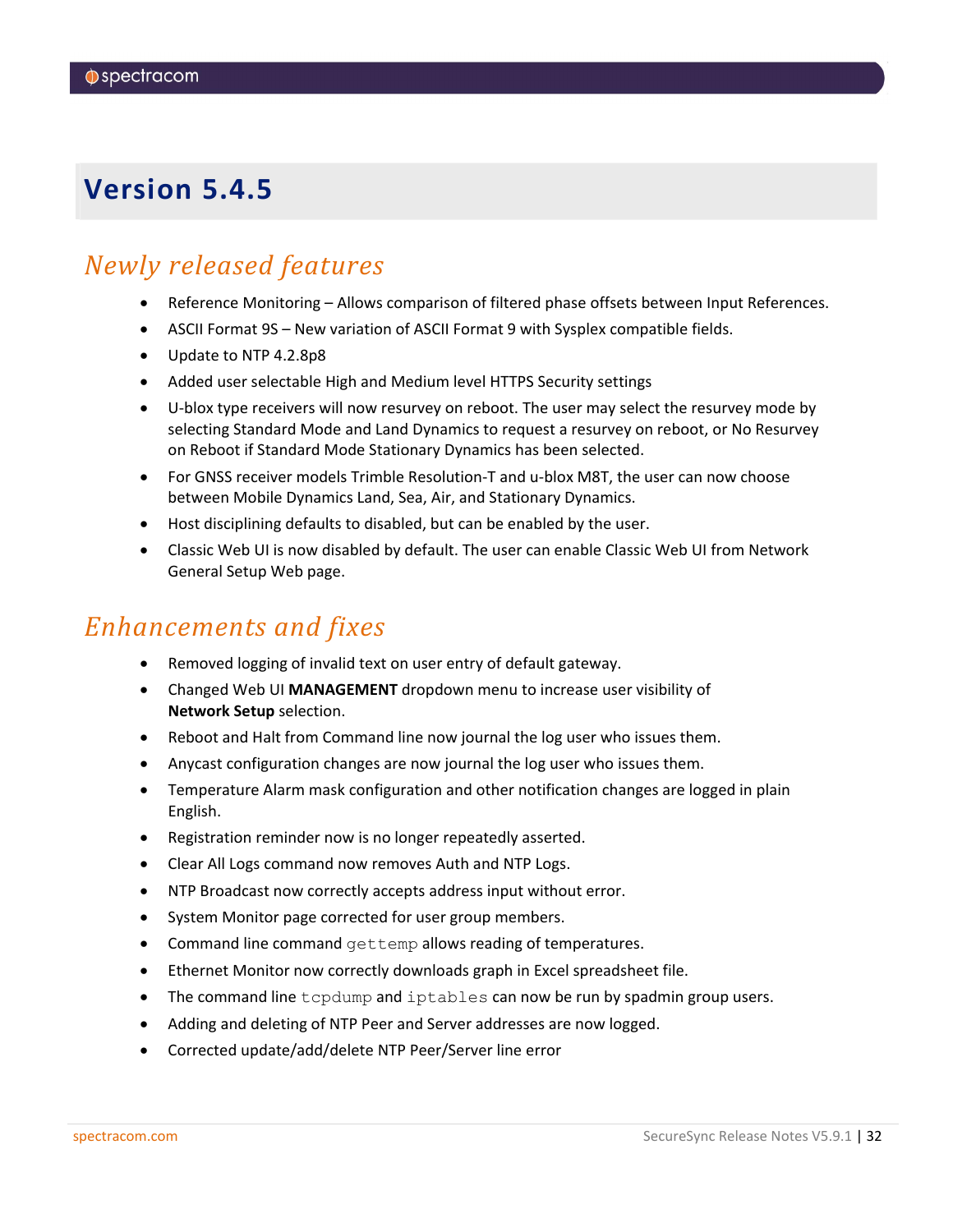- SNMP web page is now only accessible by spadmin group members
- Improved Time Manipulation Library functions to take into account UTC-GPS Offset
- Corrected KHTD defect which caused delay when time stepped backwards
- Modification to StatusD to support ntpq commands being issued on a single thread at a time.
- Simplified IPv6 Gateway main gateway input
- Updated Trimble RES-SMT-GG to version 1.9
- Updated to 0.9.88 version of "8139too" Ethernet Eth0 10/100 driver
- Improved Update Process to more safely format and partition CompactFlash
- Corrected Epsilon TOD 1 format issue
- Added support for OpenSSH use of ED25519 keys
- Disabled Web UI caching
- Reduced Apache error logging level to reduce amount of logging
- Corrected Timing System software initialization error in GP Outputs
- Corrected ASCII Input Auto-Detect mode to display auto-detect rather than E-Loran format when format is being discovered automatically.
- Corrected Timing System to schedule leap seconds in the 24 hours prior to the leap second.
- Corrected File permissions for some Web UI modified files.
- Changed "Time Scale" to "Timescale" in Web UI
- Improved Error Logging in Timing System library for commands issued from Web UI or command line.
- Improved data storage and organization of Network Monitor data in SQL database
- Changed Web UI access to "Network Setup" menu.
- ASCII Formats for BBC EBU LTC outputs now support Local Clocks.
- Anycast daemons failure to start from Web UI has been corrected. (Note that the Enable status checkbox may not display as checked after startup. To verify the Enable state after startup, close Anycast dialog and reopen it.)

#### *Security enhancements and fixes*

- Updated Quagga, OpenSSL, OpenSSH, PHP, and others for security vulnerabilities: Quagga CVE:
- Bug 577156 (CVE-2016-2342) <net-misc/quagga-1.0.20160315: Buffer overflow in bgpd (CVE-2016-2342)
- Bug 581526 (CVE-2016-4049) net-misc/quagga: denial of service vulnerability in BGP routing daemon

OpenSSH (7.2p2):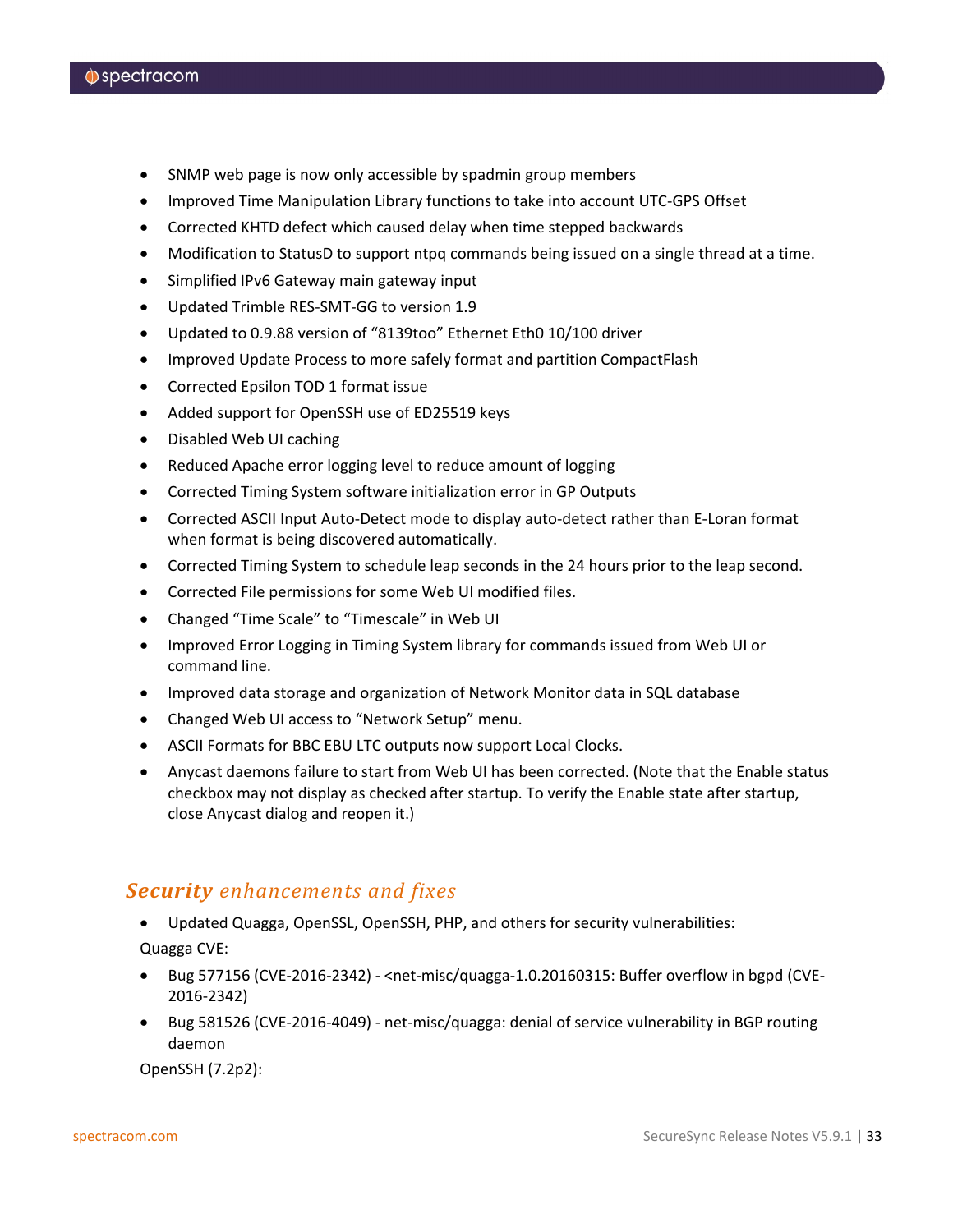- [CVE-2016-3115](https://www.cvedetails.com/cve/CVE-2016-3115/)
- [CVE-2016-3115](https://www.cvedetails.com/cve/CVE-2016-3115/) (not vulnerable)

PHP, and other libraries:

- **PHP:** Multiple vulnerabilities (dev-lang/php-5.5.37 dev-lang/php-5.6.17) CVE-2013-6501,CVE-2014- 9705,CVE-2014-9709,CVE-2015-0231,CVE-2015-0273,CVE-2015-1351,CVE-2015-1352,CVE-2015- 2301,CVE-2015-2348,CVE-2015-2783,CVE-2015-2787,CVE-2015-3329,CVE-2015-3330,CVE-2015- 4021,CVE-2015-4022,CVE-2015-4025,CVE-2015-4026,CVE-2015-4147,CVE-2015-4148,CVE-2015- 4642,CVE-2015-4643,CVE-2015-4644,CVE-2015-6831,CVE-2015-6832,CVE-2015-6833,CVE-2015- 6834,CVE-2015-6835,CVE-2015-6836,CVE-2015-6837,CVE-2015-6838,CVE-2015-7803,CVE-2015- 7804, 201607-02 [N] [remote]
- : Multiple Vulnerabilities (dev-libs/libpcre-8.36) CVE-2014-8964,CVE-2014-8964,CVE-2015-5073,CVE-2015-5073,CVE-2015-5073,CVE-2015-8380,CVE-2015-8381,CVE-2015-8383,CVE-2015-8384,CVE-2015-8385,CVE-2015-8386,CVE-2015-8387,CVE-2015-8388,CVE-2015-8389,CVE-2015-8390,CVE-2015-8391,CVE-2015-8392,CVE-2015-8393,CVE-2015-8394,CVE-2015-8395,CVE-2016-1283,CVE-2016-1283, 201607-04 [N] [remote]
- **GD**: Multiple vulnerabilities (media-libs/gd-2.0.35-r4) CVE-2016-3074

OpenSSL (1.0.2h):

[CVE-2016-2105,](https://cve.mitre.org/cgi-bin/cvename.cgi?name=CVE-2016-2105) [CVE-2016-2106,](https://cve.mitre.org/cgi-bin/cvename.cgi?name=CVE-2016-2106) [CVE-2016-2107,](https://cve.mitre.org/cgi-bin/cvename.cgi?name=CVE-2016-2107) [CVE-2016-2109,](https://cve.mitre.org/cgi-bin/cvename.cgi?name=CVE-2016-2109) [CVE-2016-2176,](https://cve.mitre.org/cgi-bin/cvename.cgi?name=CVE-2016-2176) [CVE-2016-0702,](https://cve.mitre.org/cgi-bin/cvename.cgi?name=CVE-2016-0702) [CVE-](https://cve.mitre.org/cgi-bin/cvename.cgi?name=CVE-2016-0705)[2016-0705,](https://cve.mitre.org/cgi-bin/cvename.cgi?name=CVE-2016-0705) [CVE-2016-0797,](https://cve.mitre.org/cgi-bin/cvename.cgi?name=CVE-2016-0797) [CVE-2016-0798,](https://cve.mitre.org/cgi-bin/cvename.cgi?name=CVE-2016-0798) [CVE-2016-0799,](https://cve.mitre.org/cgi-bin/cvename.cgi?name=CVE-2016-0799) [CVE-2016-0800](https://cve.mitre.org/cgi-bin/cvename.cgi?name=CVE-2016-0800)

NTP:

- **ntp-4.2.8p8**: [CVE-2016-4957](http://web.nvd.nist.gov/view/vuln/detail?vulnId=CVE-2016-4957) / VU#321640: Crypto-NAK crash; [CVE-2016-4953](http://web.nvd.nist.gov/view/vuln/detail?vulnId=CVE-2016-4953) / VU#321640: Bad authentication demobilizes ephemeral associations; [CVE-2016-4954](http://web.nvd.nist.gov/view/vuln/detail?vulnId=CVE-2016-4954) / VU#321640: Processing spoofed server packets; [CVE-2016-4955](http://web.nvd.nist.gov/view/vuln/detail?vulnId=CVE-2016-4955) / VU#321640: Autokey association reset; [CVE-2016-4956](http://web.nvd.nist.gov/view/vuln/detail?vulnId=CVE-2016-4956) / VU#321640: Broadcast interleave
- **ntp-4.2.8p7**: [CVE-2016-1551](http://web.nvd.nist.gov/view/vuln/detail?vulnId=CVE-2016-1551): Refclock impersonation vulnerability, AKA: refclock-peering; [CVE-2016-1549](http://web.nvd.nist.gov/view/vuln/detail?vulnId=CVE-2016-1549): Sybil vulnerability: ephemeral association attack, AKA: ntp-sybil - MITIGATION ONLY; [CVE-2016-2516](http://web.nvd.nist.gov/view/vuln/detail?vulnId=CVE-2016-2516): Duplicate IPs on unconfig directives will cause an assertion botch; [CVE-2016-2517](http://web.nvd.nist.gov/view/vuln/detail?vulnId=CVE-2016-2517): Remote configuration trustedkey/requestkey values are not properly validated; [CVE-2016-2518](http://web.nvd.nist.gov/view/vuln/detail?vulnId=CVE-2016-2518): Crafted addpeer with hmode > 7 causes array wraparound with MATCH\_ASSOC; [CVE-2016-2519](http://web.nvd.nist.gov/view/vuln/detail?vulnId=CVE-2016-2519): ctl\_getitem() return value not always checked; [CVE-2016-1547](http://web.nvd.nist.gov/view/vuln/detail?vulnId=CVE-2016-1547): Validate crypto-NAKs, AKA: nak-dos; [CVE-2016-1548](http://web.nvd.nist.gov/view/vuln/detail?vulnId=CVE-2016-1548): Interleave-pivot - MITIGATION ONLY; [CVE-2015-7704](http://web.nvd.nist.gov/view/vuln/detail?vulnId=CVE-2015-7704): KoD fix: peer associations were broken by the fix for [NtpBug2901](http://support.ntp.org/bin/view/Main/NtpBug2901), AKA: Symmetric active/passive mode is broken; [CVE-2015-8138](http://web.nvd.nist.gov/view/vuln/detail?vulnId=CVE-2015-8138): Zero Origin Timestamp Bypass, AKA: Additional KoD Checks; [CVE-2016-1550](http://web.nvd.nist.gov/view/vuln/detail?vulnId=CVE-2016-1550): Improve NTP security against buffer comparison timing attacks, authdecrypt-timing, AKA: authdecrypttiming

### *Option Card enhancements and fixes*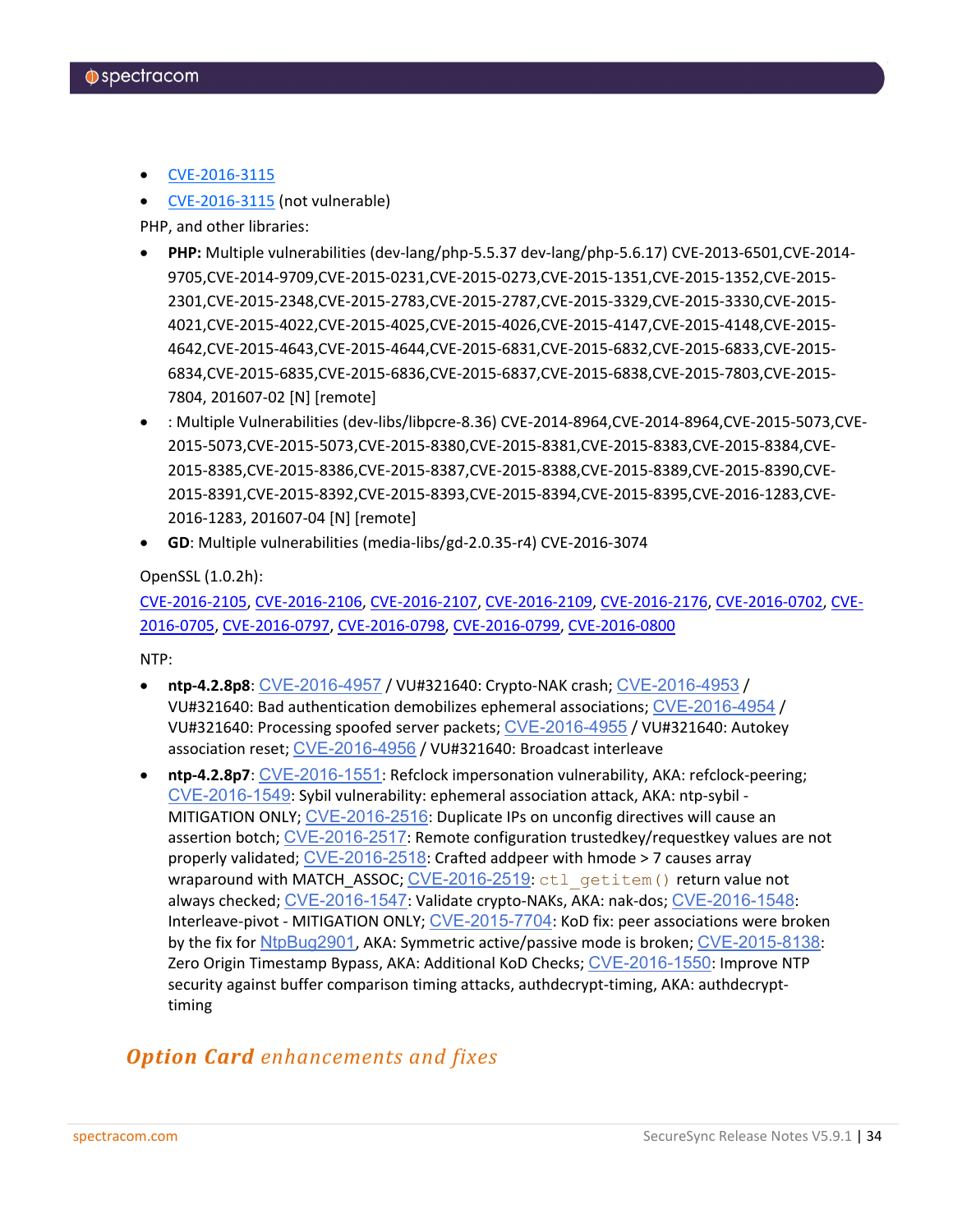- Corrected 1PPM offset issue in1204-17 Programmable Square Wave Output Card
- Option Card 1204-12 10/100 PTP Option Card firmware updated to version T156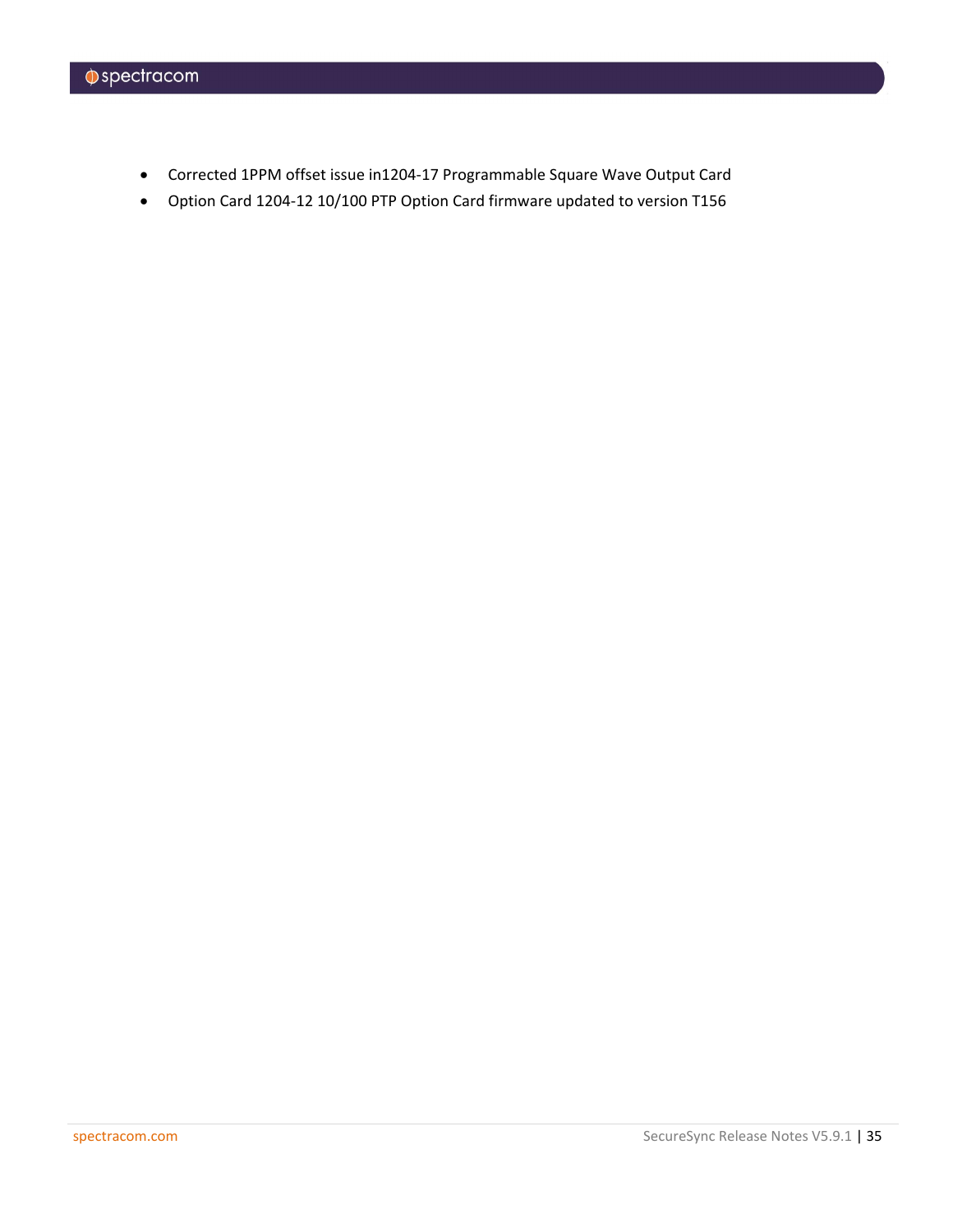## <span id="page-35-0"></span>*Release features*

 $\bullet$  n/a

## *Enhancements and fixes*

- Fixed Anycast configuration defect occurring in release 5.4.0.
- Corrects a defect in release 5.4.0 in which log rotation fails to occur, resulting in disk utilization issues.

### *Security enhancements and fixes*

 $\bullet$  n/a

### *Option Card enhancements and fixes*

 $\bullet$  n/a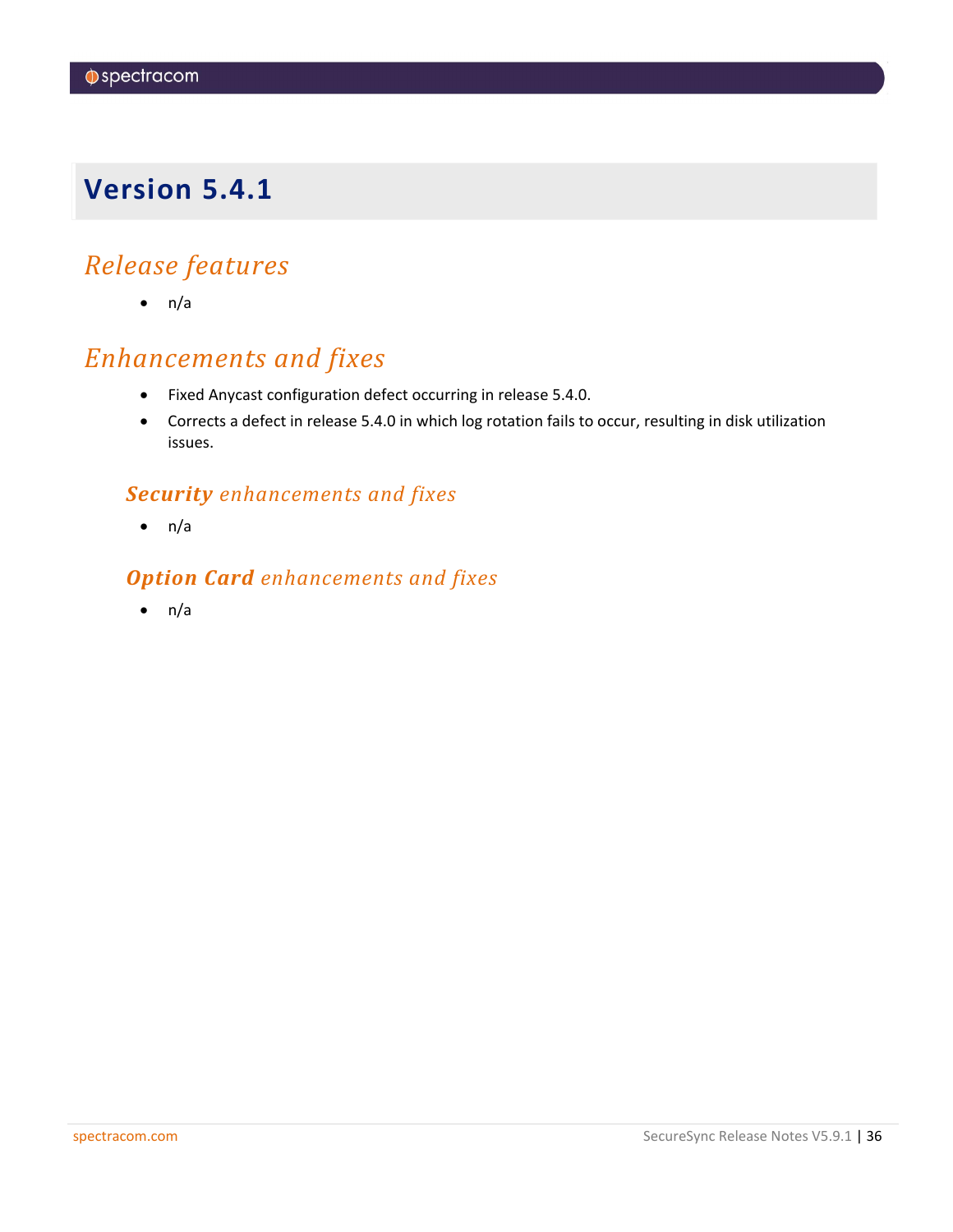## <span id="page-36-0"></span>*Release features*

- SecureSync now supports u-blox LEA-M8T GNSS receiver boards. Trimble receivers continue to be supported, as well.
- Under Network Web Interface settings, it is now possible to set a Login timeout. This timeout is a limit on how long a user can stay logged on, regardless of activity.
- Ethernet monitoring functionality has been added, allowing a user to observe network traffic on all Ethernet ports.
- It is now possible to prefer certain NTP Peers.
- Support of iptables allows for customizable access restrictions.
- Language preferences set by the user will now be maintained across logins.

### *Enhancements and fixes*

- Linux Kernel 4.0.5 configuration has been changed to NO preemption.
- Processor BIOS update supported.
- Refactored software to improve software CPU cycle usage.
- Disciplining improvements have been applied.
- NTP Autokey is NOT supported in Spectracom Release 5.4.0 NTP 4.2.8 p6, due to a patch to fix a recent CVE related to Symmetric keys which broke the Autokey feature (for more information, see [http://bugs.ntp.org/show\\_bug.cgi?id=3005\)](http://bugs.ntp.org/show_bug.cgi?id=3005).
- Anycast over the BGP protocol has been added. Note: BGP will be disabled if the user updates to Release 5.4.0 or restores an older configuration file after updating to Release 5.4.0. The user must enable Anycast BGP if so desired.
- The LDAP authentication setup window now displays only necessary fields, based on Server Type.
- It is now possible for the user to enter special characters into the SNMP location string such as "!@#\$%^ words 1234 \_[]~"
- Notifications will be sent based on SAASM events e.g., Key expiration or Keys becoming valid.
- Static routes will now be restored in the course of a configuration update or an upgrade and on reboot.
- Spelling of SNMP MIB variables has been corrected.
- It is now permissible to load an HTTPS Certificate.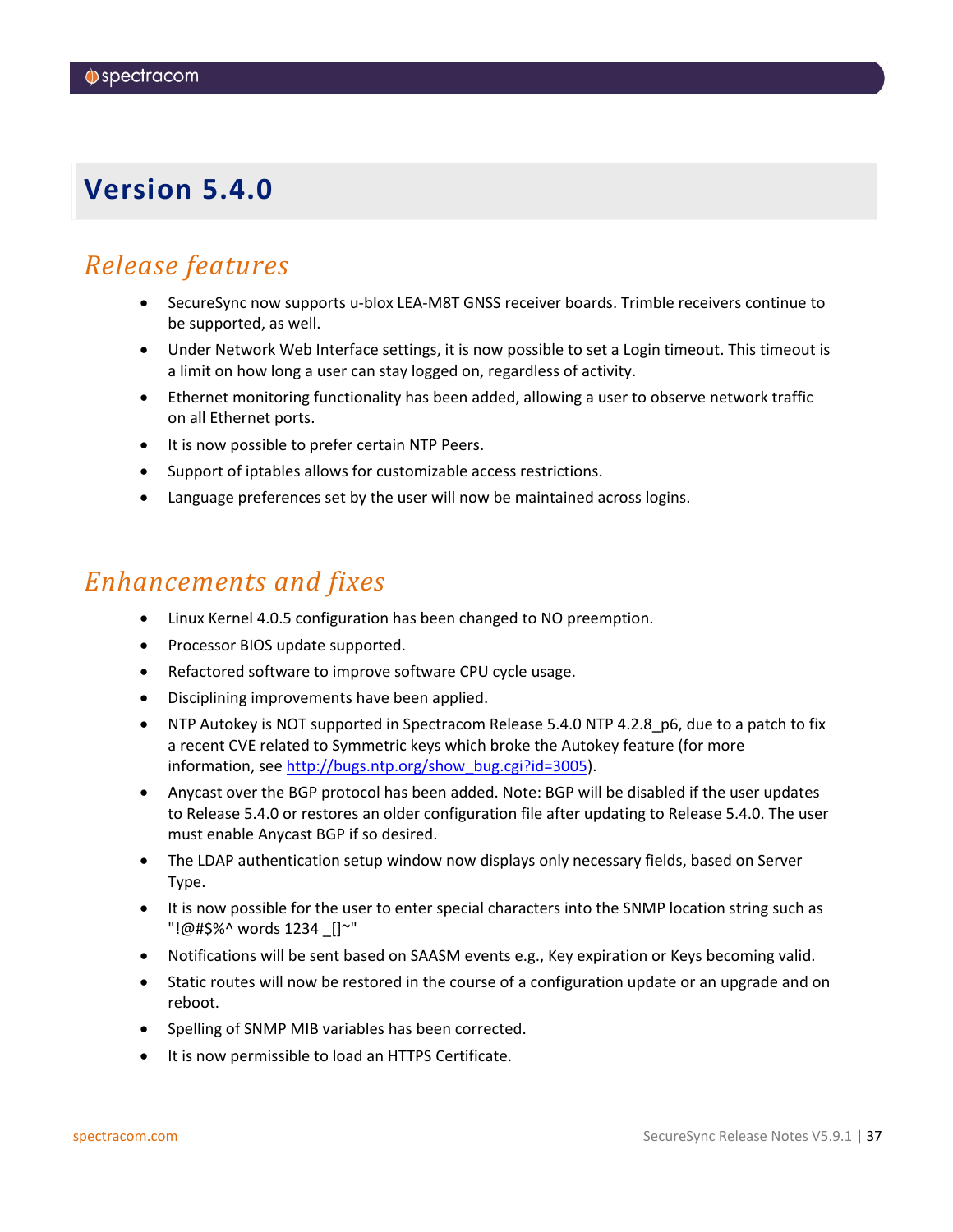- The log history will not be cut off any more, i.e. the entire log history will be displayed in the Web UI.
- The GPS Signal strength web pages have been corrected in the Classic Web UI.
- Corrected the averaging of samples in NTP graphs.
- Restored the ability to input a Syslog Server IP address in the Web UI.

#### *Security enhancements and fixes*

- Updated from version NTP 4.2.8\_p3 to **NTP 4.2.8\_p6** (for more information, see [http://nwtime.org/ntf-releases-ntp-4-2-8p6-security-patch/\)](http://nwtime.org/ntf-releases-ntp-4-2-8p6-security-patch/)
	- CVE-2015-8158: Potential Infinite Loop in ntpq
	- CVE-2015-8140: Ntpq vulnerable to replay attacks
	- CVE-2015-8139: Origin Leak: ntpq and ntpdc, disclose origin
	- CVE-2015-8138: origin: Zero Origin Timestamp Bypass
	- CVE-2015-7979: Off-path Denial of Service (DoS) attack on authenticated broadcast mode
	- CVE-2015-7978: Stack exhaustion in recursive traversal of restriction list
	- CVE-2015-7977: reslist NULL pointer dereference
	- CVE-2015-7976: ntpq saveconfigcommand allows dangerous characters in filenames
	- CVE-2015-7975: nextvar()missing length check
	- CVE-2015-7974: Skeleton Key: Missing key check allows impersonation between authenticated peers
- CVE-2015-7973: Deja Vu: Replay attack on authenticated broadcast mode
	- o Updated **OpenSSL** from version 1.0.1p to **1.0.2f** (for more information, see [https://www.openssl.org/news/openssl-1.0.2-notes.html\)](https://www.openssl.org/news/openssl-1.0.2-notes.html)
		- CVE-2016-0800
		- CVE-2016-0705
		- CVE-2016-0798
		- CVE-2016-0797
		- CVE-2016-0799
		- CVE-2016-0702
		- CVE-2015-3197
	- o Updated **OpenSSH** from version 6.9p1 to **7.1p2** (for more information, see [http://www.openssh.com/txt/release-7.2\)](http://www.openssh.com/txt/release-7.2)
		- CVE-2016-0777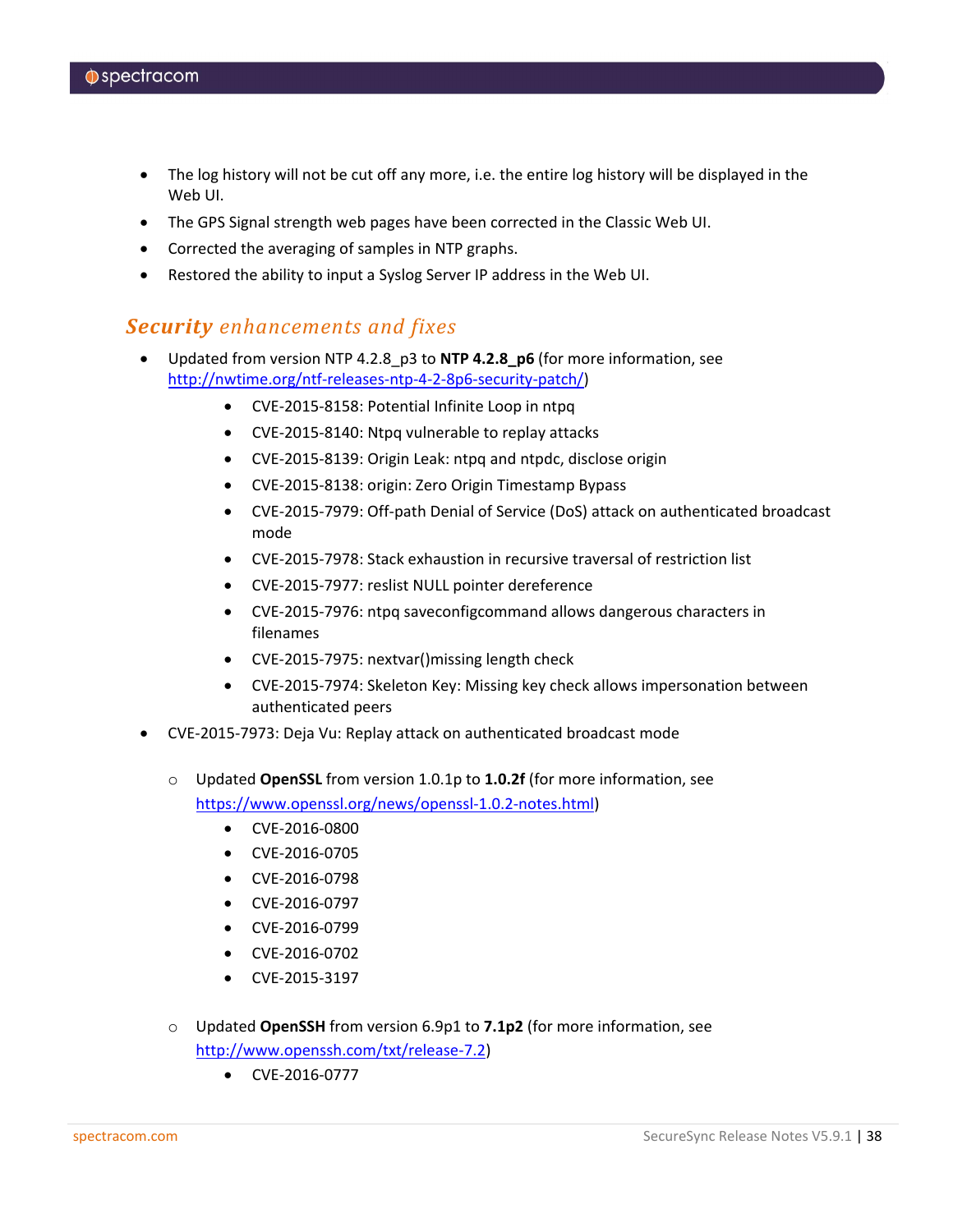- CVE-2016-0778.
- o Updated **GNU** C Library GLIBC 2.21-r2 (for more information, see [https://sourceware.org/ml/libc-alpha/2016-02/msg00416.html\)](https://sourceware.org/ml/libc-alpha/2016-02/msg00416.html)
	- CVE-2015-7547 --- glibc getaddrinfo() stack-based buffer overflow
- o Updated to MPFR 3.1.3\_p4; **Gentoo** recommended update.
- CVE-2009-075

### *Option Card enhancements and fixes*

- ASCII Output option cards 1204-02/1204-04 offer two new ASCII formats, Epsilon TOD 1, and 3.
- For the 1204-1D card, the Time Valid indicator has been fixed for input DOD-STD-1399 BCD Time Code.
- Option card PTP 1204-12 command management improvements have been made.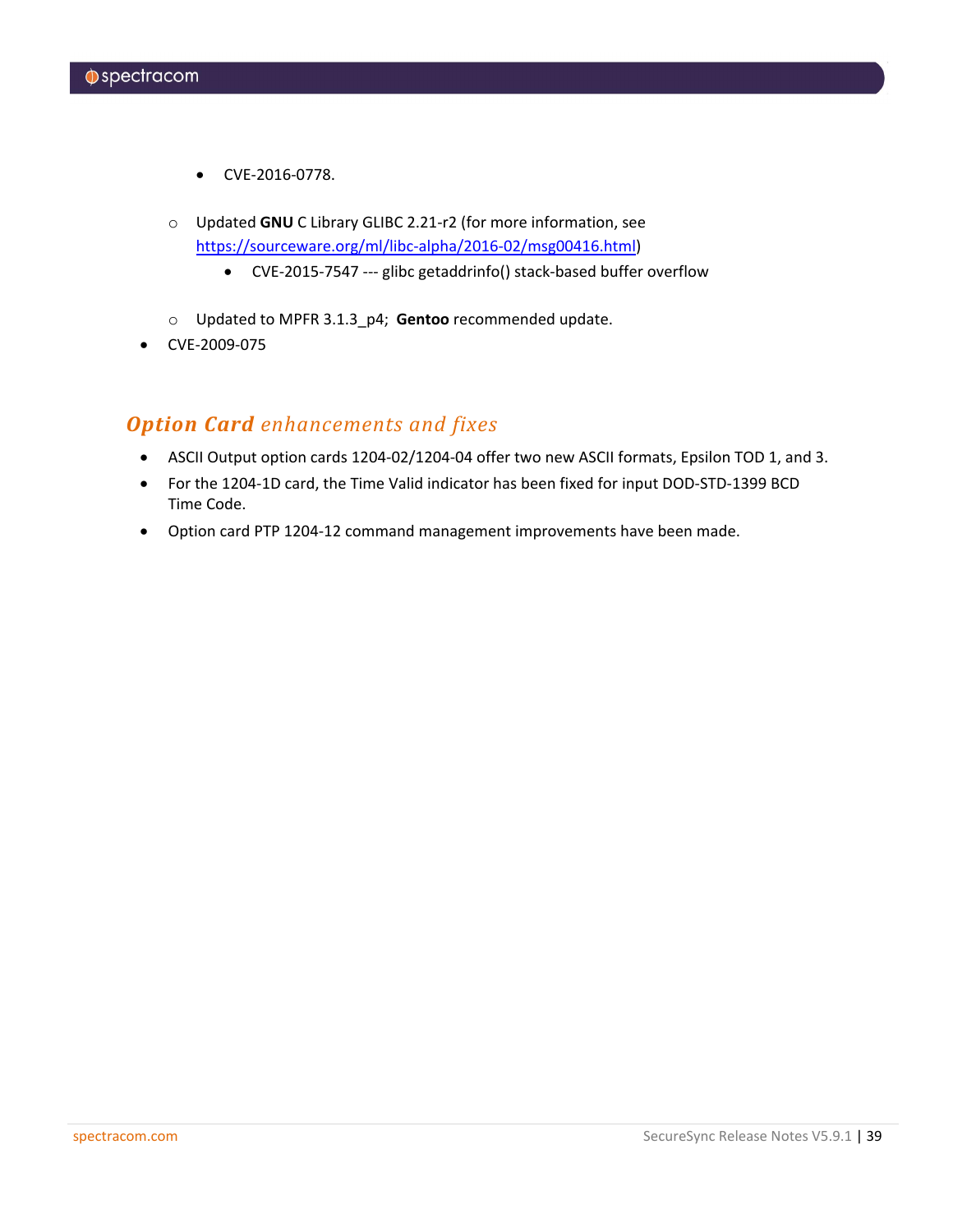### <span id="page-39-0"></span>*Release features*

- **Enhanced fan control** for units equipped with *Front Panel Fan Modification*, offering the choice between "Always On" and "User Defined". The latter can be used to define a temperature window.
- **Temperature Monitoring Alarms/Clears** can now be set by the user: **Major** and **minor** alarms can be generated and delivered via SNMP and Email, and are logged in Alarm and Event logs. A retry value can be set to determine for how long the measured temperature must remain above the threshold value before an alarm is triggered.
- A new **System Status** page consolidates key temperature and hardware utilization graphs
- Two **NTP traffic graphs**, plus peak traffic information have been added to the NTP Setup page. The graphs can be saved and downloaded. Currently supported for NTP only (not TimeKeeper).
- All **graphs** now offer a user-friendly way to **delete** the logged data. Most graphs can be **downloaded** (satellite data, disciplining and temperature data, NTP throughput statistics).
- **New SNMP MIB variables** to read oscillator, board and CPU temperatures, including four new temperature monitoring traps (cf. above).
- The **Front Panel** is designed to continue **enabling the fan** as it did in the past, but additionally accepts input control from the SecureSync Software/FPGA logic to either enable the Fan all the time, or to control the fans enable state via user-defined min./max. temperatures to keep the CPU temperature within the user defined band.
- The **mysql database** is converted to a sqlite database which is returned in the spectracom.log file when saved.

### *Enhancements and fixes*

- A CLI Command "**reboot hard**" has been provided to force a restart of SecureSync. This command is de facto a power cycle.
- The most current **Apache2 Error Log** is now returned in the SecureSync log bundle.
- Changed the **Frequency Error threshold** for TCXO units to 1x10<sup>-6</sup> or 1PPM, to avoid immediately generating frequency alarms when SecureSync exits time synchronization, due to a loss of a valid reference, e.g. caused by loss of GPS reception.
- Improvements to oscillator disciplining (not applicable to Rubidium oscillators), including phase noise improvements during synchronization.
- Several changes to how **processes** are **launched, detected** and **runtime status** is **collected** have been made to improve efficiency, reduce memory usage.
- The **build scripts** were improved to detect failures and warnings during build and install.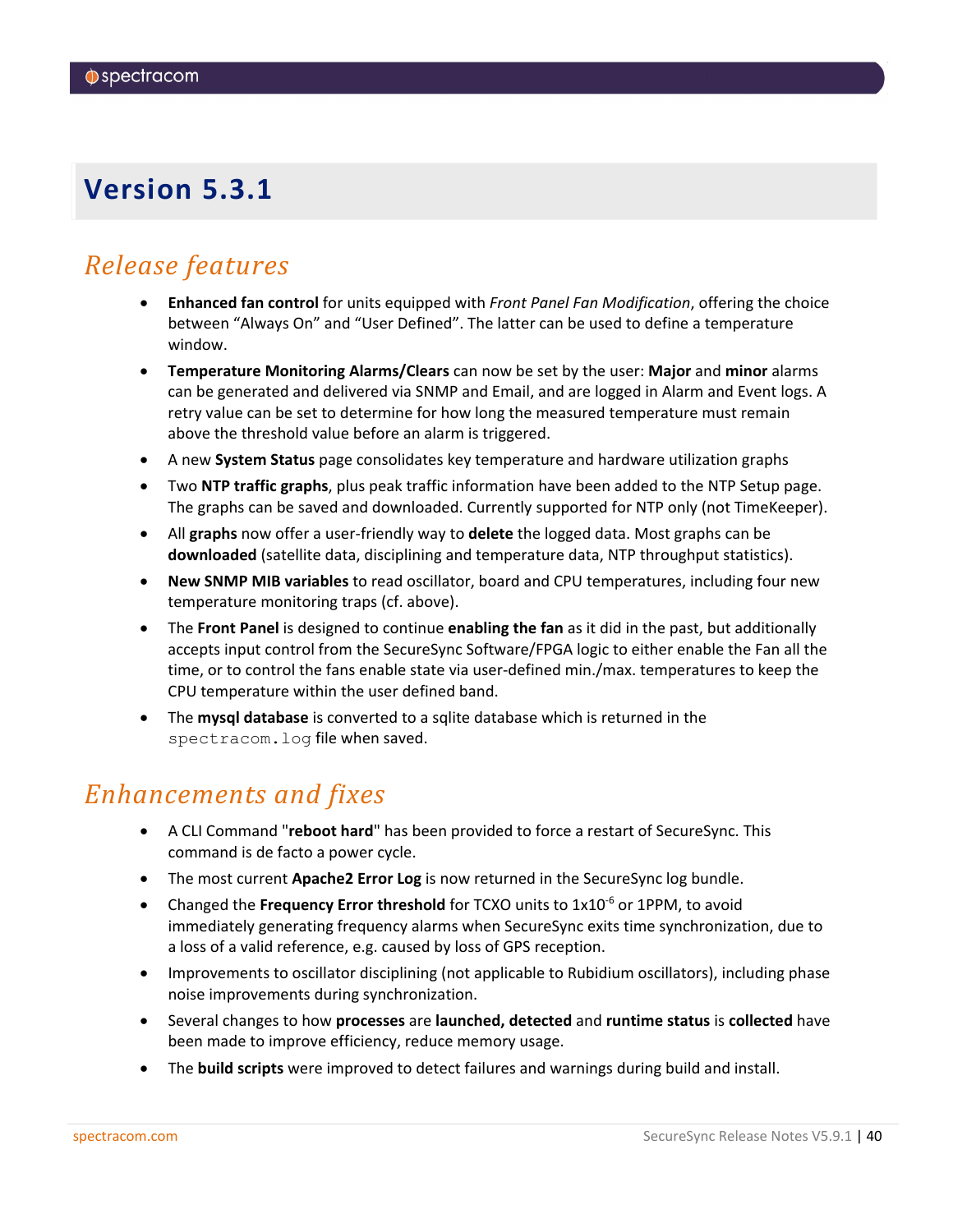- **Apache2 error logs** including the most recent one are now included in the Spectracom Log bundle.
- UI names for temperature graphs were changed to **CPU, Board** and **Oscillator temperatures**.
- GNSS licensing error with Multi-GNSS feature was corrected.
- Corrected setting of **Static Routes** so user can set them and ensured they are preserved across a software update.
- **Netmask "0"** in Access Restriction is no longer accepted, thus avoiding Apache crash.
- Added an end-of-year happy **new year** message. Note this message is logged when the year changes so it is also an indicator that a problem exists such as the Processor BIOS does not have the correct year set, e.g. when the battery backing up the BIOS settings has discharged.
- The SNMP MIB SPECTRACOM-SECURE-SYNC-MIB.mib was changed to add new Oscillator, Board, and CPU Temperature values. Also, four new SNMP Traps were added to indicate Major/Minor Temperature Alarms/Clears based on temperature thresholds and number of reads (user-definable).

#### *Security enhancements and fixes*

• Corrected security vulnerability **CVE-2012-2141** by applying the recommended patch to SecureSync version of NET-SNMP.

### *Option Card enhancements and fixes*

- The 1204-06 Gigabit Ethernet card EEPROM used to configure the Intel MAC chip was corrected to fix known issues and errata published by **Intel**.
- STANAG In cards [1204-1D, -24] have been provided with enhanced functionality, and an updated UI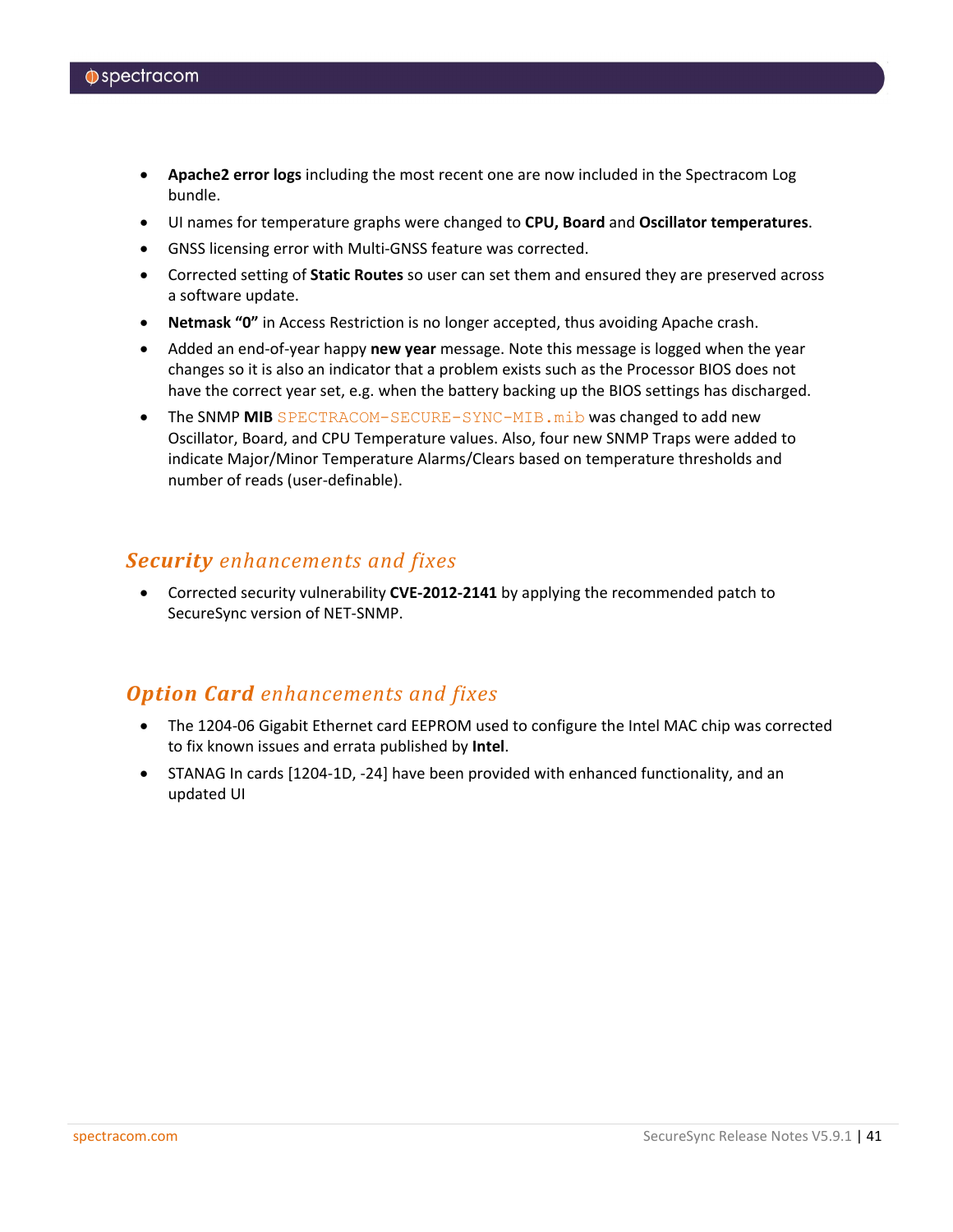### <span id="page-41-0"></span>*Release features*

- Support of Anycast over IPv6 utilizing OSPF
- Host disciplining: Linux kernel time set by NTP or PTP can now also be utilized to discipline the oscillator in the timing system. (Rubidium oscillators not supported)

### *Enhancements and fixes*

- Upgrade to GPS receiver firmware version 1.8, allowing QZSS Constellation support and improved performance
- RES-SMT-GG GNSS receiver update firmware was improved to avoid intermittent update failures.
- Updated TimeKeeper to version 7.0.6
- Enhanced temperature monitoring, adding processor board and CPU temperature graphs provided under the **Management** > **Disciplining** Menu.
- Fixed issue caused by NTP monitor Daemon NTPMOND, trying to stop NTP when the Timing System and Linux kernel time differ by more than 1 sec
- Software version of GNSS Receiver is no longer displayed when not present.
- LDAP can no longer be enabled with empty input, causing inability to login.
- Display of software versions are corrected on update page
- Web UI message for tcpdump changed from ON/OFF to "Permanently disabled".
- Clear Logs and Statistics operation corrected to work from Web UI.
- Fixed error with creation of HTTPS certificate request and public/private key pair when entering common name
- Fixed an error causing Radius authentication to fail because the NAS address is being output as 127.0.0.1
- Updated IRIG control field format, Spectracom IEEE C37, to control sync state passed in control fields via signature control settings
- Corrected DOW (Day-of-Week) range in the BBC message 4 format
- Corrected Low Phase Noise Rubidium DAC value to remain constant when time is set by user
- Corrected Web UI to allow update of Main Default Gateway
- Updated translation of Web UI into French
- Improved Username management during upgrade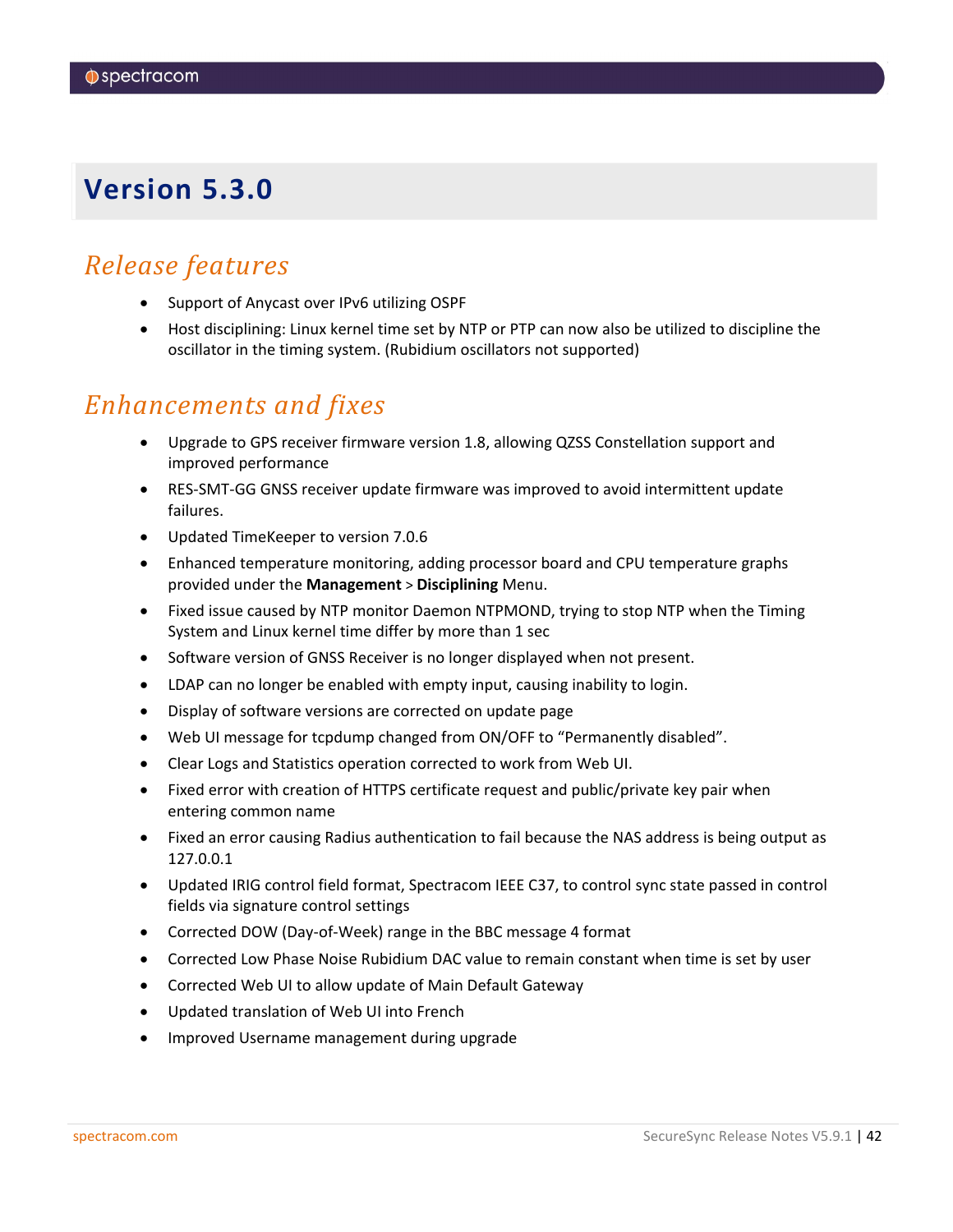### *Security enhancements and fixes*

- **Net-SNMP** 5.6.2.1 has been updated with a security patch to correct CVE-2015-5621
- **Open SSH** has been updated to version 6.9.
- Updated **OpenSSL** from 1.0.1m to **1.0.1p**. Among other things, the following vulnerabilities have been addressed: CVE-2015-1788, CVE-2015-1789, CVE-2015-1790, CVE-2015-1791, CVE-2015-1792, CVE-2015-1793, CVE-2015-4000, CVE-2014-8176
- Updated **NTP version** from 4.2.8p2 to 4.2.8p3 to address CVE-2015-5146. (NTP CVE-2014-9295 was fixed in 5.2.1 by updating to 4.2.8p2).
- **NTP** Corrected GUI to avoid issue with allowing exploit of vulnerability CVE-2014-9295
- **Apache** CIPHERS were strengthened to remove weak ciphers, and Apache timeouts were adjusted to improve transfer of update images via web browser. (Apache was updated to 2.2.29 in 5.2.1)

### *Option Card enhancements and fixes*

- 1204-32 Gb PTP card: Fixed spelling errors in miscellaneous journal log entries associated with this Option Card
- Model 1204-06, Gigabit Ethernet Option Card: Updated Gigabit Ethernet driver to version 3.1.0.2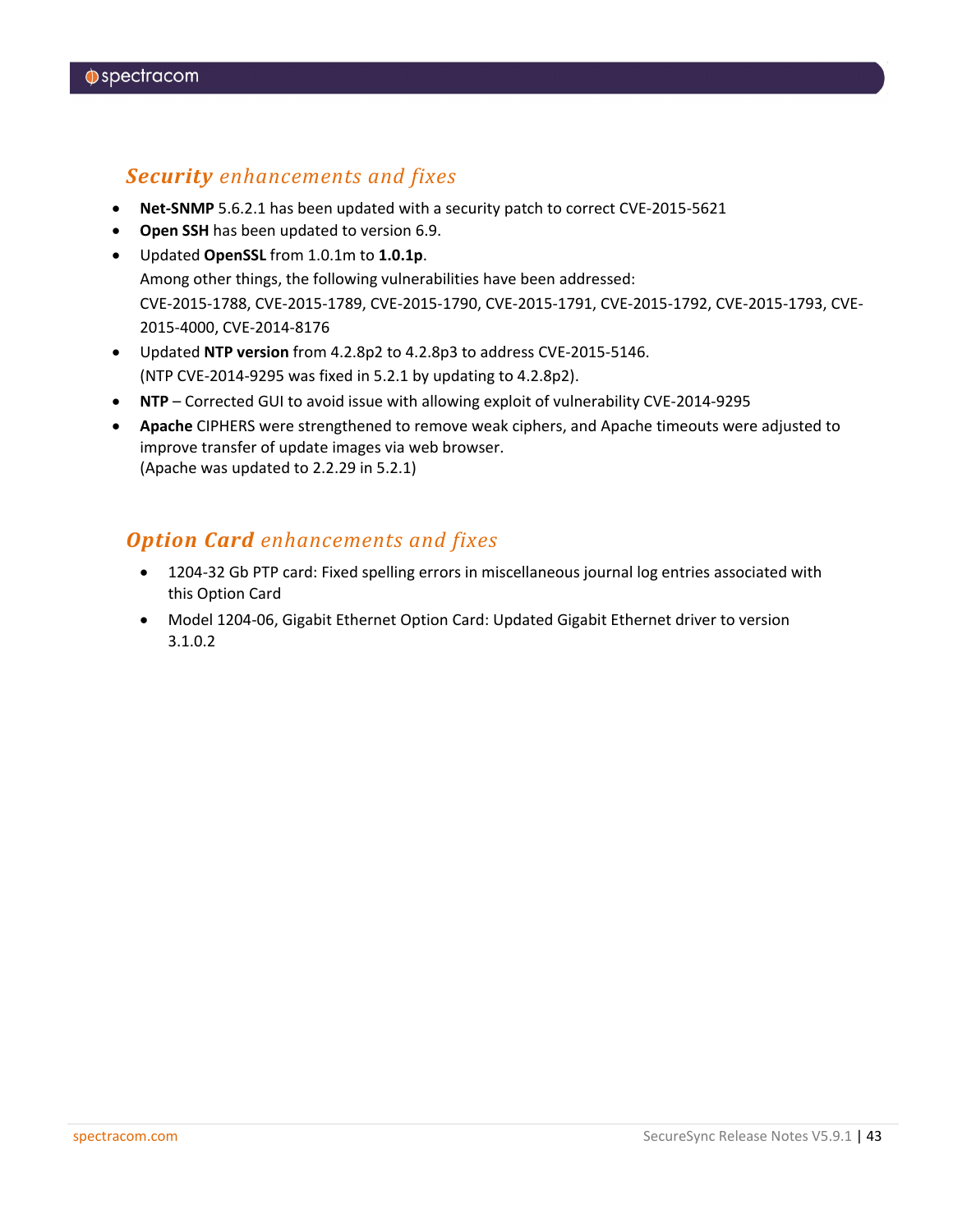### <span id="page-43-0"></span>*Release features*

- Added **tcpdump** functionality, with the ability to delete tcpdump, if so desired
- Added **Assisted GPS Rinex server license**, and improved A-GPS functionality
- Added **IRIG** control field format, Spectracom IEEE C37, to extend **leap second notification** to a month
- Added NTP throughput statistics logging

## *Enhancements and fixes*

- Updated **Linux kernel** from 3.17.7 to 3.18.11 to improve system stability and functionality
- Improved how **Radius** detects and fills in NAS-IP address in its packets
- Improved **local clock** functionality: When a local clock has been modified by the user, features that the clock is applied to will be updated automatically.
- Added ability to pull **serial number** from **SNMP**
- Added ability to pull system **memory**, **CPU**, and CF card **disk usage** information from **SNMP**
- Updated **SNMP trap username** min/max length to 1 and 31 respectively
- Improved SNMP stability
- Extended the scope of journal **logging** of Web UI configuration settings
- Fixed issue with submitting **NTP stratum 1 configuration**
- Updated **Show Clock page** to improve clock and system status info displays
- Fixed issue when attempting to **clear** a scheduled **leap second**
- Software version and model and serial number will be logged in the **system log** on startup
- Improved internal **network configuration** for added stability
- Fixed issue where **Radius/LDAP** could be turned on after an update
- Fixed issue reporting **negative phase error** numbers via SNMP ssSysStaEstPhaseError OID
- Fixed issue where disabling an **AM IRIG output** would not disable the associated AM carrier
- Front panel **ResetPW** command now disables **Radius/LDAP** when resetting spadmin password
- Fixed issue with **TimeKeeper PTP Client domain** configuration

### *Security enhancements and fixes*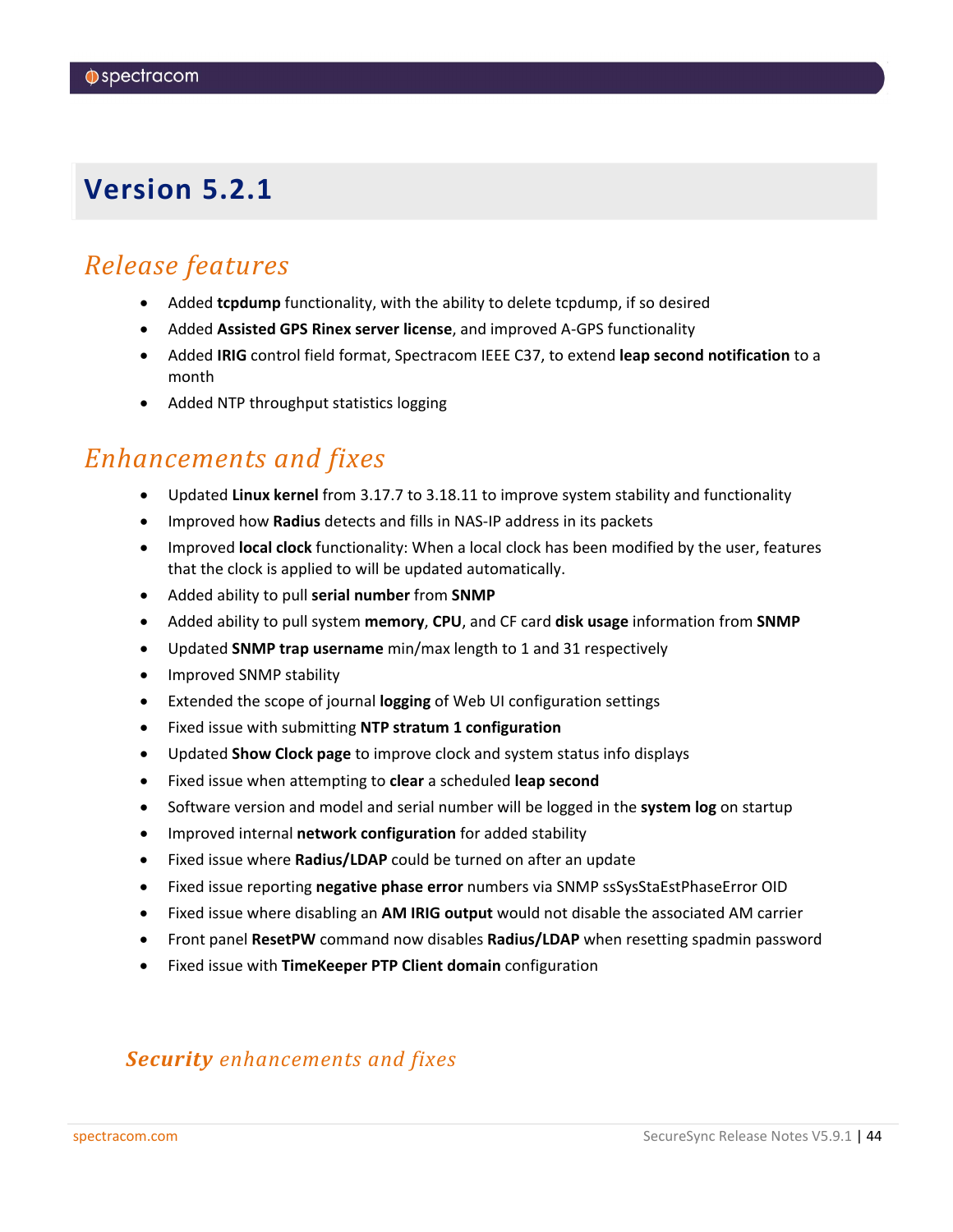- Updated **NTP version** from 4.2.6p5 to 4.2.8p2
- Updated **OpenSSL** from 1.0.1k to 1.0.1m
- Updated **ciphers** for **SSL and SSH** to address RC4/ARC4 issue

### *Option Card enhancements and fixes*

- Added support for **RS-423 1PPS** output
- Fixed issue with **saving configurations** for **STANAG** option cards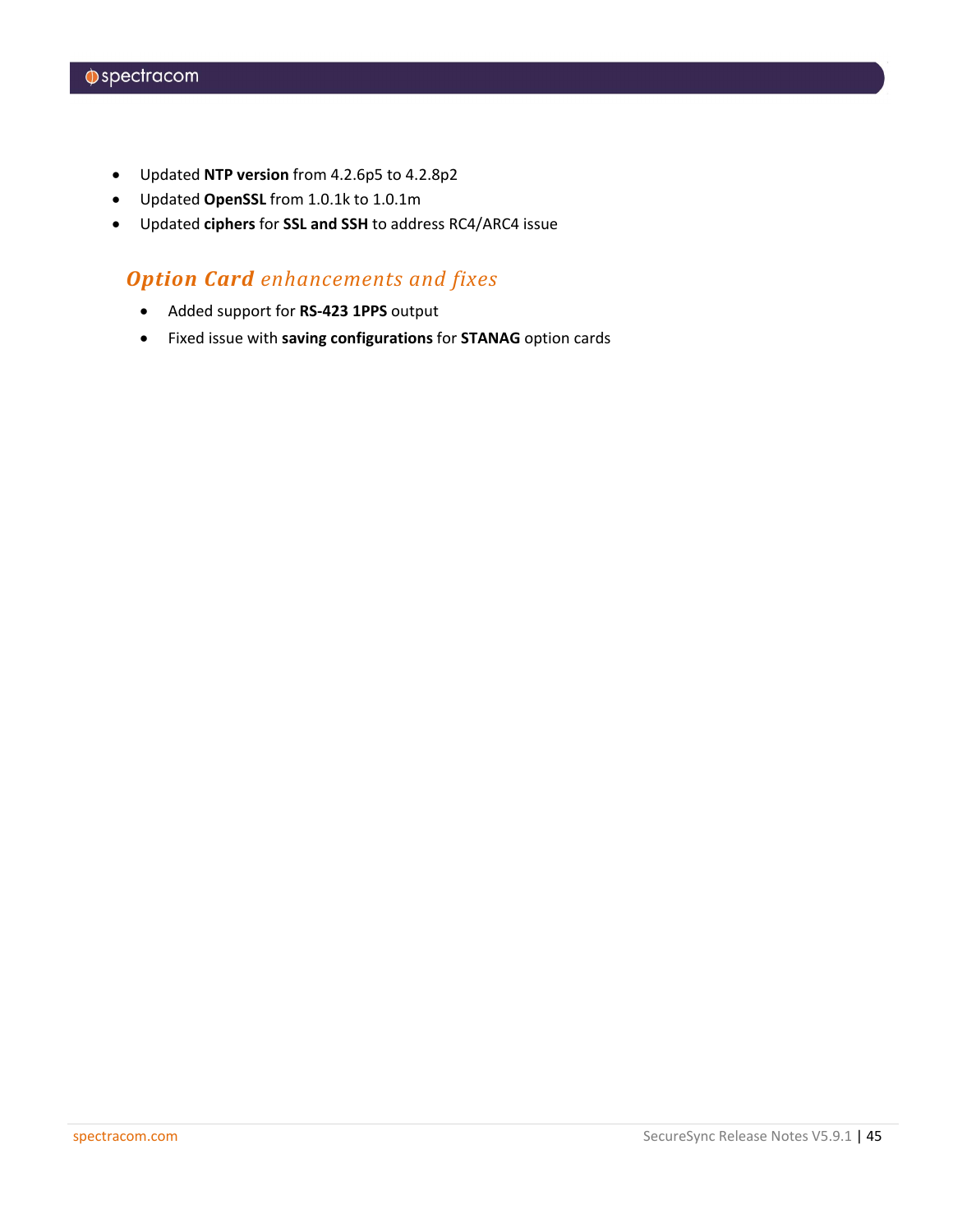## <span id="page-45-0"></span>*Release features*

- A **phase error limit field** was added to the Edit window of the Disciplining page allowing for an automatic disciplining tracking restart, once the phase error limit is exceeded, thus avoiding manual intervention.
- Added **static IPv6 routing** capability by allowing manual configuration of IPv6 routes via the SecureSync CLI.
- **External PLL lock** support for special configurations of SecureSync. This feature allows an external oscillator to be locked to SecureSync's 10 MHz output via an external PLL, with the lock state of the external PLL monitored by SecureSync.
- The System Status panel on the Web UI home page now includes a **temperature readout** for enhanced oscillator disciplining monitoring. The data can also be readout as a temperatureover-time graph in the Web UI, and is logged in the SecureSync log files.
- Added **two-step mode** to **Gb PTP** card (option card 1204-32), and the ability to **add an offset to 1PPS**.
- Integrated **TimeKeeper monitoring** functionality for **PTP v.2** and NTP *(license required, contact Spectracom for details.)*
- Added basic **PTP v.1 support** via **TimeKeeper** into SecureSync *(license required, contact Spectracom for details.)*
- Added **Anycast** routing functionality for NTP. For more information on this subject, see the Tech Brief publication "NTP over Anycast", which is located [here.](http://www.spectracomcorp.com/Support/HowCanWeHelpYou/Library/tabid/59/Default.aspx?EntryId=1684)
- To facilitate diagnostics, **version numbers** of software components, option cards and GPS receiver are now displayed on the Upgrade/Backup page of the Web UI. Timing system and software version number have also been added to the system log.
- The **disk/memory status** is now displayed on the Upgrade/Backup page
- Added the ability to **re-calibrate oscillator control parameters** for non-standard rubidium oscillators.
- A note was added to the login page of the Web UI, to inform the user that **cookies** need to be enabled in browser.

## *Enhancements and fixes*

- Implementation of a software fix to resolve an issue where **Linux processes** could become frozen and not processed.
- Added the **Linux kernel map** for improved diagnostic purposes.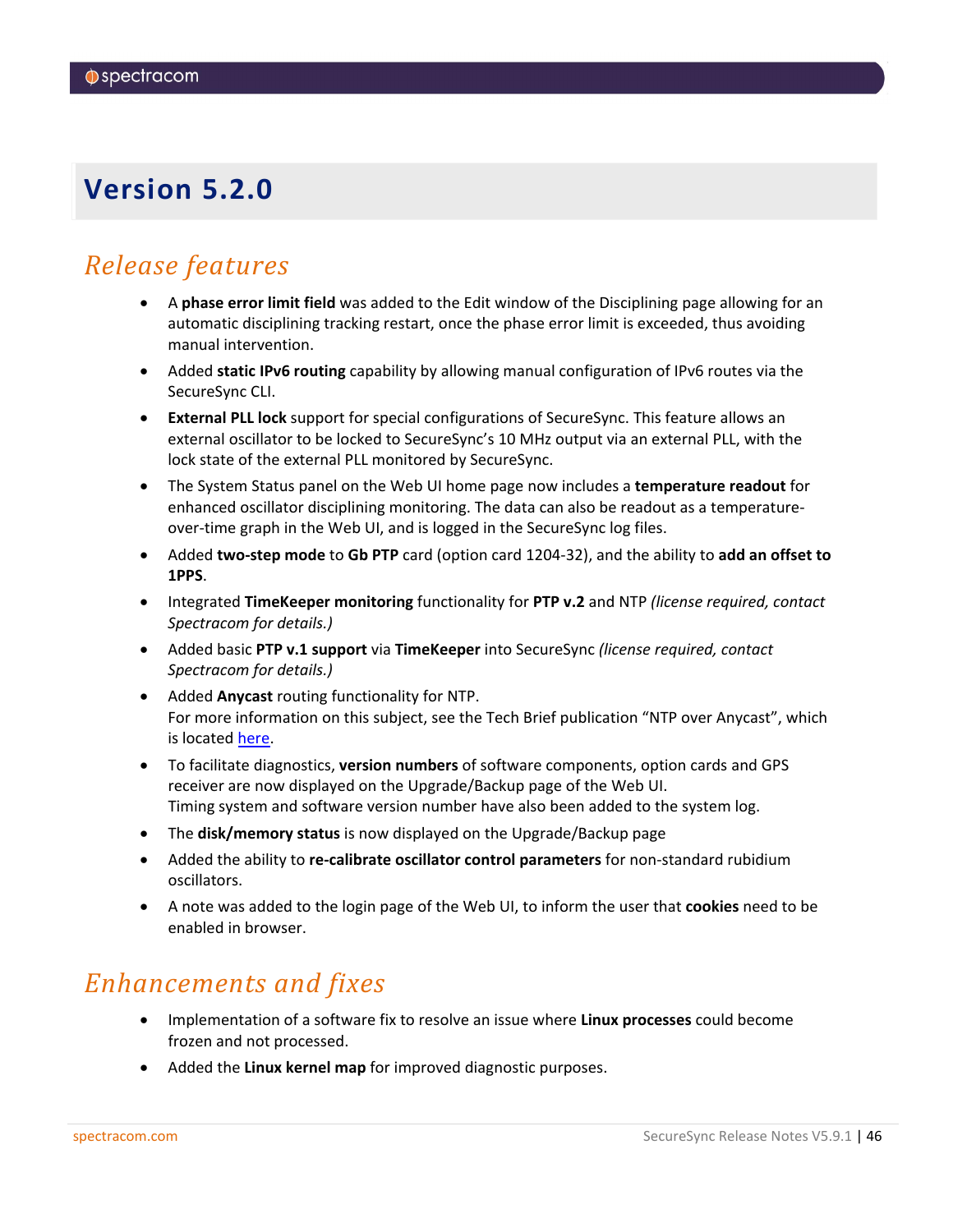- Improvements to **LDAP group authentication**, addressing reported login issue.
- Removed **password expired message** (LDAP/RADIUS only) that was displayed when logging in as a remote user.
- Improved **LDAP configuration status reporting** in the Web UI, as well as add/delete functionality.
- Improved the software **update patching process**, addressing patching configuration issue when upgrading from older revisions.
- Implemented a fix, now correctly displaying the **SecureSync SW version number** when obtaining it via SNMP.
- Fixed issue, now correctly **applying DST rules** to the local time display in the Web UI.
- Fixed **submission error** on the GNSS Edit page on systems equipped without a GNSS license.

#### *Security enhancements and fixes*

- Upgraded **Net-SNMP** software package from Version 5.6.1 to Version 5.6.2.1.
- Updated **OpenSSL** package from Version 1.0.1j to 1.0.1k, thus closing a reported security vulnerability.
- Updated **GLIBC** package from version 2.15 to 2.19 (addressing "**GHOST**" vulnerability, among other things)

### *Option Card enhancements and fixes*

- Implemented a fix in FPGA to **improve 1PPS signal** to option cards, including IRIG, and addressing possible 5-ns **1PPS signal jump**. Previously occurring in SecureSync units equipped with a standard rubidium oscillator.
- Enhanced **STANAG option card** functionality, addressing a reported issue.
- Implemented a fix addressing an issue with how **local clock** settings had been applied to an **output**.
- Fixed **HaveQuick output** display in Web UI *Status Summary* panel, now correctly reporting the configured format and state.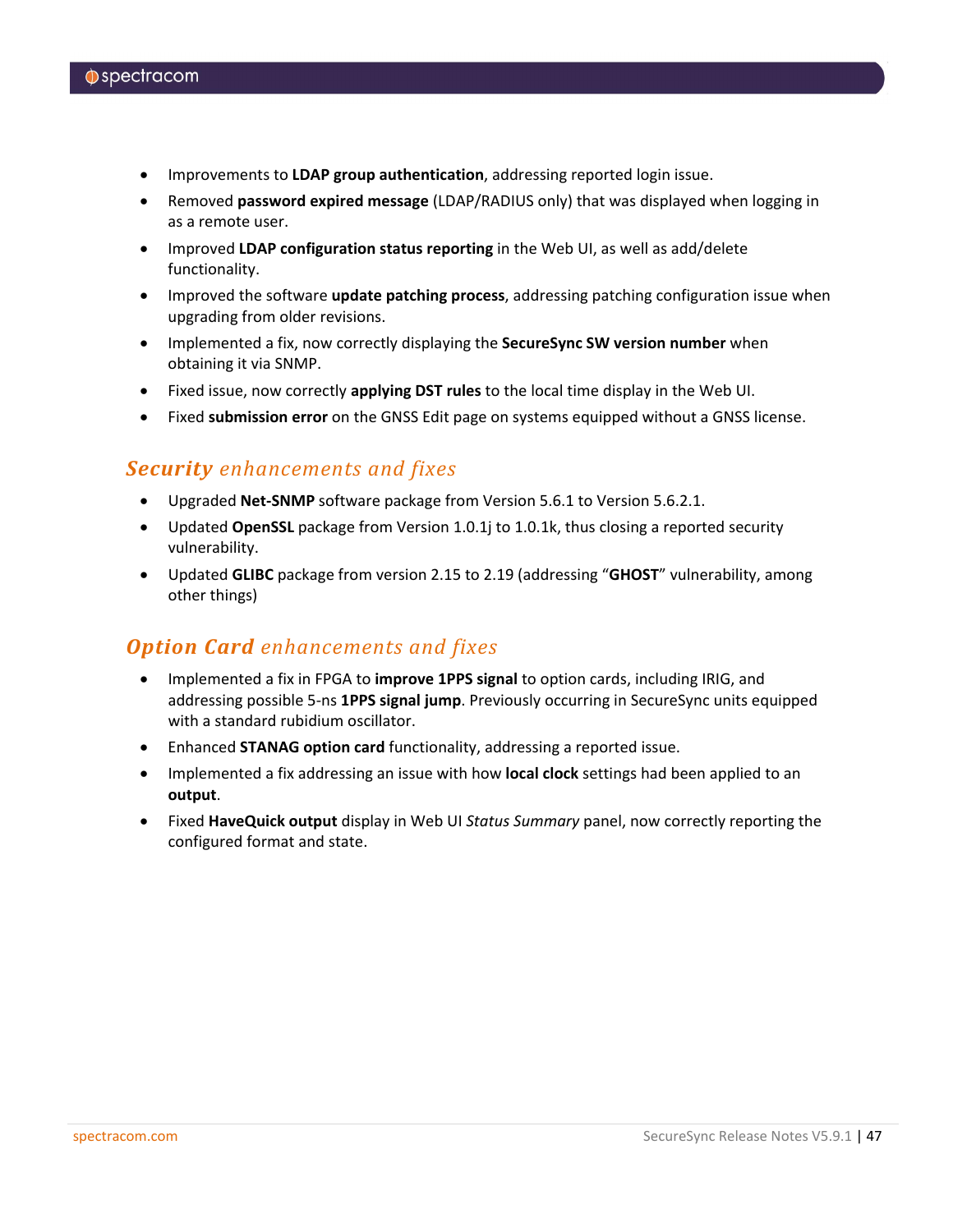## <span id="page-47-0"></span>*Release features*

• No new features added

## *Enhancements and fixes*

- Fixed validation rules for SNMP V1/V2 IP address settings to allow set from returned value of "default" for the IP address
- Disciplining updates with phase error limiting to reduce transient phase error effects.
- Resolved an Apache web browser configuration issue in the 5.1.6 release
- Upgrading from software versions 5.1.4 or below to version 5.1.6 caused the web browser to become inaccessible. The fix to restore the web browser was to upload a clean config backup file.
- Includes firmware version 1.0.7 update for the Trimble RES-SMT-GG GNSS receiver (commercial GPS receiver installed in units that shipped after April 1, 2014. Not applicable to SAASM GPS receivers.)
- Fixes erroneous GPS time offset corrections potentially being applied.
- Fixes erroneous leap second notifications potentially being asserted.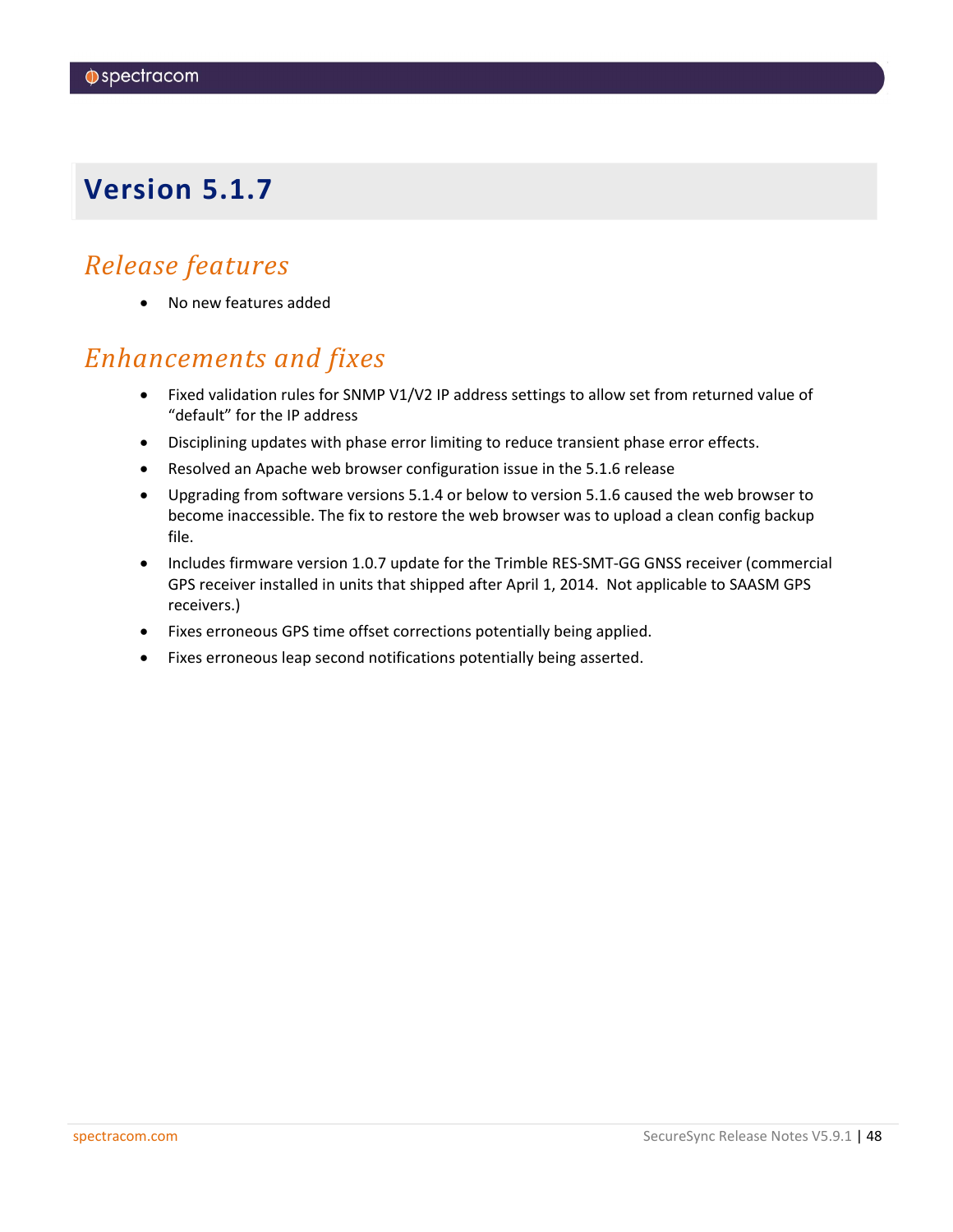## <span id="page-48-0"></span>*Release features*

• No new features added

## *Security enhancements and fixes*

- Bash update to version 4.2.53, in order to patch the "ShellShock" vulnerability.
- Addresses potential vulnerabilities CVE 2014-6271, CVE-2014-6277, CVE-2014-6278, CVE-2014- 7169, CVE-2014-7186 and CVE-2014-7187.
- Updated OpenSSL to Version 1.0.1i
- Addresses potential vulnerabilities such as the following: CVE-2014-3505, CVE-2014-3506, CVE-2014-3507, CVE-2014-3508, CVE-2014-3509, CVE-2014-3510, CVE-2014-3511, CVE-2014-3512 and CVE-2014-5139.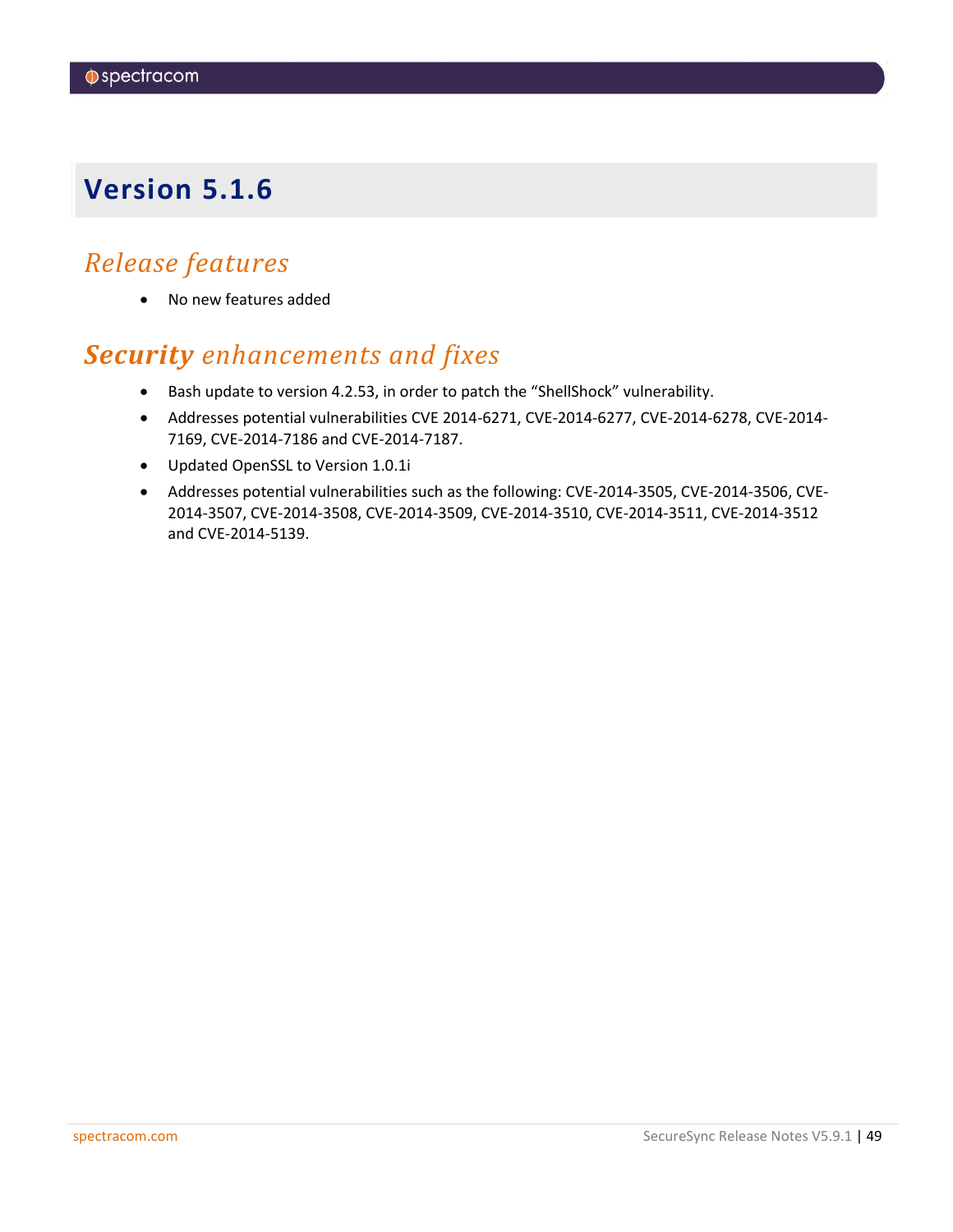### <span id="page-49-0"></span>*Release features*

- Software in the newer "RES SMT-GG" GNSS receiver can now be updated via SecureSync's Web UI.
- RES-SMT-GG GNSS receivers started shipping in SecureSyncs on April 1, 2014 (see also Release Notes for Version 5.1.7 above).

### *Enhancements and fixes*

- Added prevention of erroneous timescale offset information
- (Applicable only to SecureSyncs with a Rubidium oscillator installed) Fixed an intermittent, potential issue affecting output references' 1PPS.
- This potential 1PPS issue only affects installed Option Cards (not the outputs on the chassis) and operation changes on a power cycle.
- Enhanced front panel LCD display indications of the shutdown sequence status
- "Stopping System" is now displayed for several seconds before "Power off system" is displayed.
- Fixed a minor issue with LDAP and Radius authentication which required a user account be created, if the time server had been "cleaned".
- NTP broadcast address is now user-configurable instead of being a static factory default value.
- Prevented a potential one second time error adjustment during operation, when synced to NTP for the Time reference and to an external 1PPS input for the PPS reference.
- When creating a Local Clock, manually configured DST rules can now be saved.
- Telnet and SSH login no longer prompts twice for a password.
- Management -> SNMP page of the browser now allows SNMPv1 and v2 configurations to be deleted.
- "SysObjID" in the Management -> SNMP page of the browser can now be edited.
- Optional Login banner will now be preserved during software updates.
- Improved operation of MySQL database (MySQL database is used with the new Web UI).
- Improved the "Scaled DAC Value" graph's scaling/display in the Management -> disciplining page of the browser.
- Configuration changes made to the User-defined Minor and Major alarms are now logged in the Journal log.
- Addressed an error with Oscillator log entries reporting all negative frequency error values as "0.00e-16".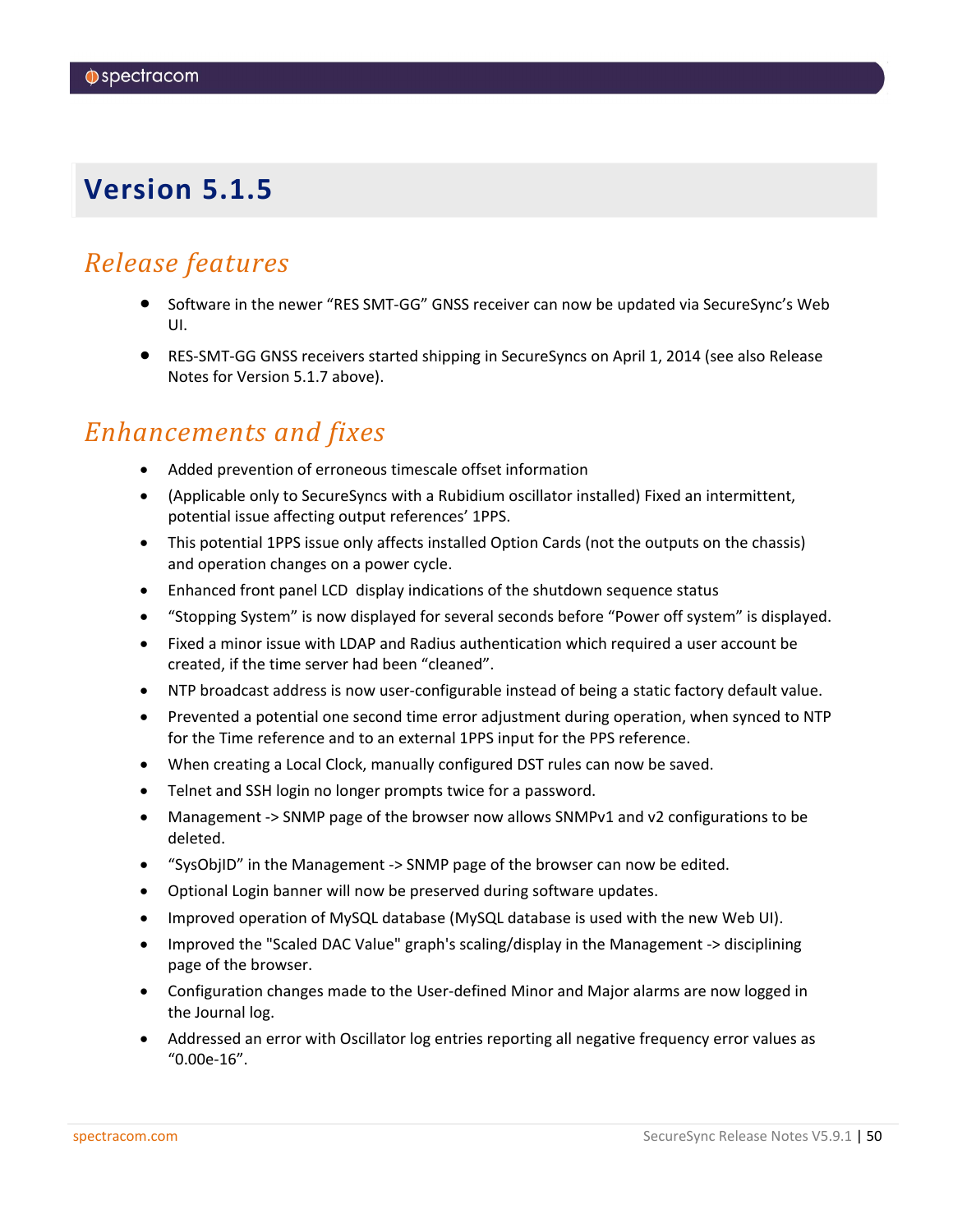• Interface -> Main page of the Web UI (for configuring the GNSS receiver and A-GPS) and the Management -> Reference Priority table were not operating correctly with certain web browsers.

#### *Security enhancements and fixes*

- Updated OpenSSL to Version 1.0.1h
- Addresses potential vulnerabilities such as the following: CVE-2014-0195, CVE-2014-0198, CVE-2014-0221, CVE-2014-0224 and CVE-2014-3470.
- Updated Apache to Version 2.2.27.
- Web browser Login password is now cleared after each login attempt.
- Validation of passwords in the Management -> HTTPS page of the browser now allows all ASCII characters, but doesn't allow any spaces.

### *Option Card enhancements and fixes*

#### **(Models 1204-32 Gb PTP Option Card, if installed):**

- Improved switching between Active Master and Passive Master modes (with more than one PTP Master on the same network).
- Previously, this card was having difficulty listening to PTP Announce Messages being sent from other PTP Masters, so it was remaining an Active Master when it should be a Passive Master.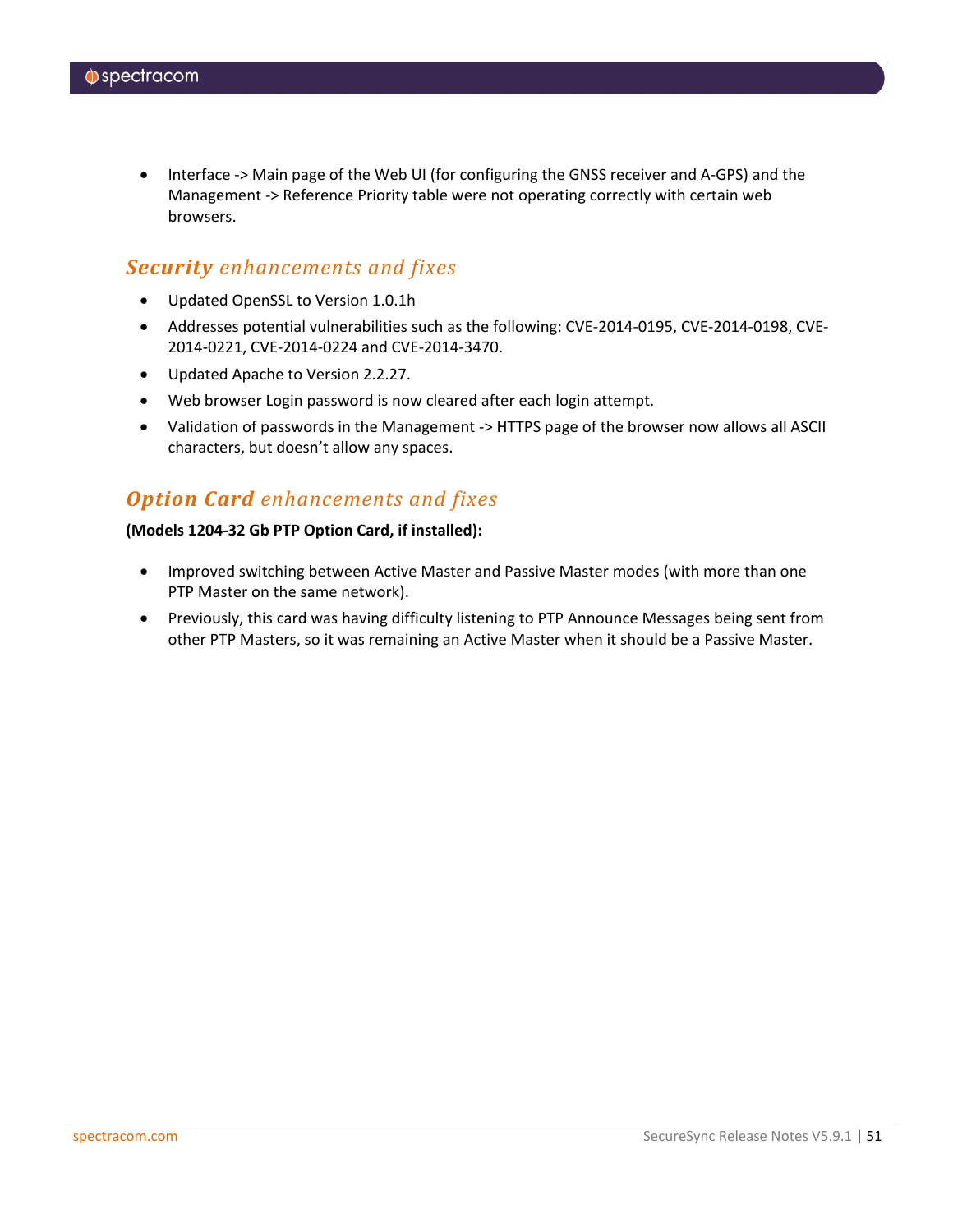### <span id="page-51-0"></span>*Release features*

- Added ability to configure the MTU (Maximum Transmission Unit) for each installed Ethernet Interface
	- o The MTU value for each Ethernet interface can be displayed/configured via the **Management** -> **Network** page of the browser.

### *Enhancements and fixes*

- Fixed settings validation issues related to SNMP configuration.
- Resolved an error message being displayed when trying to delete SNMPv1 or v2 access configurations.
- Addresses an issue with "Assisted GPS" ("A-GPS") always running/asserting "Rinex server" log entries in the System log each hour (if the time server does not have access to the Internet).
- Fixes an issue with certain erratic System log entries being asserted.
- Changed the scale value of the "Y" Axis of the "NTP Status Summary" graphs to "(Seconds)".
- Fixed an issue with the front panel display trying to display a Serial Number for the GPS receiver (Applicable only to units with no GPS receiver installed.)
- Main default gateway port number was not being displayed as the same value in both the web browser and the "gw4get" CLI command.

#### *Security enhancements and fixes*

- Updated OpenSSL to Version 1.0.1g to address CVE-2014-0160 ("Heartbleed").
- Updated OpenSSH to Version 6.6p1.
- Addresses potential vulnerabilities such as CVE-2014-2532 and CVE-2014-5107
- Updated PHP to Version 5.3.28.
- Addresses potential vulnerabilities such as CVE-2013-6420, CVE-2013-4113 and CVE-2013-2110
- Prevents ability to login to the web browser again, if the "Log Out" button wasn't pressed before closing the browser.
- Added ability to disable the "Classic Interface" web browser (Port 8080).
- Can be disabled via the **Management** -> **Network** page of the Web UI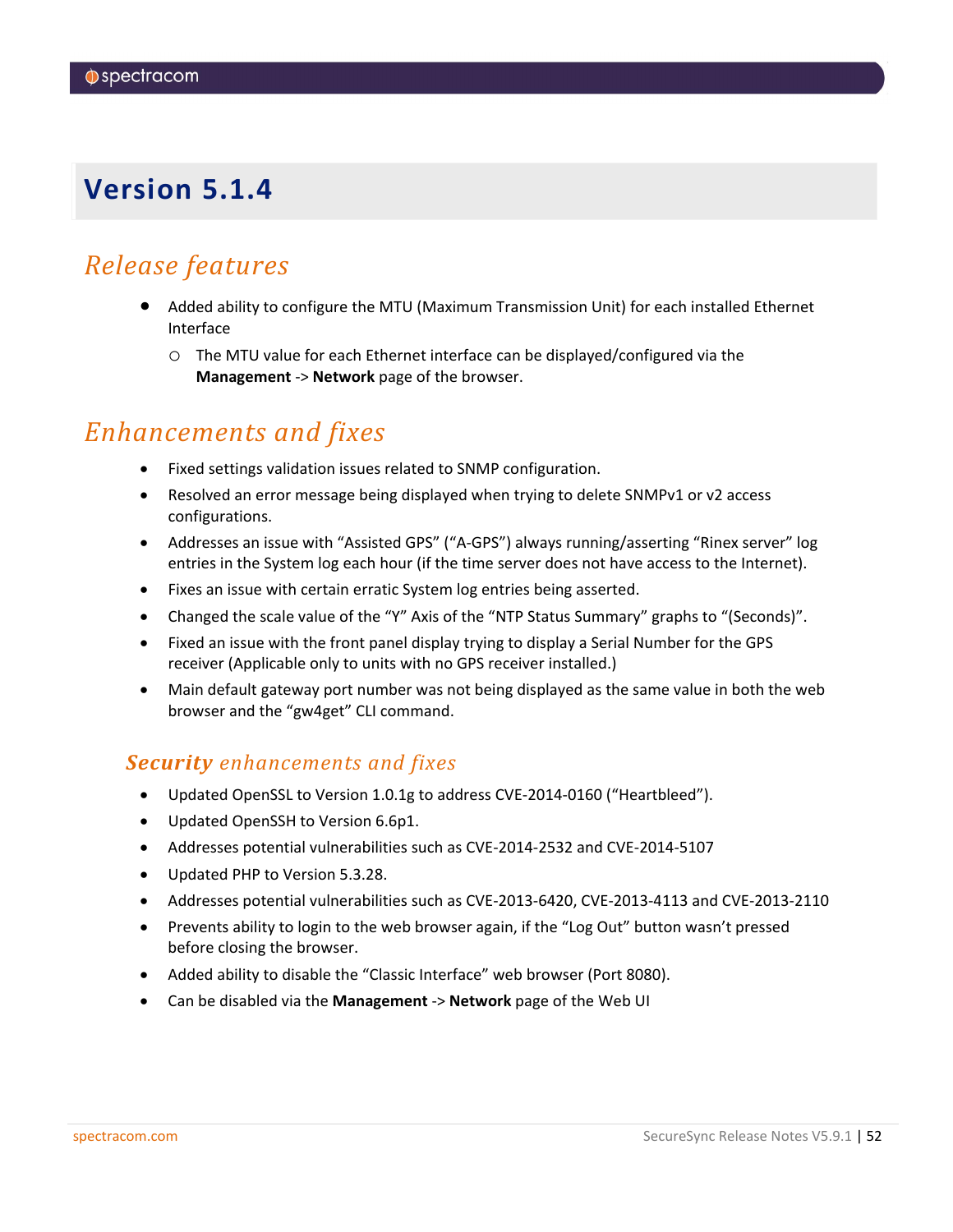### <span id="page-52-0"></span>*Release features*

#### **(Models 1204-13, 1204-30 and 1204-2F Programmable Frequency Option Cards)**

• Released support for new Programmable Frequency output Option Cards, Models 1204-13, 1204-30 and 1204-2F.

#### **(Models 1204-10, 1204-11, 1204-25 and 1204-1B HaveQuick/Stanag Output Option Cards, if installed):**

- Added support for additional formats
- Added DOD-STD-1399 BCD Time Code to HAVE QUICK / STANAG option cards
- Added ICD-GPS-060A BCD Time Code to HAVE QUICK only option cards
- Added STANAG 4430 STM to HAVE QUICK only option cards

#### **(All Models):**

• Added "A-GPS" (Assisted-GPS) capability for enhanced "Skylight" indoor antenna operation/weak GPS reception

### *Enhancements and fixes*

- Fixed SNMP enterprises.18837.3.3.2.1 MIB (ntpSysStaCurrentMode) from causing SNMP to potentially halt/crash.
- Added ability for hostname to accept either dashes or capital letters.
- Corrected an issue that was preventing users from logging into the new browser, with user rights, via LDAP or Radius. Users that can authenticate will now be logged in with admin rights.
- Fixed an issue that prevented the **Tools** -> **Upgrade/Backup** page from reporting the GPS receiver had been replaced by a GNSS (GPS + Glonass) receiver.
- Added an indication of "completion" when a software upgrade or license file has finished being installed.
- Fixed an issue preventing files from being able to be scp transferred into the SecureSync.
- Removed a "-4" from the ntp.conf file for NTP restrictions that was being added during software updates from previous versions of software.
- The "-4" being in the file was preventing NTP Symmetric key from working, after updating to software version 5.1.2.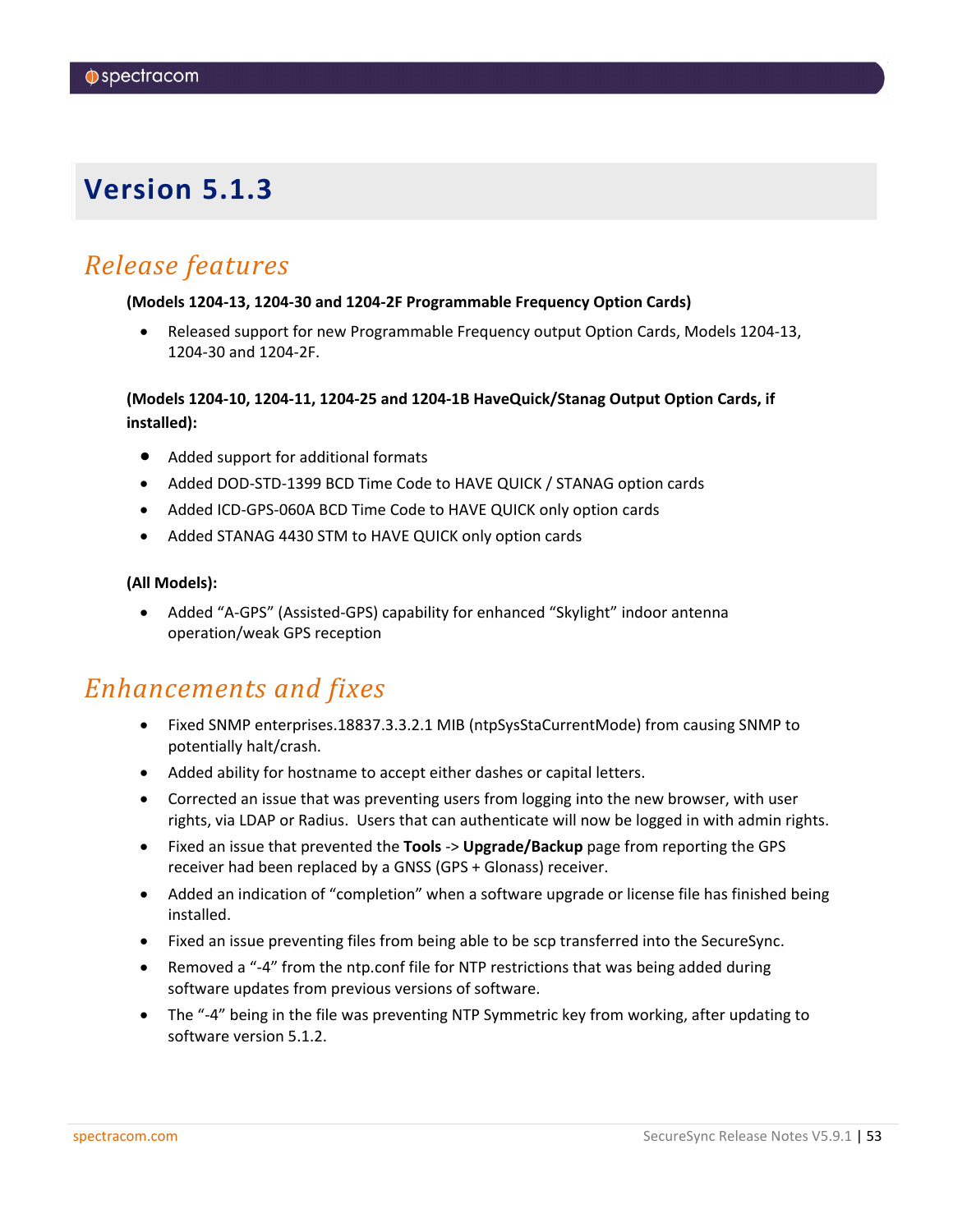### *Option Card enhancement and fixes*

#### **(Models 1204-32 Gb PTP Option Card, if installed):**

- Option Card now sends IGMP group join requests to switches that have IGMP enabled.
- Previous software versions weren't able to join the IGMP group, preventing the PTP Master from being able to send multicast packets when IGMP is enabled in network switches.
- Addressed an issue with the "Sourceport ID" not being set to the proper value
- This issue was causing the "Sourceport ID" field in Delay Response messages to be set to the wrong value of "256".

#### **(Models 1204-06 Gb Ethernet Option Card, if installed):**

- Implemented a fix to a potential, but seldom observed, condition which could cause received packets to be dropped.
- Added ability to re-disable Ethernet interfaces Eth1, Eth2 and/or Eth3, if they have since been enabled.
- Added network configuration qualification checking based on Ethernet port status/state.
- Gb Ethernet ports settings can only be changed if the port has been enabled.
- Fixed a broken link in the new web browser that resulted in an error message when clicked.

#### **(Models 1204-02 and 1204-04 ASCII Output Option Cards, if installed):**

- Local Clock not being properly assigned to RS-485/RS-232 outputs
- Corrected an issue with the new web browser that caused the ASCII data to output UTC time, plus 8 seconds, when a local clock was applied.

#### **(Models 1204-10, 1204-11, 1204-24, 1204-25, 1204-29, 1204-1B and 1204-1D Havequick/Stanag Output Option Cards, if installed):**

Made timing of outputs more robust.

### *Security enhancements and fixes*

• Added ability for SNMP passwords to be able to include "{ }" characters.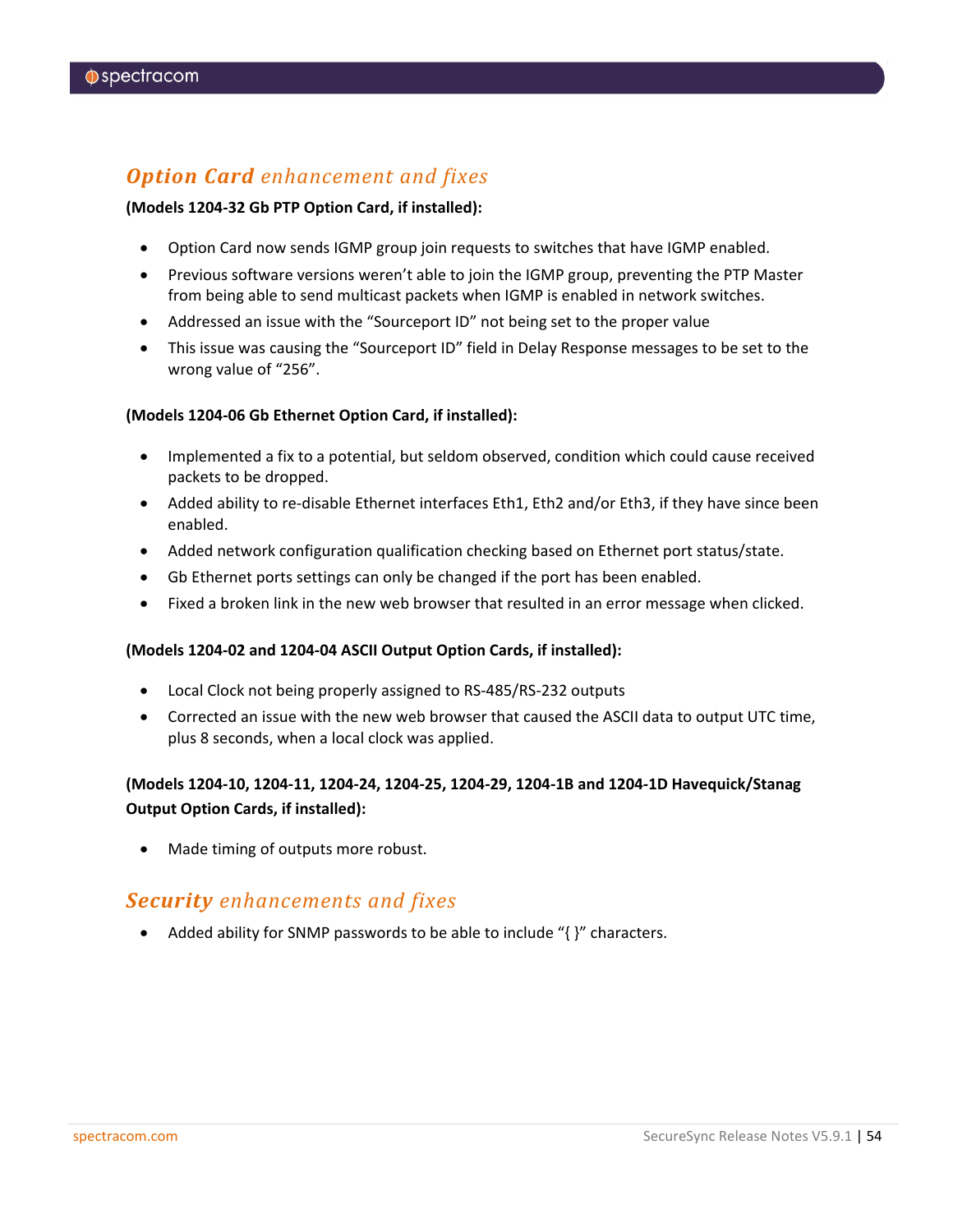## <span id="page-54-0"></span>*Release features*

- Implemented a new design of the web browser interface.
	- $\circ$  To help with the transition between the earlier and new web browser designs, the previous web browser design is still currently available, via the "**Classic Interface**" button in the topright corner of the new web browser. (Note that a future software update will remove the ability to switch between the two web browser designs).
	- $\circ$  Please note the new web browser design removes the IPSec functionality (this function is still available via the "Classic Interface" web browser).
- New web browser design implements the ability to view NTP clients that are requesting time from the time server.
	- o The "**Management**" -> "**NTP Setup**" page of the new web browser has a "**View NTP Clients**" button, which opens a table of the last 600 NTP clients that the time server received NTP requests from, including the average duration (in seconds) between the NTP requests from that client and how long ago (in seconds) the time server last received a NTP request from each client.
- Auth (Authentication) log entries can now be sent to Syslog server(s), as desired.
- Added Ethernet interface enabling/disabling (applicable to the Model 1204-06: Gigabit Ethernet Option Card, if installed- All three Ethernet connectors on this module are disabled by factory default).
- Added support for IPv6 DHCP functionality and SLAAC addresses.
- Added graphs to the GPS Status page of the new web browser to show number of satellites tracked over time and the signal strength of each receiver channel.
- Released support for new option card, model 1204-32: 1GB PTP Master Option Card

### *Enhancement and fixes*

- Corrected an issue that was preventing NTP from correcting the time with more than a one second time error.
- Corrected the operation of NTP to allow NTP to be able to initially sync (or subsequently resync) if the System Time is manually set, or if an input reference changes by greater than 1000 seconds.
- Moved NTP to a slightly higher system priority
- Addresses a condition which was causing NTP to periodically take 1 to 2 milliseconds to respond to NTP time requests, instead of it responding right away.
- Addressed an issue with the NTP log rotation.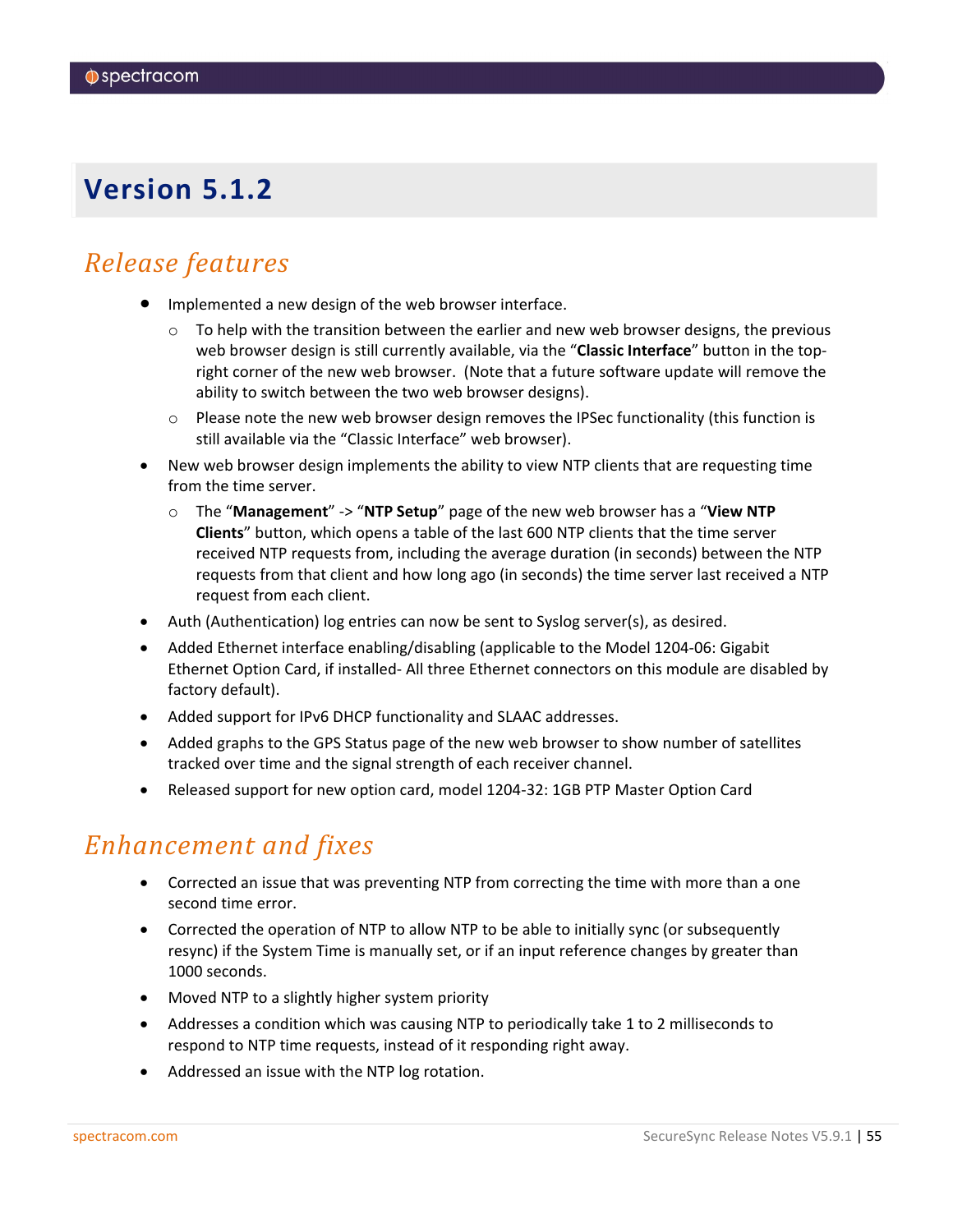- Users who can successfully login using LDAP or Radius will now have administrative privileges (fields will no longer be grayed-out after logging into the web browser).
- Fcron scheduler is now restarted if the System Time/date is manually set to values in the past.
- SNMP traps associated with the available User-defined Major/Minor alarms for GPS thresholds were switched.
- Fixed an issue that could potentially cause the Compact Flash card with Archive versions 5.0.0 through 5.0.2 installed to become full of data.
- After a very long period of time, time servers with Archive software versions 5.0.0 to 5.0.2 installed could potentially become full of file snippets. This was related to the email functionality.
- SNMP MIB 1.3.6.1.4.1.18837.3.3.2.1.0, ("NTP\_CURRENT\_MODE") now reports 0 or 3 to avoid sluggish SNMP performance
- Response times for SNMP Gets of this particular MIB were about 6 seconds or so, far longer than all other MIBs (due to how this status information is obtained from NTP). This potentially required SNMP script time-outs to need to be lengthened to account for the delayed responses from this MIB.

### *Option Card enhancements and fixes*

#### **(Models 1204-14, Simulcast CTSSS Option Card if installed):**

- Alarm outputs will transition away from NC/NO/Alarm state when set to "None".
- Addressed an anomaly that was occurring with the 9600 baud output
- Once-per-second, a stray signal was being added to the 9600 baud output (if this signal was configured to be outputted).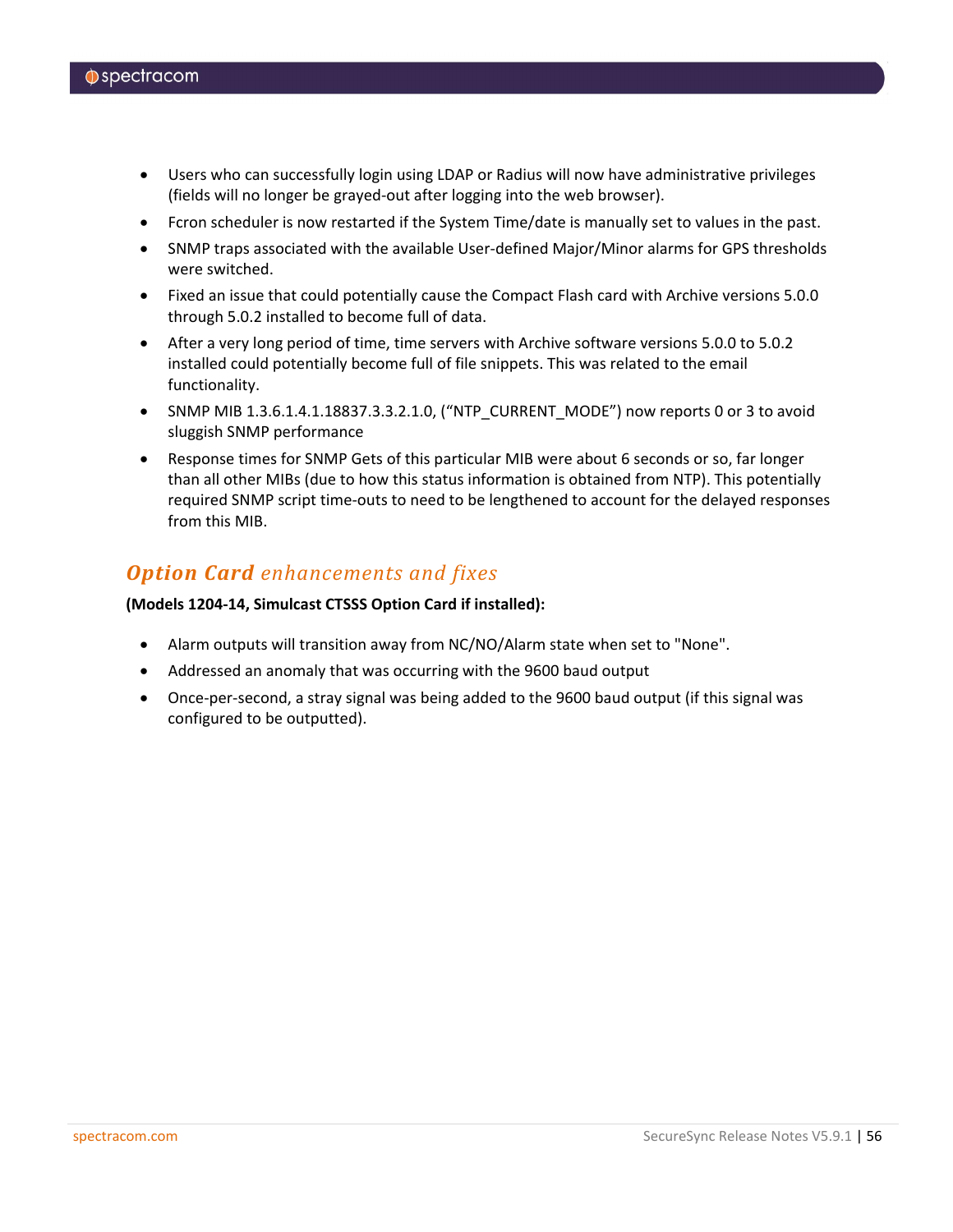### <span id="page-56-0"></span>*Release features*

• Added an RFC 2783 interface for our timing system to source a 1PPS signal to NTP, to discipline the Operating System

### *Enhancements and fixes*

- Strengthened the upgrade process to prevent loss of configuration information in systems with large accumulated NTP statistics and log files.
- NTP statistics are not preserved and large log files are truncated
- Revised thread priorities.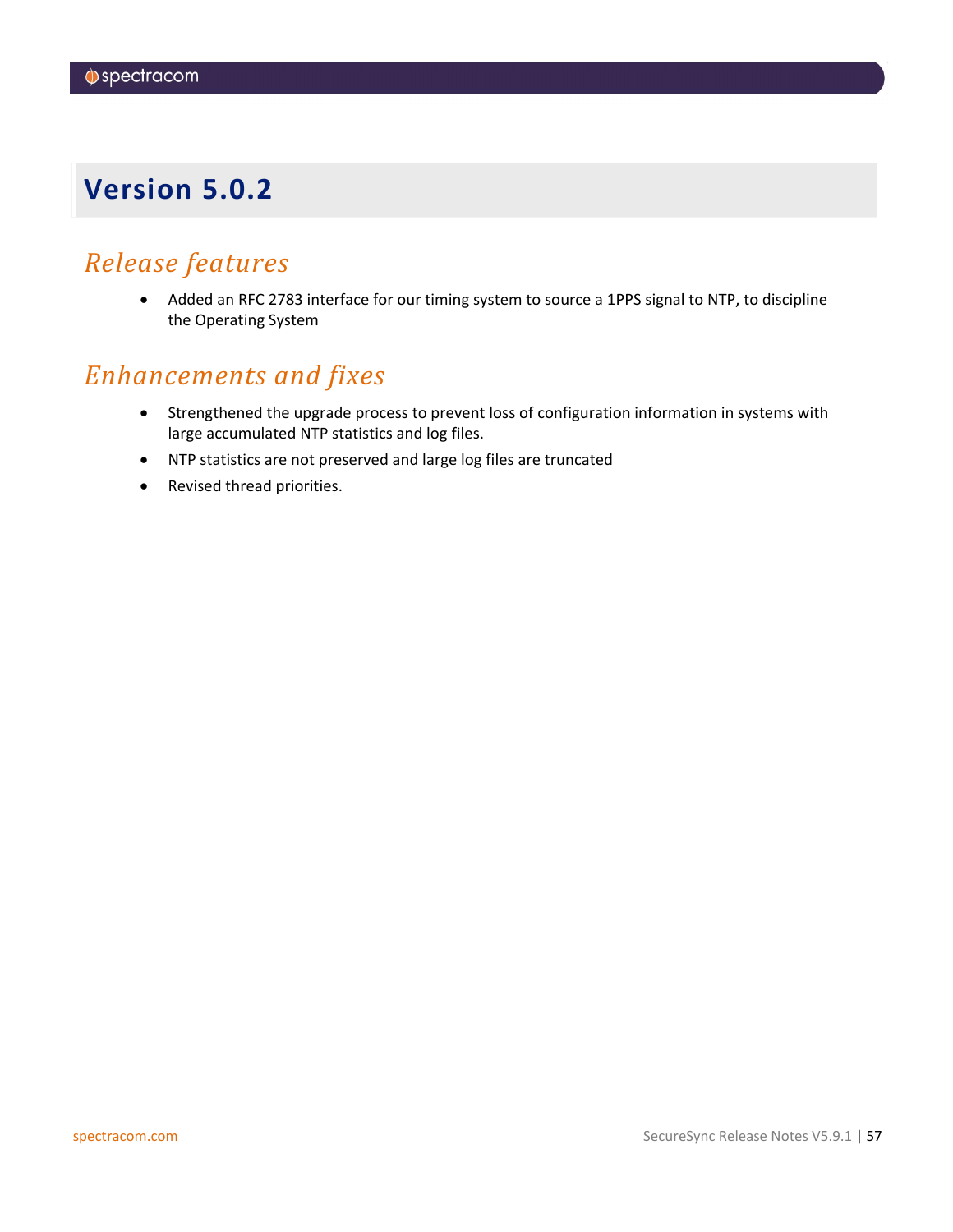## <span id="page-57-0"></span>*Option Card release features*

- Added logging of Input Reference changes to the Event log
- When an Input Reference change occurs, a log entry is asserted to indicate what the newly selected "Time" and/or "1PPS" input reference has been selected.

### *Enhancements and fixes*

- Resolved an issue with setting/displaying the main network gateway on the front panel
- This issue introduced in the version 5.0.0 software upgrade caused characters for the gateway address to run off the edge of the LCD display and also caused difficulty setting this value using the keypad.
- Fixed an issue (introduced in the version 5.0.0 software upgrade) that was causing about a 30 second delay while connecting to SSH, Telnet or FTP.
- Added the ability to view the Authentication (Auth) log via the web browser (Tools -> Logs page).
- "Reference Change" log entries are now being sent to the Event log.
- Changes associated with a user either creating or updating a Local Clock are now logged in the Journal log.
- Resolved an issue with certain Journal log entries being sent to the wrong log.
- Log entries for a user enabling/disabling Services (such as HTTP, Telnet and FTP) and the IPv4 Gateway were being sent to the Timing log instead of the Journal log.
- Differentiated the reporting of Rubidium oscillator error messages.
- Improved switching between GPS Modes (Standard, Mobile and Single Satellite)
- Previous software versions periodically required a Mode selection change be submitted more than once for the change to occur.
- Fixed an issue with the propagation of the Local System Clock, if a previously created Local Clock was modified.
- If a previously created Local Clock was edited, the output ports using that Local Clock would no longer be configured to use a Local Clock.

#### *Security enhancements and fixes*

- Removed the "arcfour" (ARC4, RC4) cipher from SSH.
- Reduced the SSH tryouts to 3.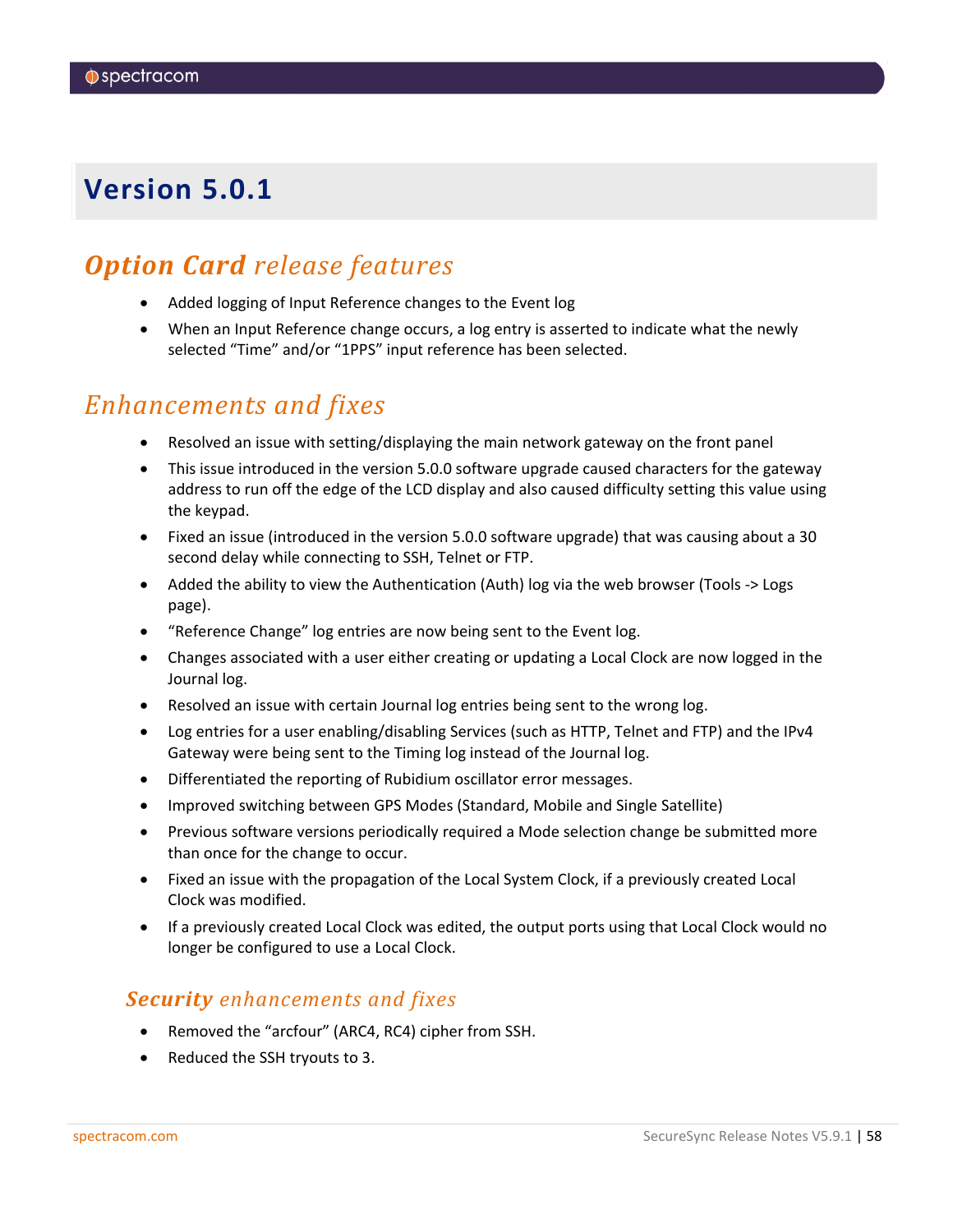### *Option Card enhancements and fixes*

#### **(Models 1204-02 and 1204-04 ASCII Output Option Cards, if installed):**

• Resolved an output issue with a flag in some ASCII time code message formats.

#### **(Models 1204-10, 1204-11, 1204-25 and 1204-1B HaveQuick Output Option Cards, if installed):**

• Resolved HaveQuick functionality regression introduced with the version 5.0.0 software update.

#### **(Models 1204-06 Gigabit Option Cards, if installed):**

• Added monitoring of the Gigabit Option Card's network interfaces.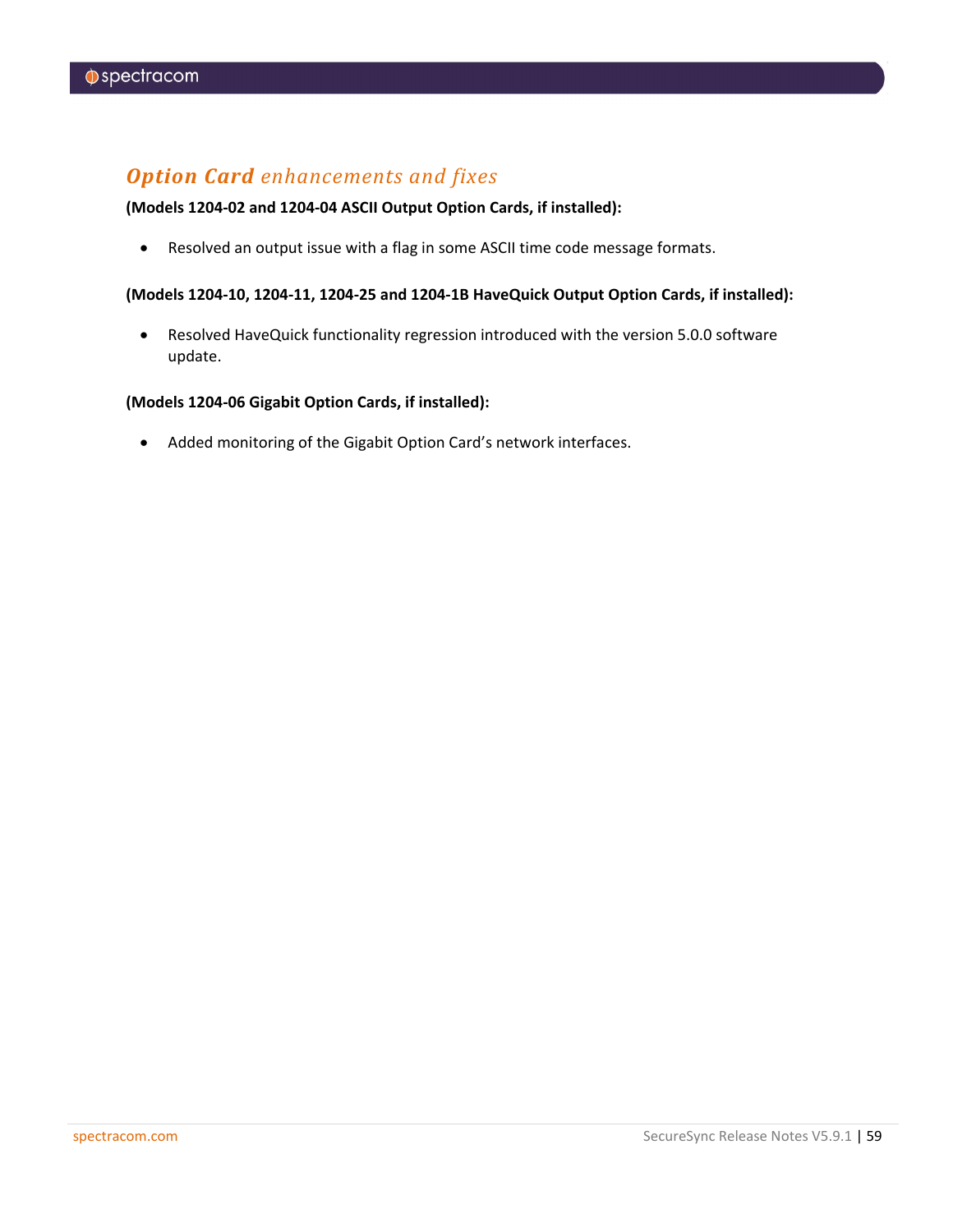## <span id="page-59-0"></span>*Release features*

• No new features added

## *Enhancements and fixes*

- Upgraded the Operating System to a newer version in order to address a memory consumption condition
- Earlier versions of software could potentially consume too much memory, rendering the web browser inaccessible, until a reboot/power cycle was performed.
- Upgraded NTP to a newer version
- NTP was upgraded to version 4.2.6p5.
- Resolves potential "buffer overflow" messages from being asserted in the NTP log.
- Mitigates potential vulnerabilities associated with NTPQ/NTPDC.
- Removed the GPS Dynamics code for the GPS receiver mode selection
- The GPS Dynamics code (Stationary, Land, Sea, Air) for mobile operation is no longer necessary.
- Removed this configuration from the Setup -> Inputs -> Onboard GPS receiver page of the browser.
- The Dynamics code is no longer displayed on the front panel when GPS information is selected to be displayed or with the CLI interface commands associated with GPS Mode.
- IPv4 main default gateway is now tied to the default gateway of a specified interface rather than as an independent setting.
- Removed the NTP Local Clock Reference selection from the Network -> NTP Setup page of the browser, NTP servers tab
- In earlier versions, if a Stratum 1 reference had excessive 1PPS jitter (such as an unsynchronized IRIG generator), NTP could potentially resonate back and forth between selecting the Stratum 1 server and its own internal reference. A better method of going to Stratum 16 when no NTP servers are present, without needing to use the NTP Local Clock driver, was implemented.

### *Security enhancements and fixes*

- Upgraded SSL to version 1.0.1e to mitigate potential vulnerabilities
- (CVE-2013-0169) "Lucky Thirteen" issue mitigated. TLS protocols 1.1 and 1.2 as well as DTLS protocols 1.0 and 1.2 can allow remote attackers to conduct distinguishing attacks and plaintext recovery attacks.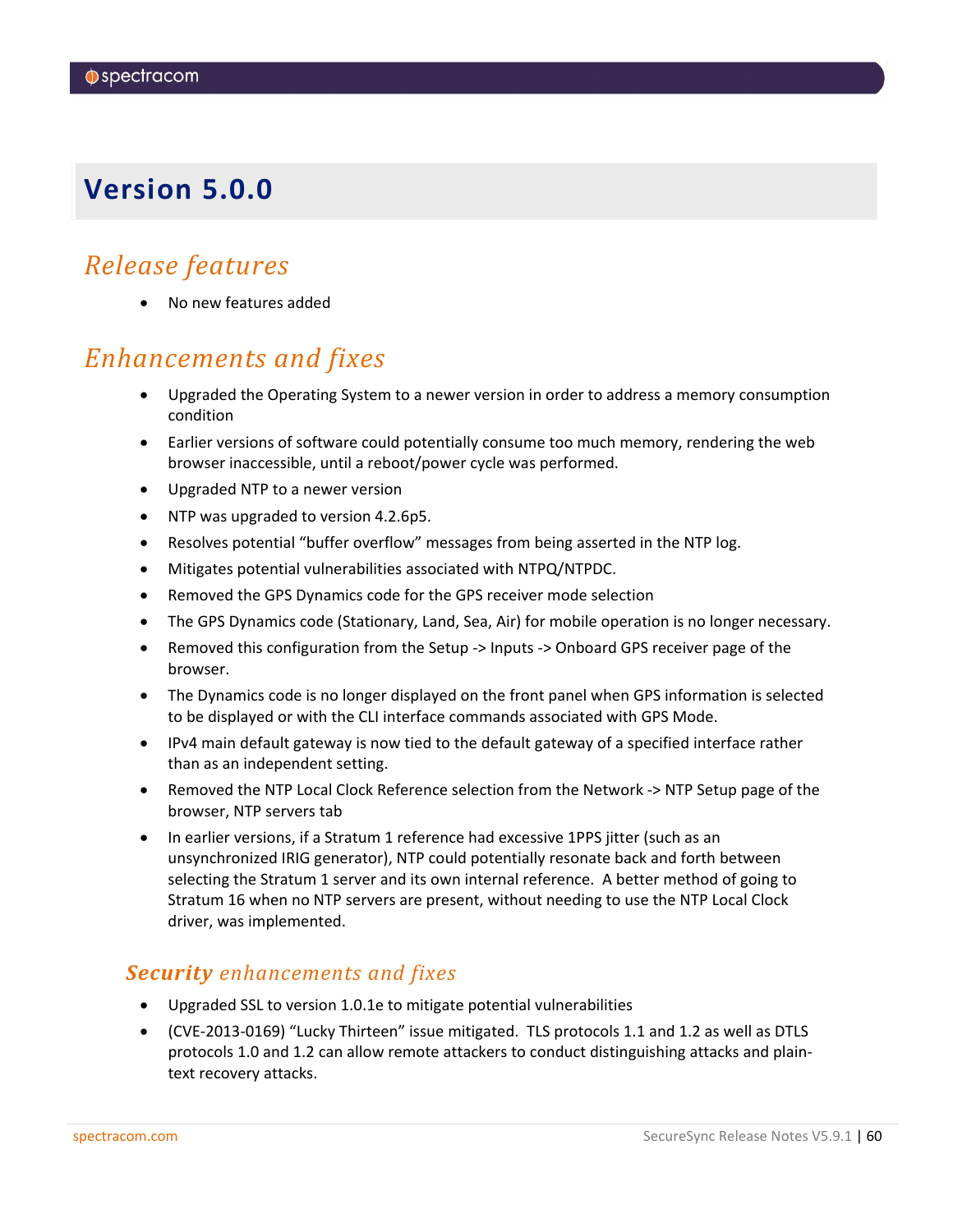- Disabled SSL compression to mitigate potential vulnerabilities
- (CVE-2012-4929 and CVE-2012-4930) SSL/TLS CRIME attack against HTTPS mitigated.
- A few configuration fields in the "Network" Setup pages of the web browser were changed from text fields to "password" fields to prevent credentials from being in "plain sight" to users. These fields include the following in the "NETWORK" pages -> tabs:
- HTTPS/SSH SETUP, -> HTTPS tab: "Private Key Passphrase" and "Challenge Password"
- NTP SETUP -> Autokey tab: "Passphrase"
- LDAP SETUP, LDAP -> Servers Configuration tab: "Credential to Bind Server with"
- RADIUS SETUP -> Server Configurations tab: "Secret Keys"
- IPSEC SETUP -> SA Manual Configuration tab all "Key" fields
- SNMP SETUP -> Notifications and Users tabs: "Auth Passphrases" and "Priv Passphrases"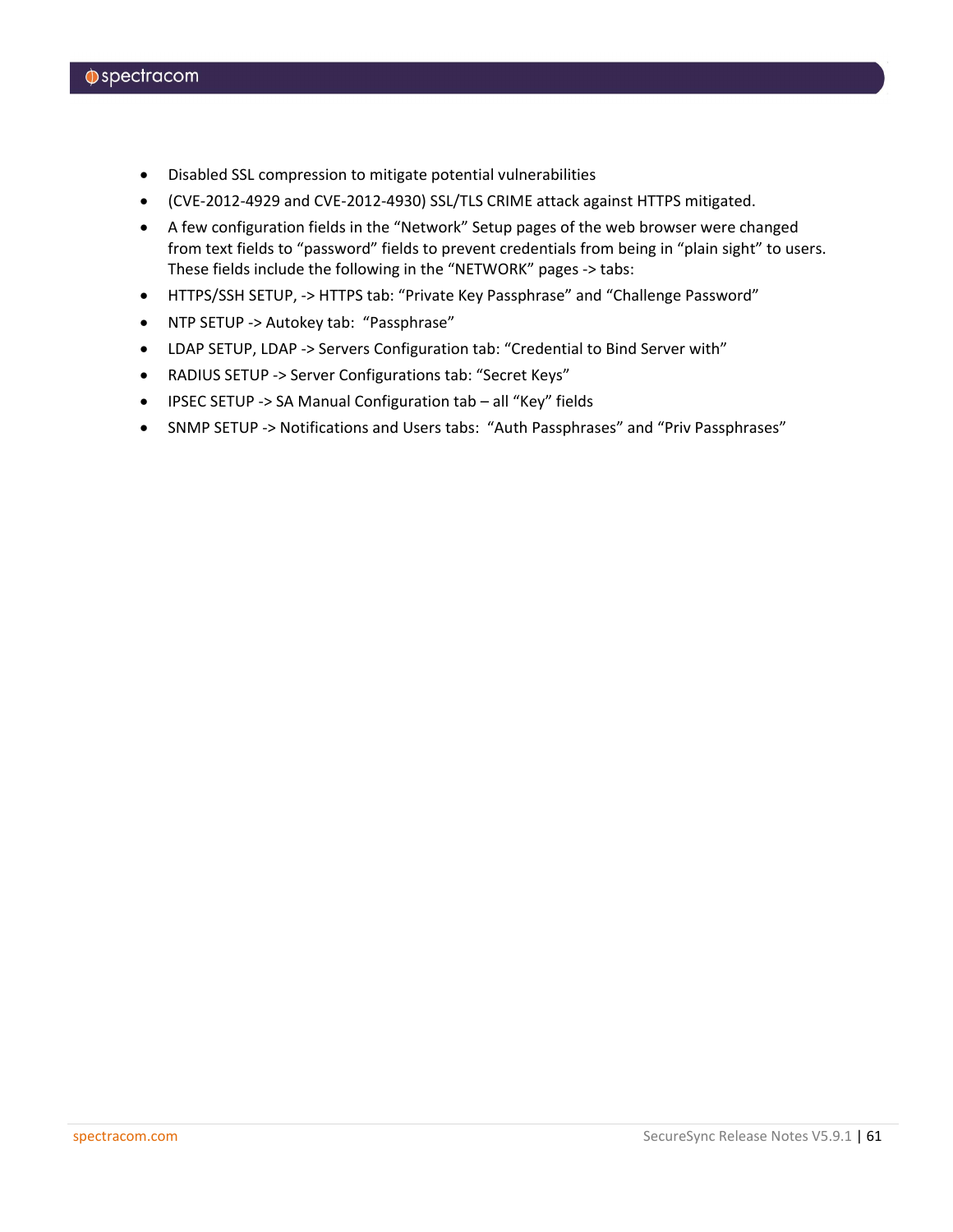# <span id="page-61-0"></span>**Version 4.x**

Release notes for SecureSync software versions 4.x are available upon request. Please contact Spectracom Technical Support, or your local Spectracom representative.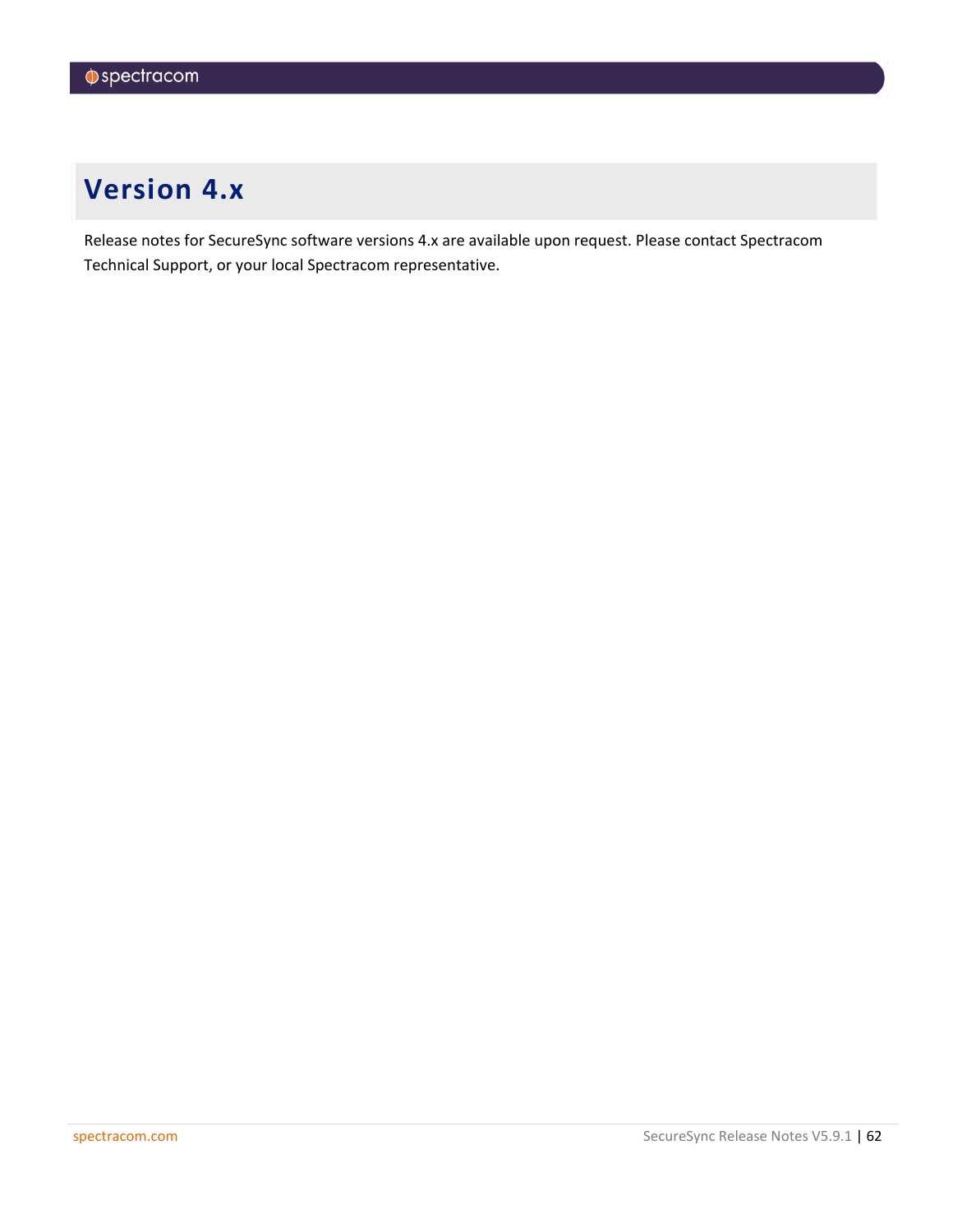# <span id="page-62-0"></span>**Which SW version is installed on my SecureSync?**

### *To determine the software version currently installed on your unit:*

#### **A) Using the new Web UI (Software versions 5.1.0 and above)**

Log in to the unit's Web UI. Click on "**Tools**", then "**Upgrade/Backup**". The "System Configuration" table on this page contains a "System" field. The number next to this is the current Archive software version:

| HOME                                                           | <b>INTERFACES</b>           | <b>MANAGEMENT</b>                      | <b>TOOLS</b><br><b>HELP</b> |
|----------------------------------------------------------------|-----------------------------|----------------------------------------|-----------------------------|
| <b>Actions</b>                                                 | <b>System Configuration</b> |                                        | Indication of the           |
| <b>B</b> Update System Software<br><b>B</b> Apply License File | System                      | Spectracom NetClock 9483 Version 5.1.4 | current software            |
| <b>Save Configuration</b>                                      | Model                       | 1209-002                               | version installed.          |
| <b>Restore Configuration</b><br><b>Upload Configuration</b>    | Serial #                    | 1397                                   |                             |
| <b>Restore Factory Defaults (Clean)</b>                        | Power Supply                | AC 110/220                             |                             |
| * Clean Configuration and Halt*                                | Oscillator                  | OCXO (5ppb)                            |                             |
|                                                                | <b>GNSS Receiver</b>        | <b>Trimble Resolution T</b>            |                             |
|                                                                | HW Slot 1                   | <b>1204-1F NENA</b>                    |                             |
|                                                                | HW Slot 2                   | 1204-06 Gb Ethernet                    |                             |
|                                                                | HW Slot 4                   | Empty                                  |                             |

Figure 1: Software revision reported in the **Tools** -> **Upgrade/Backup** Page

#### **B) Using the "Classic Interface" (Software versions 5.0.2 and below)**

Log in to the unit's Web UI. Click on **"Tools"**, then "**Versions**". The "**System Version**" table on this page contains a field named "**Archive version**". The number next to this is the current Archive software version:

|                                | <b>SYSTEM VERSION</b>                      | Indication of the current Archive |
|--------------------------------|--------------------------------------------|-----------------------------------|
| <b>Archive Version</b>         | <b>Spectracom SecureSync Version 4.0.0</b> |                                   |
| <b>KTS</b> Version             | SW V2.0.0 FPGA 00 V0100                    | software version installed.       |
| <b>Slot 1 Version</b>          | OC 10 V0001 FPGA 10 V0100                  |                                   |
| <b>Slot 2 Version</b>          | OC FF V00FF FPGA 00 V0000                  |                                   |
| <b>Slot 3 Version</b>          | OC 05 V0001 FPGA 05 V0100                  |                                   |
| Slot 4 Version                 | OC FF V00FF FPGA 00 V0000                  |                                   |
| <b>Slot 5 Version</b>          | OC FF V00FF FPGA 00 V0000                  |                                   |
| <b>Slot 6 Version</b>          | OC FF V00FF FPGA 00 V0000                  |                                   |
|                                | <b>FPGA AND FIRMWARE VERSION</b>           |                                   |
| <b>Run-time Firmware Image</b> | 2.00                                       |                                   |
| <b>Run-time FPGA Image</b>     | 2.00                                       |                                   |
| <b>Default Firmware Image</b>  | 1.4A                                       |                                   |
| <b>Boot Loader</b>             | 1.00                                       |                                   |
| <b>Compressed FPGA Image</b>   | 1.00                                       |                                   |
|                                |                                            |                                   |

Figure 2: Archive software revision reported in the **Tools** -> **Versions** Page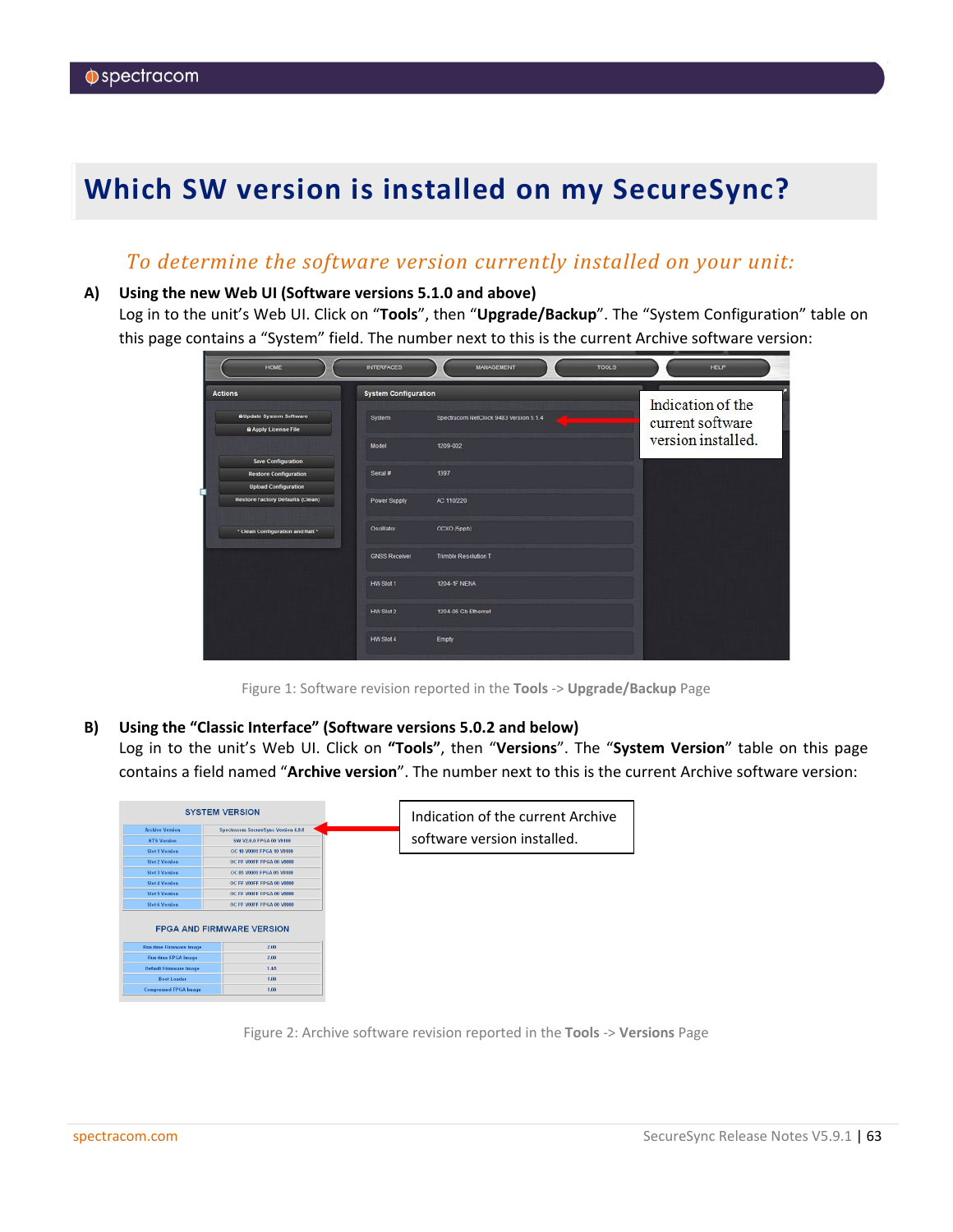## <span id="page-63-0"></span>**How to download and install the new SW**

### *Downloading the Software Update*

The latest SecureSync software update can be downloaded from the Spectracom website under: <https://spectracom.com/support/securesync-and-netclock-9400-support>

On this page, navigate to:



### *Installing the Software Update*

Instructions on how to install the new software update can be found in the **SecureSync Upgrade Instructions:**

This document is also available under the link provided above.



**NOTE:** The most current version of the main **User Manual** can be found under [manuals.spectracom.com.](http://manuals.spectracom.com/) Hard copies of this User Manual may be purchased from the Spectracom Sales department at US +1.585.321.5800.